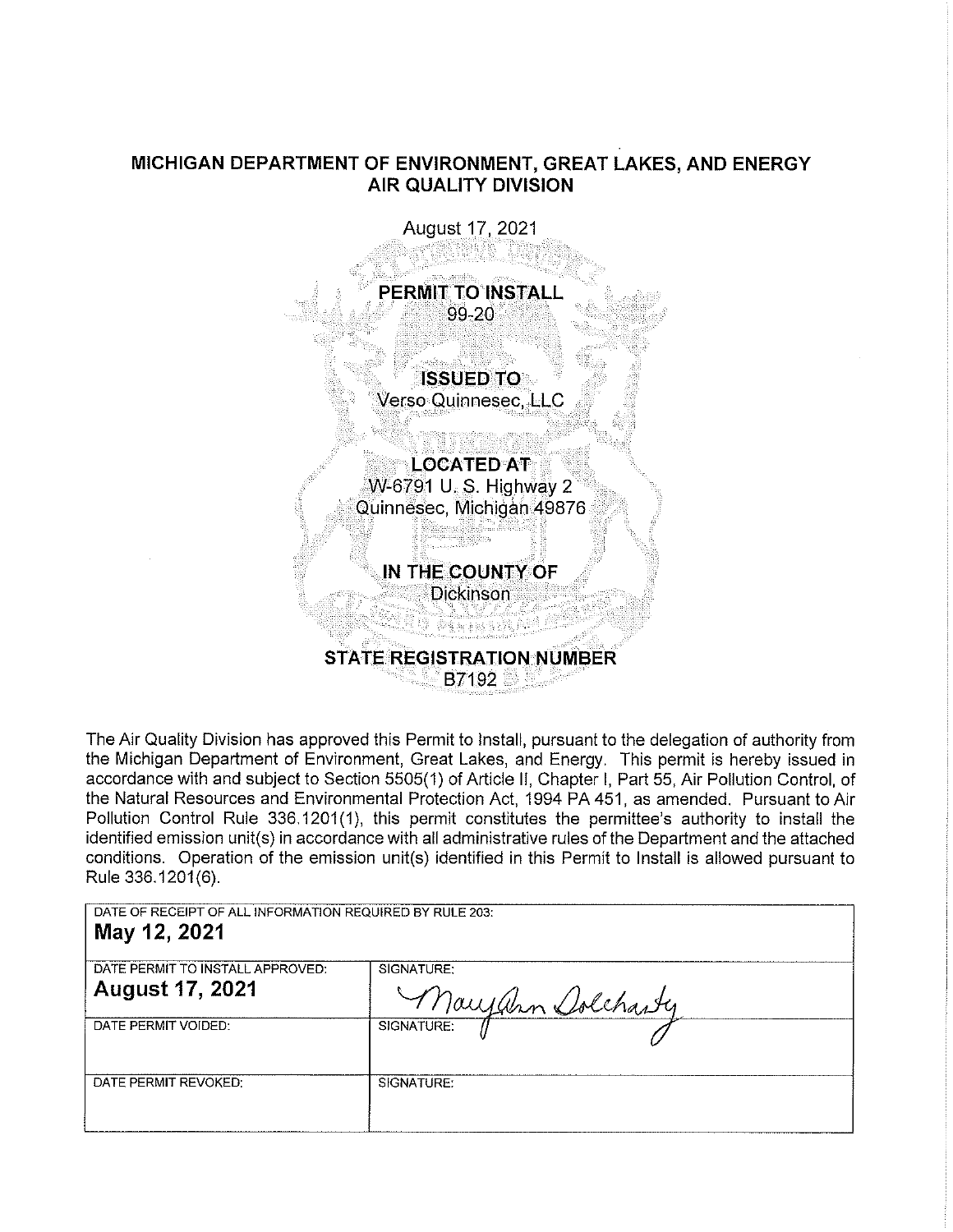# PERMIT TO INSTALL

## **Table of Contents**

| APPENDIX 1 - Recordkeeping Provisions for PSD Source Using Actual to Projected-Actual |  |
|---------------------------------------------------------------------------------------|--|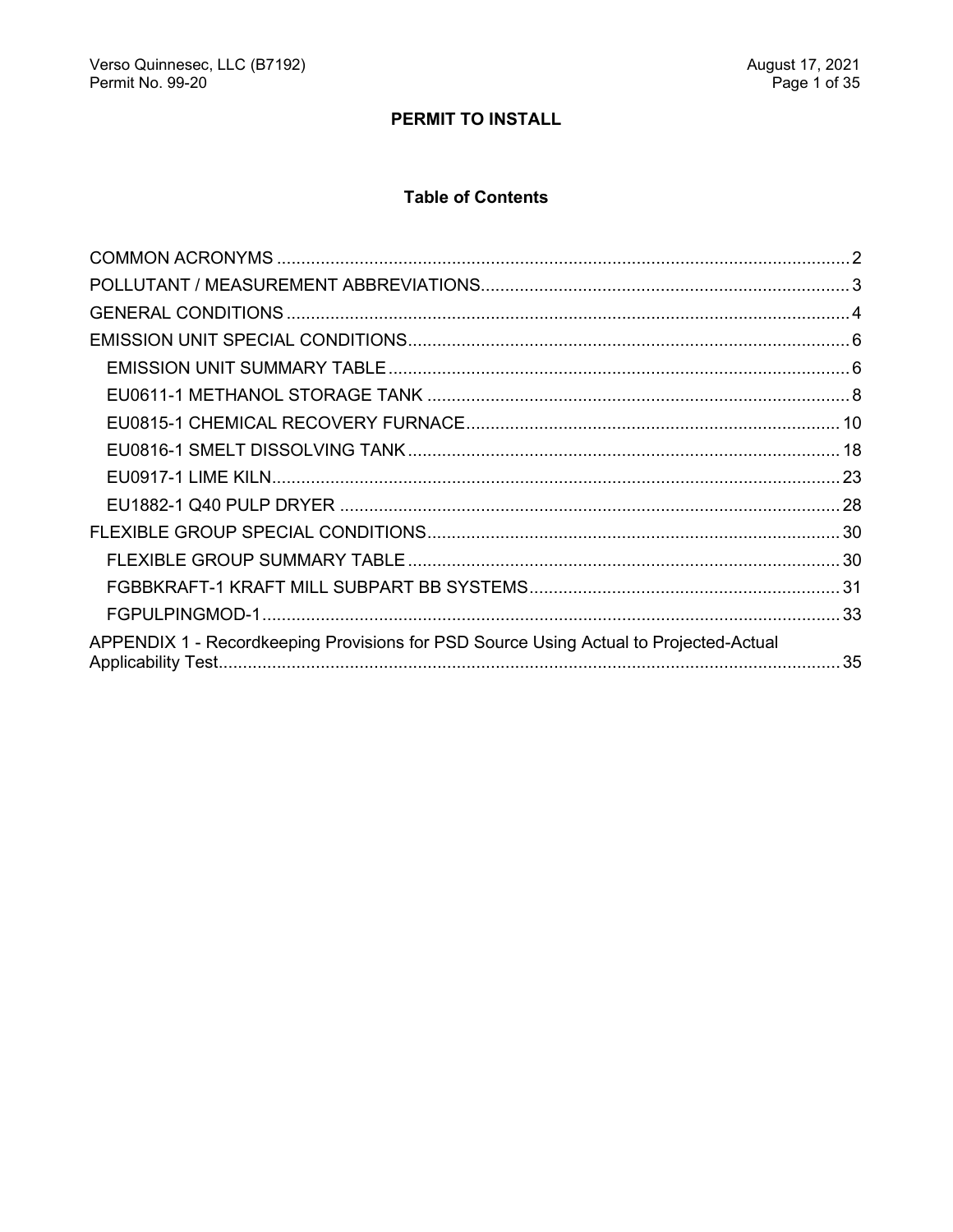## **COMMON ACRONYMS**

<span id="page-2-0"></span>

| AQD                        | <b>Air Quality Division</b>                                 |
|----------------------------|-------------------------------------------------------------|
| <b>BACT</b>                | <b>Best Available Control Technology</b>                    |
| CAA                        | Clean Air Act                                               |
| <b>CAM</b>                 | <b>Compliance Assurance Monitoring</b>                      |
| <b>CEMS</b>                | <b>Continuous Emission Monitoring System</b>                |
| <b>CFR</b>                 | Code of Federal Regulations                                 |
| <b>COMS</b>                | <b>Continuous Opacity Monitoring System</b>                 |
| Department/department/EGLE | Michigan Department of Environment, Great Lakes, and Energy |
| EU                         | <b>Emission Unit</b>                                        |
| FG                         | <b>Flexible Group</b>                                       |
| <b>GACS</b>                | <b>Gallons of Applied Coating Solids</b>                    |
| GC                         | <b>General Condition</b>                                    |
| <b>GHGs</b>                | Greenhouse Gases                                            |
| <b>HVLP</b>                | High Volume Low Pressure*                                   |
| ID                         | <b>Identification</b>                                       |
| <b>IRSL</b>                | Initial Risk Screening Level                                |
| <b>ITSL</b>                | Initial Threshold Screening Level                           |
| <b>LAER</b>                | <b>Lowest Achievable Emission Rate</b>                      |
| <b>MACT</b>                | Maximum Achievable Control Technology                       |
| <b>MAERS</b>               | Michigan Air Emissions Reporting System                     |
| MAP                        | <b>Malfunction Abatement Plan</b>                           |
| <b>MSDS</b>                | <b>Material Safety Data Sheet</b>                           |
| NA.                        | Not Applicable                                              |
| <b>NAAQS</b>               | National Ambient Air Quality Standards                      |
| <b>NESHAP</b>              | National Emission Standard for Hazardous Air Pollutants     |
| <b>NSPS</b>                | <b>New Source Performance Standards</b>                     |
| <b>NSR</b>                 | New Source Review                                           |
| PS                         | Performance Specification                                   |
| <b>PSD</b>                 | Prevention of Significant Deterioration                     |
| <b>PTE</b>                 | <b>Permanent Total Enclosure</b>                            |
| PTI                        | Permit to Install                                           |
| <b>RACT</b>                | Reasonable Available Control Technology                     |
| <b>ROP</b>                 | <b>Renewable Operating Permit</b>                           |
| <b>SC</b>                  | <b>Special Condition</b>                                    |
| <b>SCR</b>                 | Selective Catalytic Reduction                               |
| <b>SNCR</b>                | Selective Non-Catalytic Reduction                           |
| <b>SRN</b>                 | <b>State Registration Number</b>                            |
| TBD.                       | To Be Determined                                            |
| <b>TEQ</b>                 | <b>Toxicity Equivalence Quotient</b>                        |
| USEPA/EPA                  | United States Environmental Protection Agency               |
| VE                         | <b>Visible Emissions</b>                                    |
|                            |                                                             |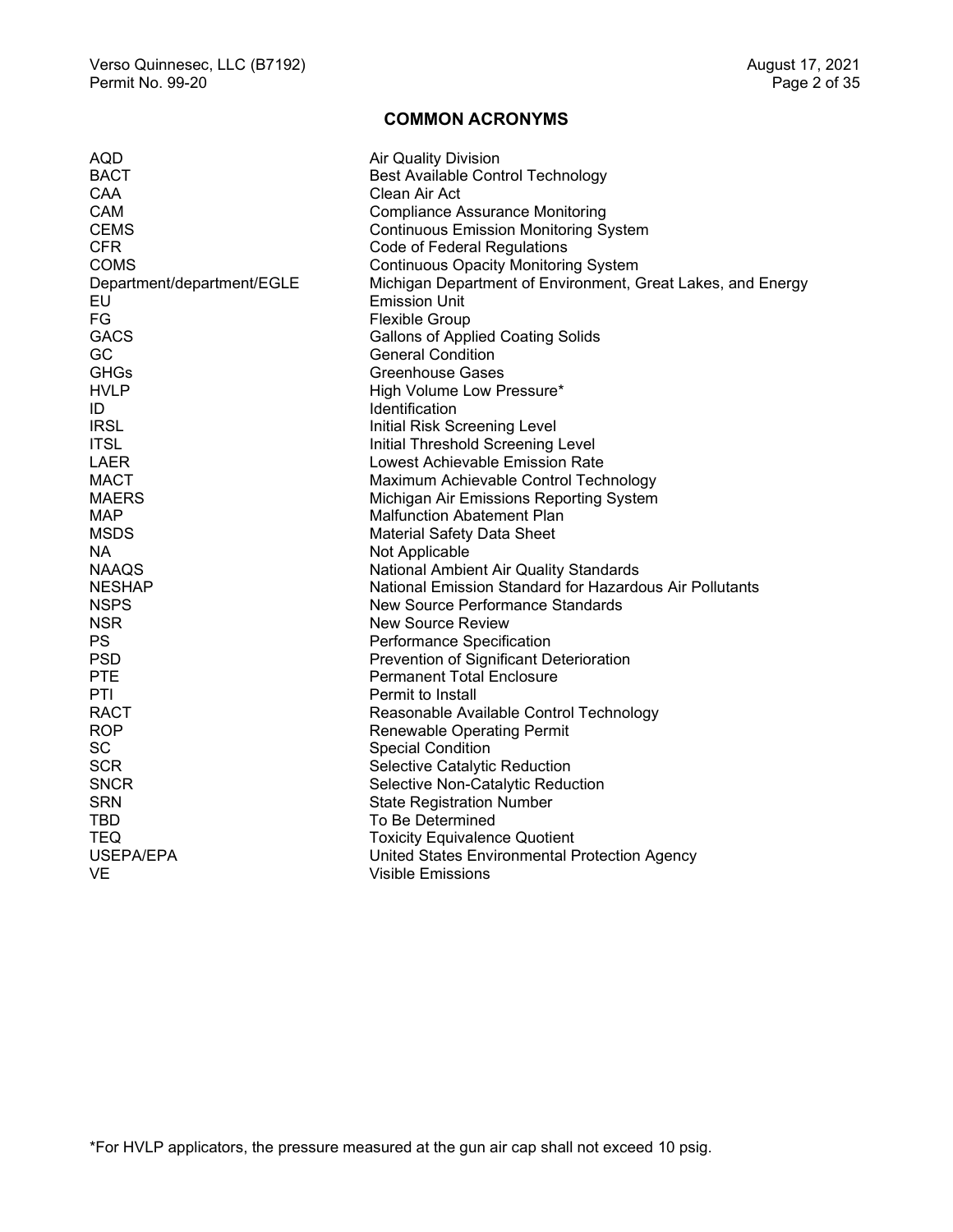## **POLLUTANT / MEASUREMENT ABBREVIATIONS**

<span id="page-3-0"></span>

| acfm              | Actual cubic feet per minute                                     |
|-------------------|------------------------------------------------------------------|
| <b>BTU</b>        | <b>British Thermal Unit</b>                                      |
| $^{\circ}C$       | Degrees Celsius                                                  |
| CO                | Carbon Monoxide                                                  |
| CO <sub>2</sub> e | Carbon Dioxide Equivalent                                        |
| dscf              | Dry standard cubic foot                                          |
| dscm              | Dry standard cubic meter                                         |
| $\mathsf{P}$      | Degrees Fahrenheit                                               |
| gr                | Grains                                                           |
| <b>HAP</b>        | Hazardous Air Pollutant                                          |
| Ηg                | Mercury                                                          |
| hr                | Hour                                                             |
| ΗP                | Horsepower                                                       |
| $H_2S$            | Hydrogen Sulfide                                                 |
| kW                | Kilowatt                                                         |
| Ib                | Pound                                                            |
| m                 | Meter                                                            |
| mg                | Milligram                                                        |
| mm                | Millimeter                                                       |
| мм                | Million                                                          |
| <b>MW</b>         | Megawatts                                                        |
| <b>NMOC</b>       | Non-Methane Organic Compounds                                    |
| NO <sub>x</sub>   | Oxides of Nitrogen                                               |
| ng                | Nanogram                                                         |
| PМ                | <b>Particulate Matter</b>                                        |
| <b>PM10</b>       | Particulate Matter equal to or less than 10 microns in diameter  |
| PM2.5             | Particulate Matter equal to or less than 2.5 microns in diameter |
| pph               | Pounds per hour                                                  |
| ppm               | Parts per million                                                |
| ppmy              | Parts per million by volume                                      |
| ppmw              | Parts per million by weight                                      |
| psia              | Pounds per square inch absolute                                  |
| psig              | Pounds per square inch gauge                                     |
| scf               | Standard cubic feet                                              |
| sec               | Seconds                                                          |
| SO <sub>2</sub>   | Sulfur Dioxide                                                   |
| TAC               | Toxic Air Contaminant                                            |
| Temp              | Temperature                                                      |
| <b>THC</b>        | <b>Total Hydrocarbons</b>                                        |
| tpy               | Tons per year                                                    |
| μg                | Microgram                                                        |
| μm                | Micrometer or Micron                                             |
| VOC               | Volatile Organic Compounds                                       |
| yr                | Year                                                             |
|                   |                                                                  |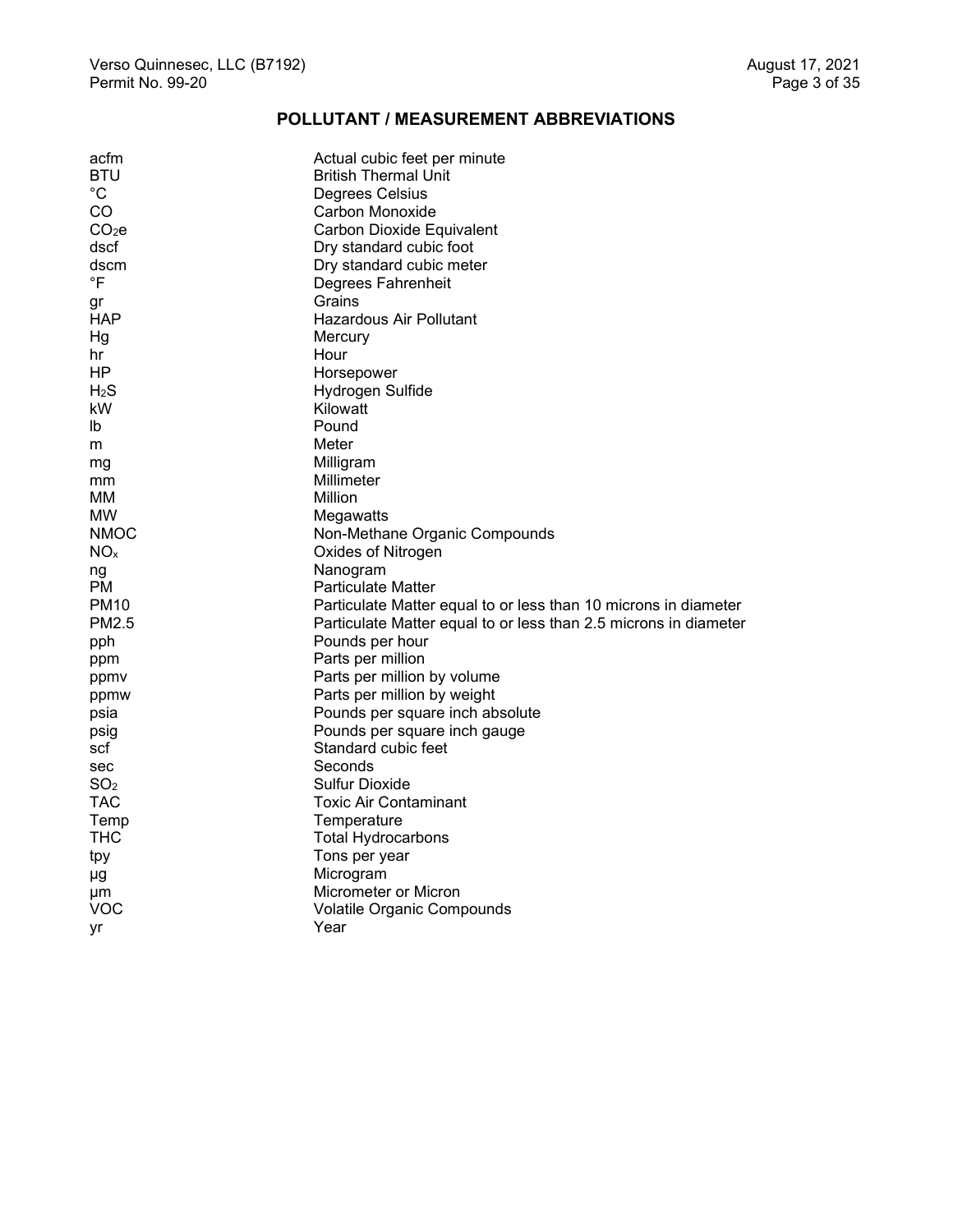#### **GENERAL CONDITIONS**

- <span id="page-4-0"></span>1. The process or process equipment covered by this permit shall not be reconstructed, relocated, or modified, unless a Permit to Install authorizing such action is issued by the Department, except to the extent such action is exempt from the Permit to Install requirements by any applicable rule. **(R 336.1201(1))**
- 2. If the installation, construction, reconstruction, relocation, or modification of the equipment for which this permit has been approved has not commenced within 18 months, or has been interrupted for 18 months, this permit shall become void unless otherwise authorized by the Department. Furthermore, the permittee or the designated authorized agent shall notify the Department via the Supervisor, Permit Section, Air Quality Division, Michigan Department of Environment, Great Lakes, and Energy, P.O. Box 30260, Lansing, Michigan 48909-7760, if it is decided not to pursue the installation, construction, reconstruction, relocation, or modification of the equipment allowed by this Permit to Install. **(R 336.1201(4))**
- 3. If this Permit to Install is issued for a process or process equipment located at a stationary source that is not subject to the Renewable Operating Permit program requirements pursuant to Rule 210 (R 336.1210), operation of the process or process equipment is allowed by this permit if the equipment performs in accordance with the terms and conditions of this Permit to Install. **(R 336.1201(6)(b))**
- 4. The Department may, after notice and opportunity for a hearing, revoke this Permit to Install if evidence indicates the process or process equipment is not performing in accordance with the terms and conditions of this permit or is violating the Department's rules or the Clean Air Act. **(R 336.1201(8), Section 5510 of Act 451, PA 1994)**
- 5. The terms and conditions of this Permit to Install shall apply to any person or legal entity that now or hereafter owns or operates the process or process equipment at the location authorized by this Permit to Install. If the new owner or operator submits a written request to the Department pursuant to Rule 219 and the Department approves the request, this permit will be amended to reflect the change of ownership or operational control. The request must include all of the information required by subrules (1)(a), (b), and (c) of Rule 219 and shall be sent to the District Supervisor, Air Quality Division, Michigan Department of Environment, Great Lakes, and Energy. **(R 336.1219)**
- 6. Operation of this equipment shall not result in the emission of an air contaminant which causes injurious effects to human health or safety, animal life, plant life of significant economic value, or property, or which causes unreasonable interference with the comfortable enjoyment of life and property. **(R 336.1901)**
- 7. The permittee shall provide notice of an abnormal condition, start-up, shutdown, or malfunction that results in emissions of a hazardous or toxic air pollutant which continue for more than one hour in excess of any applicable standard or limitation, or emissions of any air contaminant continuing for more than two hours in excess of an applicable standard or limitation, as required in Rule 912, to the Department. The notice shall be provided not later than two business days after start-up, shutdown, or discovery of the abnormal condition or malfunction. Written reports, if required, must be filed with the Department within 10 days after the start-up or shutdown occurred, within 10 days after the abnormal condition or malfunction has been corrected, or within 30 days of discovery of the abnormal condition or malfunction, whichever is first. The written reports shall include all of the information required in Rule 912(5). **(R 336.1912)**
- 8. Approval of this permit does not exempt the permittee from complying with any future applicable requirements which may be promulgated under Part 55 of 1994 PA 451, as amended or the Federal Clean Air Act.
- 9. Approval of this permit does not obviate the necessity of obtaining such permits or approvals from other units of government as required by law.
- 10. Operation of this equipment may be subject to other requirements of Part 55 of 1994 PA 451, as amended and the rules promulgated thereunder.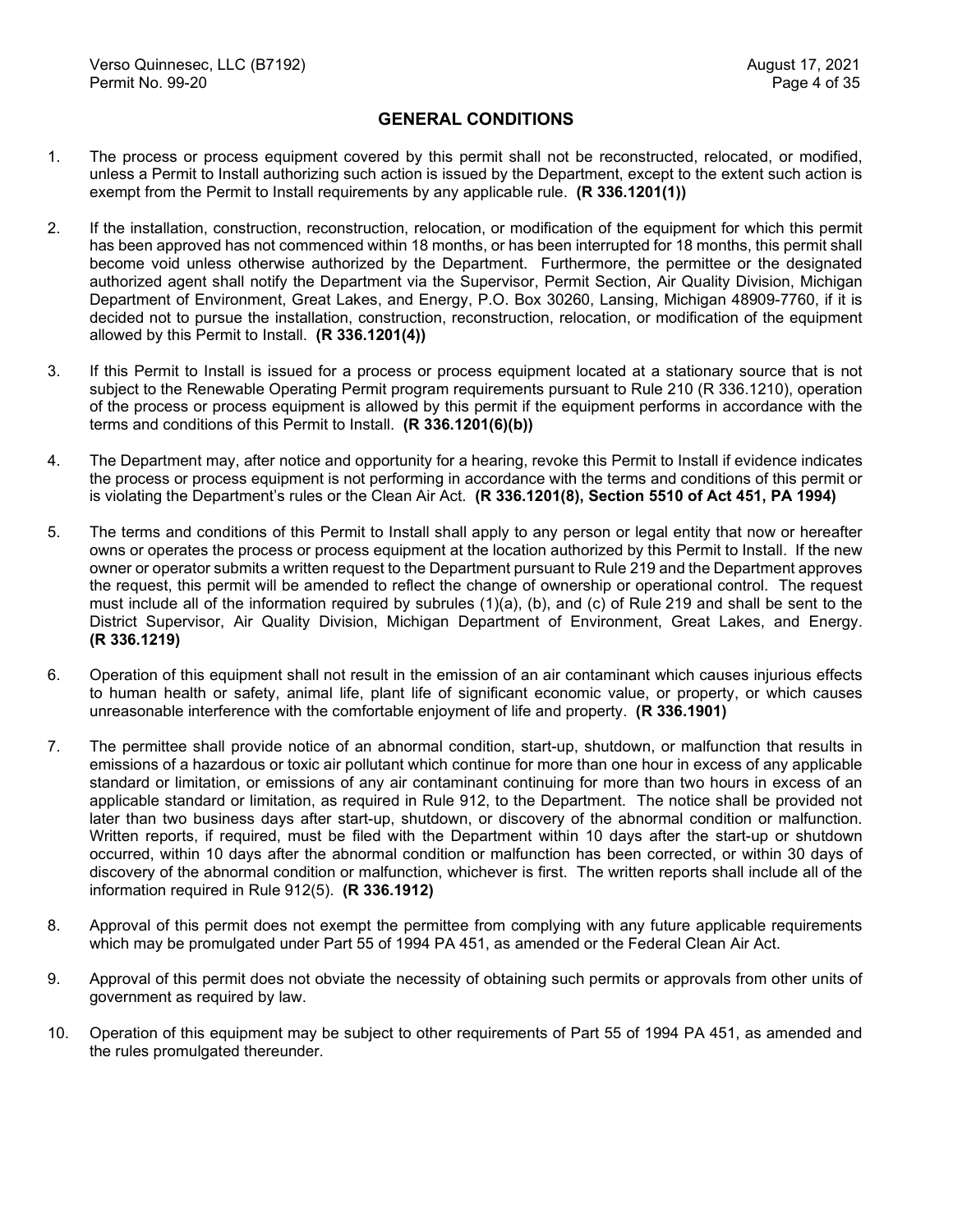- 11. Except as provided in subrules (2) and (3) or unless the special conditions of the Permit to Install include an alternate opacity limit established pursuant to subrule (4) of Rule 301, the permittee shall not cause or permit to be discharged into the outer air from a process or process equipment a visible emission of density greater than the most stringent of the following. The grading of visible emissions shall be determined in accordance with Rule 303 (R 336.1303). **(R 336.1301)**
	- a) A six-minute average of 20 percent opacity, except for one six-minute average per hour of not more than 27 percent opacity.
	- b) A visible emission limit specified by an applicable federal new source performance standard.
	- c) A visible emission limit specified as a condition of this Permit to Install.
- 12. Collected air contaminants shall be removed as necessary to maintain the equipment at the required operating efficiency. The collection and disposal of air contaminants shall be performed in a manner so as to minimize the introduction of contaminants to the outer air. Transport of collected air contaminants in Priority I and II areas requires the use of material handling methods specified in Rule 370(2). **(R 336.1370)**
- 13. The Department may require the permittee to conduct acceptable performance tests, at the permittee's expense, in accordance with Rule 1001 and Rule 1003, under any of the conditions listed in Rule 1001. **(R 336.2001)**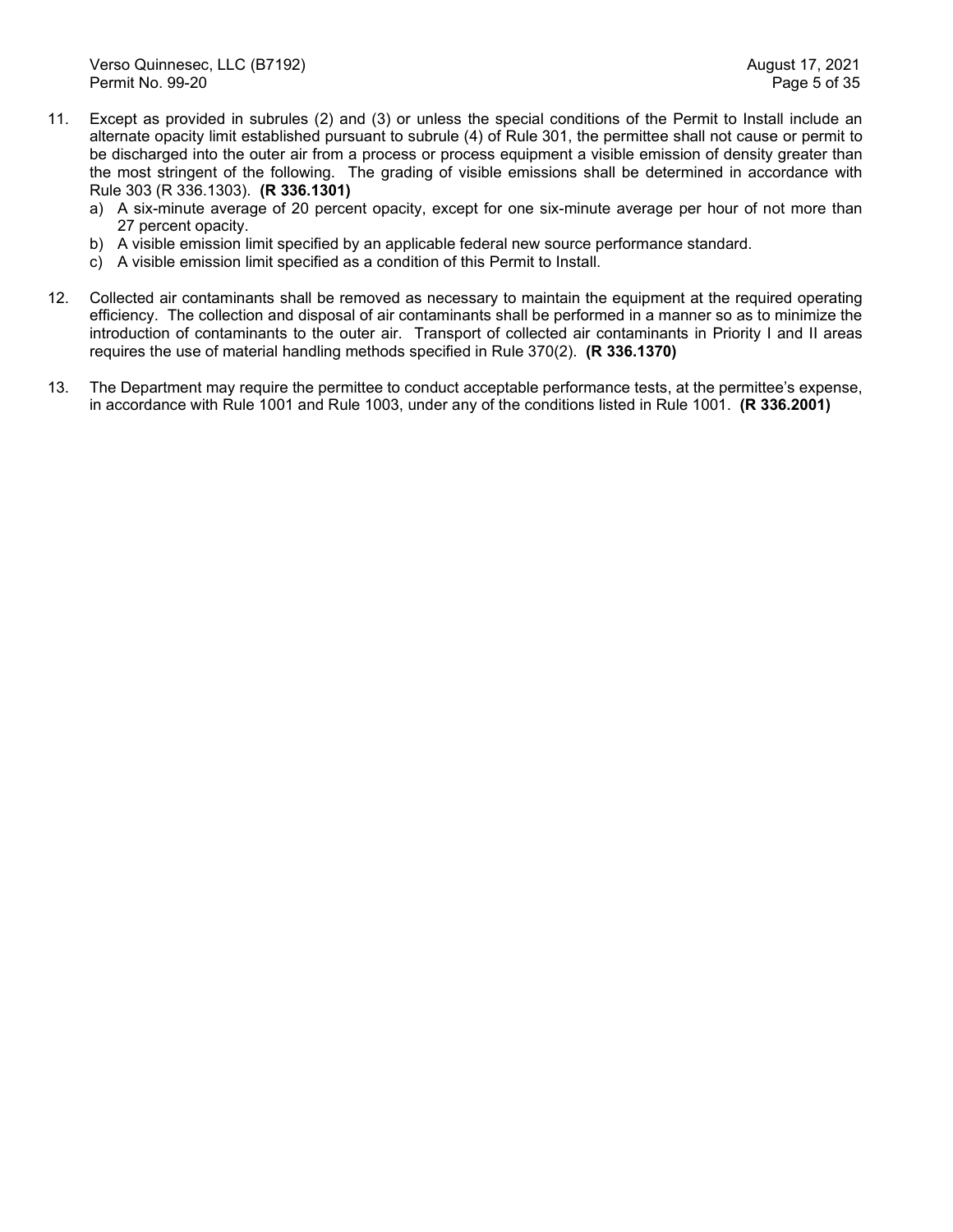# **EMISSION UNIT SPECIAL CONDITIONS**

# **EMISSION UNIT SUMMARY TABLE**

<span id="page-6-1"></span><span id="page-6-0"></span>The descriptions provided below are for informational purposes and do not constitute enforceable conditions.

|                         |                                                                                           | Installation             |                          |
|-------------------------|-------------------------------------------------------------------------------------------|--------------------------|--------------------------|
|                         | <b>Emission Unit Description</b>                                                          | Date /                   |                          |
|                         | (Including Process Equipment & Control                                                    | <b>Modification</b>      |                          |
| <b>Emission Unit ID</b> | Device(s))                                                                                | <b>Date</b>              | <b>Flexible Group ID</b> |
| EU0203-1                | Chip bin - Chips that have been conveyed                                                  | 06/01/1981               | FG2334-1                 |
|                         | to the chip bin are metered, as needed, into                                              | 08/02/1989               | FGBBKRAFT-1              |
|                         | the digester through a rotary feed system.                                                | 04/01/2008               |                          |
|                         | Dilute vent gases from the chip bin are<br>routed to the Waste Fuel Boiler or Recovery    |                          |                          |
|                         | Furnace for incineration.                                                                 |                          |                          |
| EU0204-1                | Digester System - Chips and cooking                                                       | 06/01/1981               | FG2334-1                 |
|                         | additives are combined with steam in the                                                  | 04/01/2008               | FGBBKRAFT-1              |
|                         | digester to produce pulp. Concentrated vent                                               | 05/01/2012               |                          |
|                         | gases from the digester system are routed                                                 | 10/31/2018               |                          |
|                         | to the Lime Kiln or Waste Fuel Boiler for                                                 |                          |                          |
|                         | incineration.                                                                             |                          |                          |
| EU0205-1                | Digester Blow Tank - Pulp from the digester                                               | 06/01/1981               | FG2334-1                 |
|                         | process is transferred to this tank prior to                                              |                          | FGBBKRAFT-1              |
|                         | processing in the brown stock washing                                                     |                          |                          |
|                         | system. Dilute vent gases from the blow                                                   |                          |                          |
|                         | tank are routed to the Waste Fuel Boiler or                                               |                          |                          |
|                         | Recovery Furnace for incineration.                                                        |                          |                          |
| EU0368-1                | Brown Stock Washers - Pulp from the<br>digester system is transferred to the brown        | 06/01/1981               | FG2335-1<br>FGBBKRAFT-1  |
|                         | stock washers where the pulp is screened                                                  | 05/01/1990<br>04/01/2008 |                          |
|                         | and cleaned using a water solution. Dilute                                                |                          |                          |
|                         | vent gases from the Brown Stock Washers                                                   |                          |                          |
|                         | are routed to the Waste Fuel Boiler or                                                    |                          |                          |
|                         | Recovery Furnace for incineration.                                                        |                          |                          |
| EU0611-1                | Methanol Storage Tank                                                                     | 04/01/1994               | <b>NA</b>                |
| EU0765-1                | Evaporator System - Liquor from the                                                       | 06/01/1981               | FG2334-1                 |
|                         | digester and pulp washer systems is                                                       | 04/01/2008               | FGBBKRAFT-1              |
|                         | processed in the evaporator system to                                                     |                          |                          |
|                         | increase solids content of the liquor.                                                    |                          |                          |
|                         | Emissions are collected in the CVG system                                                 |                          |                          |
|                         | and routed to the Lime Kiln or Waste Fuel                                                 |                          |                          |
|                         | Boiler for incineration.                                                                  |                          |                          |
| EU0766-1                | Hotwell - This unit is part of the evaporator                                             | 06/01/1981               | FG2334-1                 |
|                         | system. Emissions are collected in the CVG<br>system and routed to the Lime Kiln or Waste |                          | FGBBKRAFT-1              |
|                         | Fuel Boiler for incineration.                                                             |                          |                          |
| EU0767-1                | Condensate Stripper - Condensate from the                                                 | 06/01/1981               | FG2334-1                 |
|                         | evaporator system is steam-stripped to                                                    |                          | FGBBKRAFT-1              |
|                         | CVG Emissions are<br>remove organics.                                                     |                          |                          |
|                         | collected in the CVG system and routed to                                                 |                          |                          |
|                         | the Lime Kiln or Waste Fuel Boiler for                                                    |                          |                          |
|                         | incineration.                                                                             |                          |                          |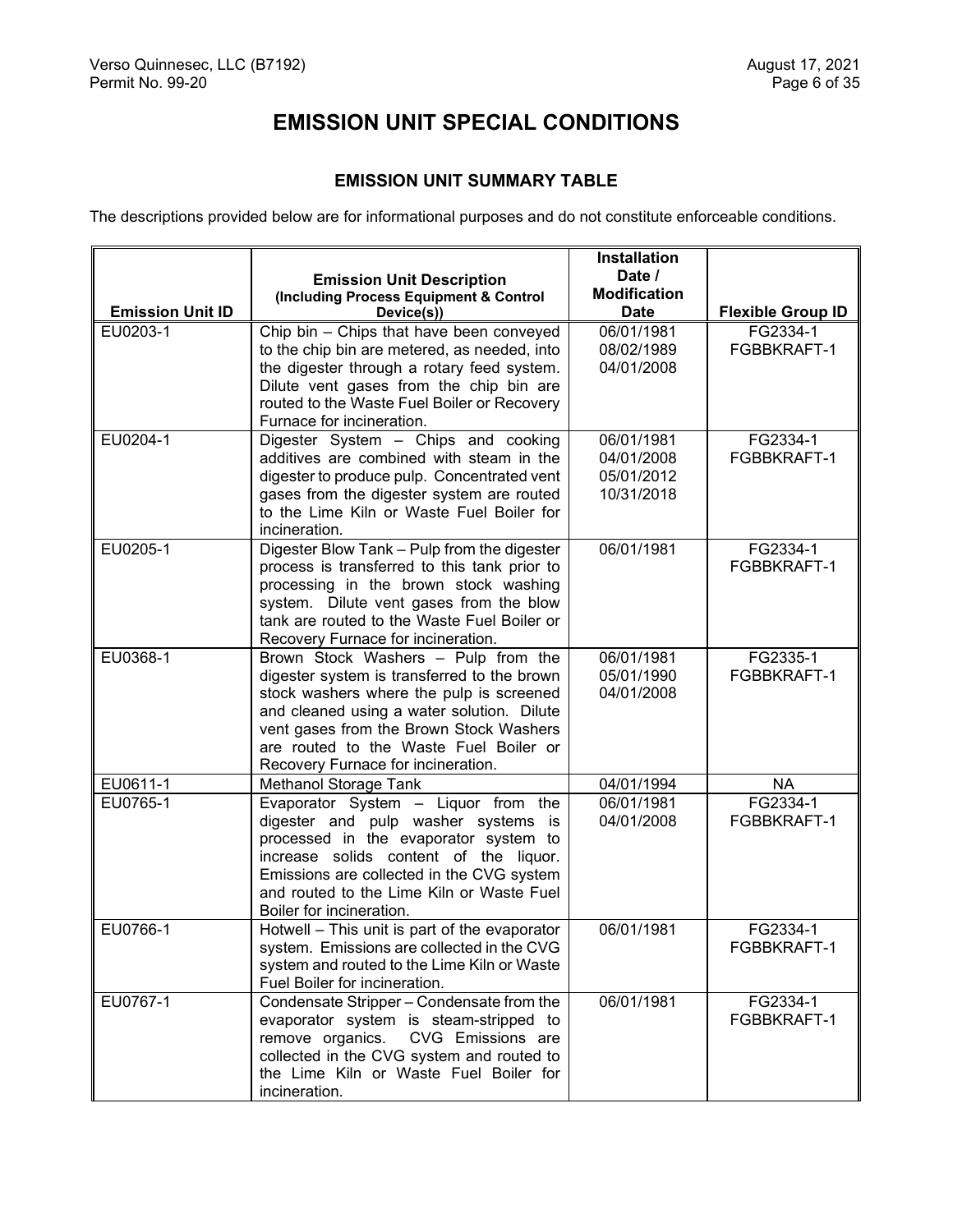|                         |                                                      | <b>Installation</b>           |                          |
|-------------------------|------------------------------------------------------|-------------------------------|--------------------------|
|                         | <b>Emission Unit Description</b>                     | Date /<br><b>Modification</b> |                          |
| <b>Emission Unit ID</b> | (Including Process Equipment & Control<br>Device(s)) | Date                          | <b>Flexible Group ID</b> |
| EU0815-1                | Chemical Recovery Furnace is capable of              | 06/01/1981                    | <b>NA</b>                |
|                         | burning black liquor solids, salt cake, and          | 05/30/1995                    |                          |
|                         | ESP hopper solids. Also capable of firing            | 04/01/2008                    |                          |
|                         | natural gas and incinerating vent gases              | 05/01/2012                    |                          |
|                         | (containing TRS compounds) from the                  | 10/31/2018                    |                          |
|                         | pulping processes.<br><b>Emissions</b><br>are        |                               |                          |
|                         | controlled by an ESP.                                |                               |                          |
| EU0816-1                | Smelt Dissolving Tank - Inorganics from the          | 06/01/1981                    | <b>NA</b>                |
|                         | Chemical<br>Recovery Furnace<br>and                  | 04/01/2008                    |                          |
|                         | precipitator are mixed with weak wash to             | 05/01/2012                    |                          |
|                         | form green liquor. Emissions are controlled          |                               |                          |
|                         | by a wet scrubber.                                   |                               |                          |
| EU0917-1                | Lime Kiln $-$ Lime mud from the causticizing         | 06/01/1981                    | <b>NA</b>                |
|                         | system is converted to lime in a rotary kiln.        |                               |                          |
|                         | Emissions are controlled by a wet scrubber.          |                               |                          |
| EU1121-1                | Waste Fuel Boiler - Combination boiler               | 06/01/1981                    | FGWFBMOD-1               |
|                         | capable of burning wood refuse, coal and             | 10/22/2010                    |                          |
|                         | natural gas to produce steam used in the             |                               |                          |
|                         | Emissions are controlled by a<br>mill.               |                               |                          |
|                         | multicyclone collector, ESP and OFA                  |                               |                          |
|                         | system.                                              |                               |                          |
| EU1882-1                | Pulp Dryer - Pulp produced onsite is                 | 06/01/1981                    | <b>NA</b>                |
|                         | dewatered, pressed, dried, and cut into              |                               |                          |
|                         | bales for transport and sale.                        |                               |                          |

Changes to the equipment described in this table are subject to the requirements of R 336.1201, except as allowed by R 336.1278 to R 336.1291.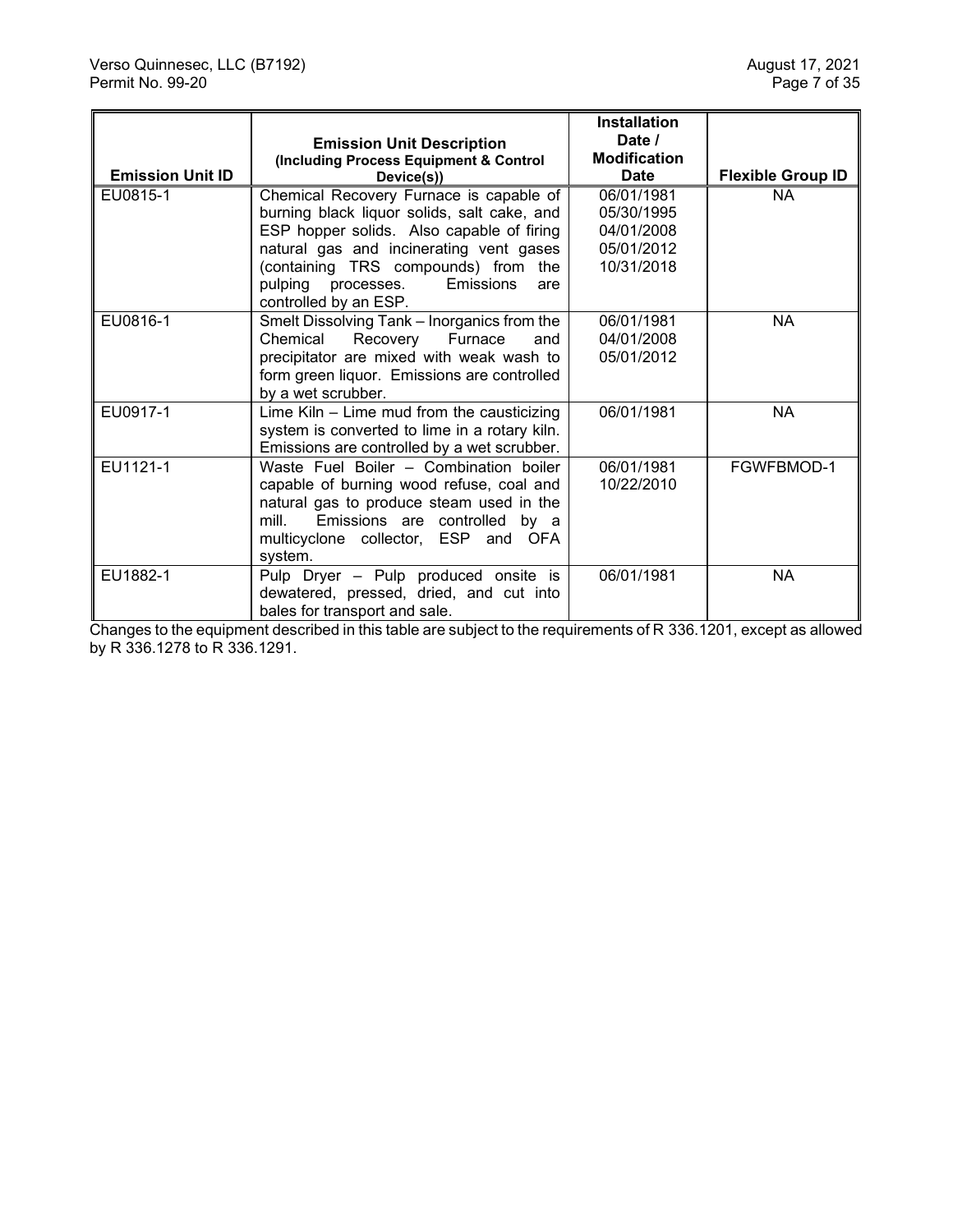# **EU0611-1 METHANOL STORAGE TANK EMISSION UNIT CONDITIONS**

## <span id="page-8-0"></span>**DESCRIPTION**

METHANOL STORAGE TANK

**Flexible Group ID:** NA

## **POLLUTION CONTROL EQUIPMENT**

NA

## **I. EMISSION LIMIT(S)**

|              | <b>Pollutant</b> | Limit                   | Time Period/<br><b>Operating Scenario</b> | <b>Equipment</b> | Monitoring/<br><b>Testing</b><br><b>Method</b> | Underlying Applicable<br><b>Requirements</b> |
|--------------|------------------|-------------------------|-------------------------------------------|------------------|------------------------------------------------|----------------------------------------------|
|              | Methanol         | $25.0$ pph <sup>1</sup> | Hourly                                    | EU0611-1         | SC VI.1                                        | R 336.1224(1),<br>R 336.1225                 |
| $\mathbf{2}$ | Methanol         | $0.54$ tpy <sup>1</sup> | 12-month rolling time<br>period           | EU0611-1         | SC VI.1                                        | R 336.1224(1)                                |

## **II. MATERIAL LIMIT(S)**

| <b>Material</b> | Limit           | Time Period/<br><b>Operating Scenario</b> | <b>Equipment</b> | Monitoring/<br>Testing<br><b>Method</b> | Underlying Applicable<br><b>Requirements</b>               |
|-----------------|-----------------|-------------------------------------------|------------------|-----------------------------------------|------------------------------------------------------------|
| Methanol        | 650,000 gallons | 12-month rolling time<br>period           | EU0611-1         | SC VI.1                                 | $ R$ 336.1205(1)(a) & (b),<br>R 336.1224(1),<br>R 336.1225 |

## **III. PROCESS/OPERATIONAL RESTRICTION(S)**

1. The permittee shall not fill EU0611-1 at a rate faster than 200 gallons per minute.1 (**R 336.1224(1), R 336.1225)**

## **IV. DESIGN/EQUIPMENT PARAMETER(S)**

NA

## **V. TESTING/SAMPLING**

Records shall be maintained on file for a period of five years. **(R 336.1201(3))**

NA

## **VI. MONITORING/RECORDKEEPING**

Records shall be maintained on file for a period of five years. **(R 336.1201(3))**

1. The permittee shall monitor and record the amount of methanol transferred into EU0611-1.1 **(R 336.1224(1), R 336.1225)**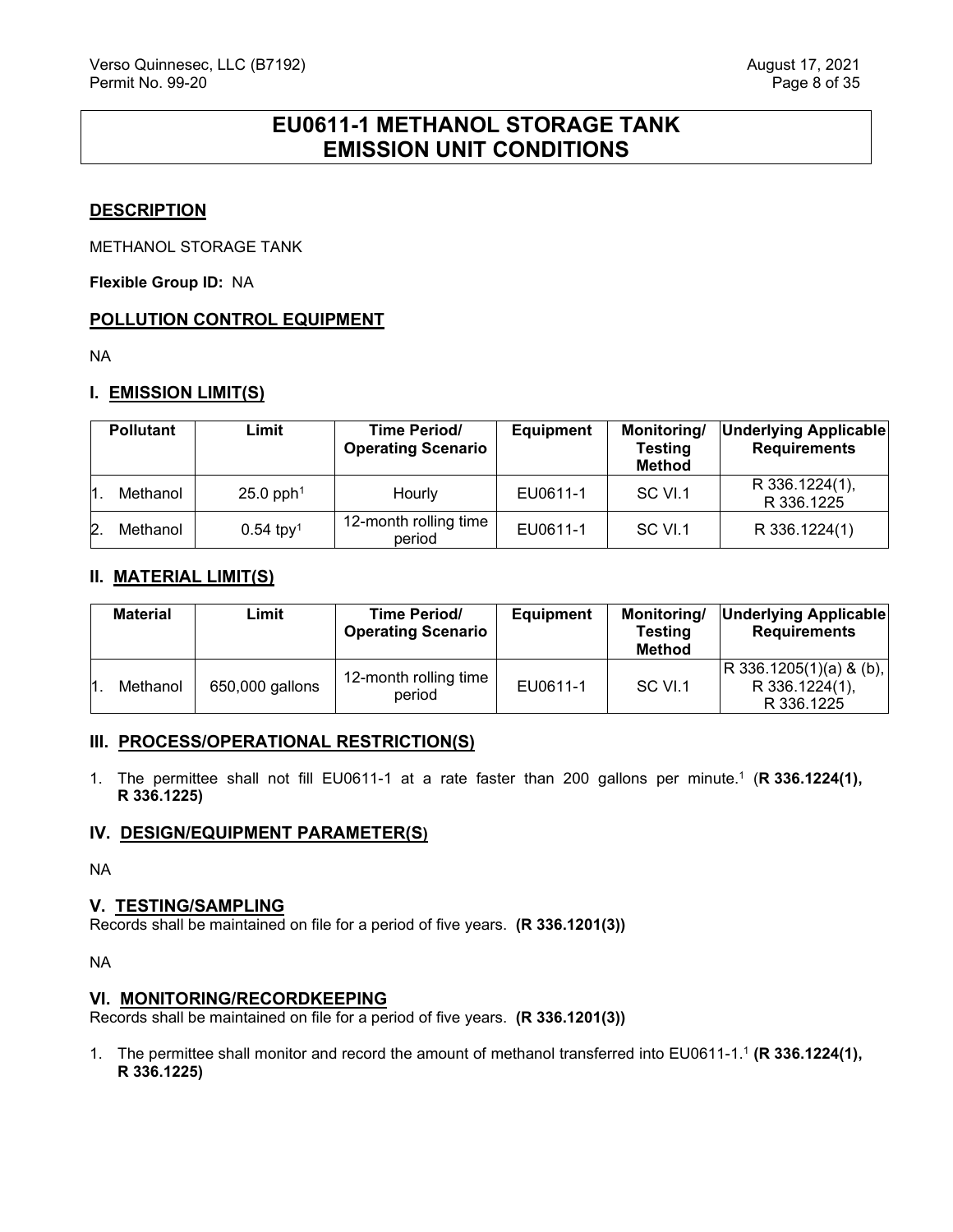## **VII. REPORTING**

NA

## **VIII. STACK/VENT RESTRICTION(S)**

Tank pressure may be released by a pressure/vacuum breaker safety valve, as needed. Pressure relief valve discharges through a goose-neck vent.

| <b>Stack &amp; Vent ID</b> | <b>Maximum Exhaust</b><br><b>Diameter / Dimensions</b><br>(inches) | <b>Minimum Height</b><br><b>Above Ground</b><br>(feet) | <b>Underlying Applicable</b><br><b>Requirements</b> |
|----------------------------|--------------------------------------------------------------------|--------------------------------------------------------|-----------------------------------------------------|
| SV06-ST-007-002            |                                                                    | 22                                                     | R 336.1225.<br>R 336.2803, R 336.2804               |

## **IX. OTHER REQUIREMENT(S)**

NA

## **Footnotes:**

 $1$ <sup>1</sup> This condition is state only enforceable and was established pursuant to Rule 201(1)(b).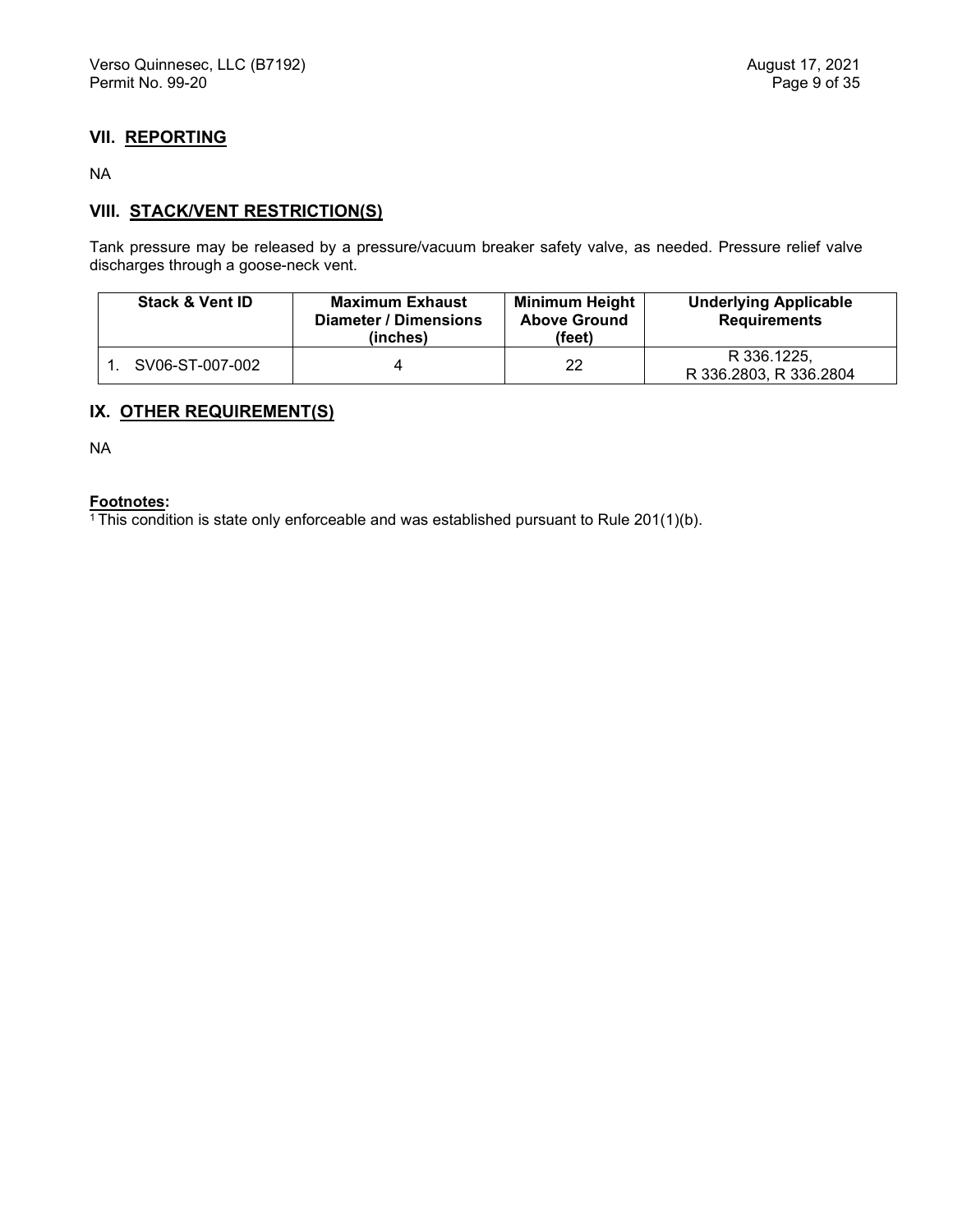# **EU0815-1 CHEMICAL RECOVERY FURNACE EMISSION UNIT CONDITIONS**

#### <span id="page-10-0"></span>**DESCRIPTION**

CHEMICAL RECOVERY FURNACE is capable of burning black liquor solids, salt cake, and ESP hopper solids. The Recovery Furnace is also capable of firing natural gas and vent gases (containing TRS compounds) from the pulping process.

#### **Flexible Group ID:** NA

#### **POLLUTION CONTROL EQUIPMENT**

Electrostatic Precipitator (ESP) to control particulate emissions.

#### **I. EMISSION LIMIT(S)**

|                | <b>Pollutant</b>                                        | Limit                                                  | <b>Time</b>                                                                              | <b>Equipment</b> | Monitoring/                     | <b>Underlying Applicable</b>                                                |
|----------------|---------------------------------------------------------|--------------------------------------------------------|------------------------------------------------------------------------------------------|------------------|---------------------------------|-----------------------------------------------------------------------------|
|                |                                                         |                                                        | <b>Period/Operating</b><br><b>Scenario</b>                                               |                  | <b>Testing</b><br><b>Method</b> | <b>Requirements</b>                                                         |
| 1.             | Hydrogen<br>Chloride (HCl)                              | 3.4 mg/dscm,<br>corrected to 8%<br>oxygen <sup>1</sup> | 3-hour average                                                                           | EU0815-1         | <b>SC V.1</b>                   | R 336.1224(1),<br>R 336.1225                                                |
| $\mathbf{2}$ . | <b>HCI</b>                                              | $2.8$ pph <sup>1</sup>                                 | 3-hour average                                                                           | EU0815-1         | <b>SC V.1</b>                   | R 336.1224(1),<br>R 336.1225                                                |
| 3.             | Sulfuric Acid<br>(H <sub>2</sub> SO <sub>4</sub> )      | 2.5 mg/dscm,<br>corrected to 8%<br>oxygen              | 3-hour average                                                                           | EU0815-1         | SC <sub>V.1</sub>               | R 336.1224(1),<br>R 336.1225,<br>40 CFR 52.21(j)(3)                         |
| 4.             | H <sub>2</sub> SO <sub>4</sub>                          | 2.07 pph                                               | 3-hour average                                                                           | EU0815-1         | SC <sub>V.1</sub>               | R 336.1224(1),<br>40 CFR 52.21(j)(3)                                        |
| 5.             | H <sub>2</sub> SO <sub>4</sub>                          | 9.06 tpy                                               | 12-month rolling<br>time period as<br>determined at the<br>end of each<br>calendar month | EU0815-1         | SC VI.5                         | R 336.1205(1)(a) & (b)                                                      |
| 6.             | <b>Total Reduced</b><br>Sulfur (TRS)<br>based on $H_2S$ | 4.3 ppmy on a dry<br>basis, at 8%<br>oxygen            | 24-hour daily                                                                            | EU0815-1         | SC VI.2<br>SC VI.4              | R 336.1224(1),<br>R 336.1225,<br>40 CFR 52.21(j)(3)                         |
| 7.             | TRS based on<br>$H_2S$                                  | $5.0$ pph                                              | 24-hour daily                                                                            | EU0815-1         | SC <sub>V.1</sub>               | R 336.1224(1),<br>R 336.1225,<br>40 CFR 52.21(j)(3)                         |
| 8.             | TRS based on<br>H <sub>2</sub> S                        | 10.0 ppmv on a<br>dry basis, at 8%<br>oxygen           | 2-hour                                                                                   | EU0815-1         | SC VI.2<br>SC VI.4              | R 336.1224(1),<br>R 336.1225,<br>40 CFR 52.21(j)(3)                         |
| 9.             | TRS based on<br>$H_2S$                                  | 11.6 pph                                               | 2-hour                                                                                   | EU0815-1         | SC <sub>V.1</sub>               | R 336.1224(1),<br>R 336.1225,<br>40 CFR 52.21(j)(3)                         |
|                | 10. TRS based on<br>H <sub>2</sub> S                    | 5.0 ppmv on a dry<br>basis, at 8%<br>oxygen            | 12-hour                                                                                  | EU0815-1         | SC VI.2<br>SC VI.4              | R 336.1224(1),<br>R 336.1225.<br>40 CFR 60.283(a)(2),<br>40 CFR 52.21(j)(3) |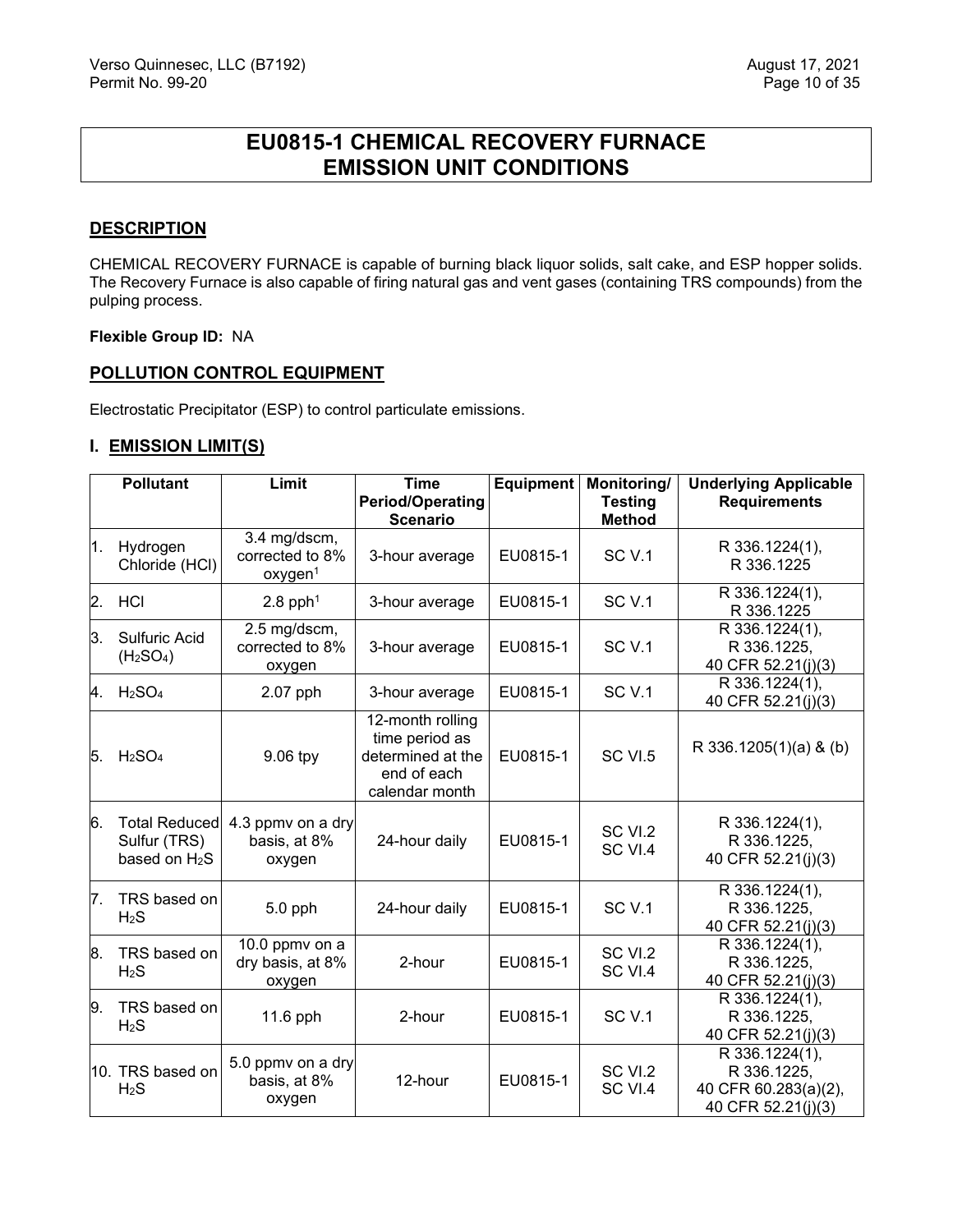| <b>Pollutant</b>                                                                      | Limit                                                         | <b>Time</b>                                                                              | Equipment | Monitoring/                                                     | <b>Underlying Applicable</b>                                        |
|---------------------------------------------------------------------------------------|---------------------------------------------------------------|------------------------------------------------------------------------------------------|-----------|-----------------------------------------------------------------|---------------------------------------------------------------------|
|                                                                                       |                                                               | <b>Period/Operating</b><br><b>Scenario</b>                                               |           | <b>Testing</b><br><b>Method</b>                                 | <b>Requirements</b>                                                 |
| 11. TRS based on<br>H <sub>2</sub> S                                                  | 5.8 pph                                                       | 12-hour                                                                                  | EU0815-1  | <b>SC V.1</b><br>SC VI.4.b                                      | R 336.1224(1),<br>R 336.1225,<br>40 CFR 52.21(j)(3)                 |
| 12. TRS based on<br>H <sub>2</sub> S                                                  | 10.25 tpy                                                     | 12-month rolling<br>time period as<br>determined at the<br>end of each<br>calendar month | EU0815-1  | SC VI.5                                                         | $R$ 336.1205(1)(a) &(b)                                             |
| 13. H <sub>2</sub> S                                                                  | 10.25 tpy                                                     | 12-month rolling<br>time period as<br>determined at the<br>end of each<br>calendar month | EU0815-1  | SC VI.5                                                         | R 336.1205(1)(a) & (b)                                              |
| 14. TCDD Toxic<br>Equivalent<br>$(2,3,7,8$ -tetra-<br>chlorodibenzo-<br>p-dioxin) (a) | 1.0 nanogram per<br>dscm of exhaust<br>gases, at 8%<br>oxygen | Hourly                                                                                   | EU0815-1  | SC <sub>V.1</sub>                                               | R 336.1224(1),<br>R 336.1225,<br>R 336.2003(1)(c)                   |
| 15. PM2.5                                                                             | 42.1 pph                                                      | 3-hour average                                                                           | EU0815-1  | <b>SC V.1</b>                                                   | R 336.1205(1)(a) & (b),<br>R 336.2803,<br>R 336.2804,<br>R 336.2810 |
| 16. PM2.5                                                                             | 184.3 tpy                                                     | 12-month rolling<br>time period as<br>determined at the<br>end of each<br>calendar month | EU0815-1  | SC VI.5                                                         | R 336.1205(1)(a) & (b),<br>R 336.2810                               |
| 17. PM10                                                                              | 45.7 pph                                                      | 3-hour average                                                                           | EU0815-1  | <b>SC V.1</b>                                                   | R 336.1205(1)(a) & (b),<br>R 336.2803,<br>R 336.2804,<br>R 336.2810 |
| 18. PM10                                                                              | 200.2 tpy                                                     | 12-month rolling<br>time period as<br>determined at the<br>end of each<br>calendar month | EU0815-1  | SC VI.5                                                         | R 336.1205(1)(a) & (b),<br>R 336.2810                               |
| 19. PM                                                                                | 0.044 gr/dscf at<br>8% oxygen                                 | Hourly                                                                                   | EU0815-1  | SC VI.1.b<br>SC VI.1.c<br><b>SC VI.1.d</b><br>SC <sub>V.2</sub> | 40 CFR 63.862(a)(1)(i)                                              |
| 20. PM                                                                                | 48.6 pph                                                      | 3-hour average                                                                           | EU0815-1  | SC V.1,<br>SC VI.1a                                             | R 336.1205(1)(a) & (b),<br>R 336.1331,<br>R 336.2810                |
| 21. PM                                                                                | 212.9 tpy                                                     | 12-month rolling<br>time period as<br>determined at the<br>end of each<br>calendar month | EU0815-1  | SC VI.5                                                         | R 336.1205(1)(a) & (b),<br>R 336.2810                               |
| 22. Sulfur Dioxide<br>(SO <sub>2</sub> )                                              | 50 ppmv on a dry<br>basis, at 8%<br>oxygen                    | 24-hour daily                                                                            | EU0815-1  | SC VI.4                                                         | 40 CFR 52.21(j)(3)                                                  |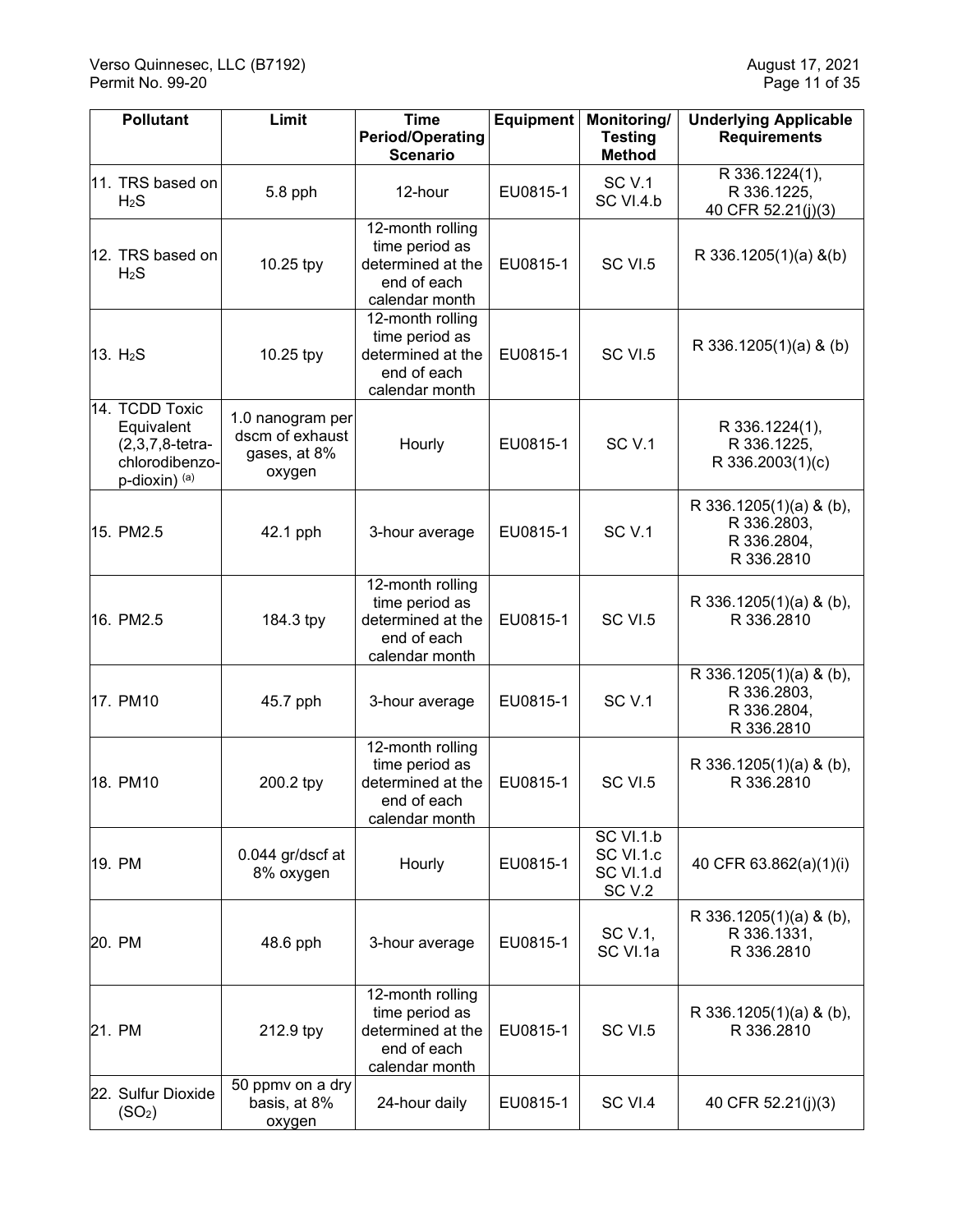| <b>Pollutant</b>                   | Limit                                       | <b>Time</b><br><b>Period/Operating</b>                                                   | <b>Equipment</b> | Monitoring/<br><b>Testing</b> | <b>Underlying Applicable</b><br><b>Requirements</b>                                                   |
|------------------------------------|---------------------------------------------|------------------------------------------------------------------------------------------|------------------|-------------------------------|-------------------------------------------------------------------------------------------------------|
|                                    |                                             | <b>Scenario</b>                                                                          |                  | <b>Method</b>                 |                                                                                                       |
| 23. SO <sub>2</sub>                | 110 pph                                     | 24-hour daily                                                                            | EU0815-1         | <b>SC V.1</b><br>SC VI.4.b    | R 336.1205(1)(a) & (b),<br>R 336.2803,<br>R 336.2804,<br>40 CFR 52.21(c) & (d),<br>40 CFR 52.21(j)(3) |
| 24. SO <sub>2</sub>                | 25 tpy                                      | 12-month rolling<br>time period as<br>determined at the<br>end of each<br>calendar month | EU0815-1         | SC VI.5                       | R 336.1205(1)(a) & (b),<br>R 336.2803,<br>R 336.2804,<br>40 CFR 52.21 (c) & (d)                       |
| 25. Nitrogen<br>Oxides $(NOx)$     | 110 ppmv on a<br>dry basis, at 8%<br>oxygen | 24-hour rolling<br>average                                                               | EU0815-1         | SC VI.4                       | R 336.1205(1)(a) & (b),<br>R 336.2810                                                                 |
| 26. NQ <sub>x</sub>                | 218 pph                                     | 24-hour rolling<br>average                                                               | EU0815-1         | <b>SC V.1</b><br>SC VI.4.b    | R 336.1205(1)(a) & (b),<br>R 336.2803,<br>R 336.2804,<br>R 336.2810                                   |
| 27. $NOx$                          | 890 tpy                                     | 12-month rolling<br>time period as<br>determined at the<br>end of each<br>calendar month | EU0815-1         | SC VI.5                       | R 336.1205(1)(a) & (b),<br>R 336.2810                                                                 |
| 28. Carbon<br>Monoxide<br>$(CO)^b$ | 380 ppmv on a<br>dry basis at 8%<br>oxygen  | 8-hour rolling<br>average                                                                | EU0815-1         | SC VI.4                       | R 336.1205(1)(a) & (b),<br>R 336.2804,<br>R 336.2810                                                  |
| 29. CO                             | 458 pph                                     | 8-hour rolling<br>average                                                                | EU0815-1         | <b>SC V.1</b>                 | R 336.1205(1)(a) & (b),<br>R 336.2804,<br>R 336.2810                                                  |
| 30. CO                             | 425 ppmv on a<br>dry basis, at 8%<br>oxygen | 3-hour rolling<br>average                                                                | EU0815-1         | SC VI.4                       | R 336.1205(1)(a) & (b),<br>R 336.2804,<br>R 336.2810                                                  |
| 31. CO                             | 512.2 pph                                   | 3-hour rolling<br>average                                                                | EU0815-1         | <b>SC V.1</b>                 | R 336.1205(1)(a) & (b),<br>R 336.2804,<br>R 336.2810                                                  |
| 32. CO                             | 900 tpy                                     | 12-month rolling<br>time period as<br>determined at the<br>end of each<br>calendar month | EU0815-1         | SC VI.5                       | R 336.1205(1)(a) & (b),<br>R 336.2810                                                                 |
| 33. VOC                            | 43.96 tpy                                   | 12-month rolling<br>time period as<br>determined at the<br>end of each<br>calendar month | EU0815-1         | SC VI.5                       | R 336.1205(1)(a),<br>R 336.1702(c)                                                                    |
| 34. Lead                           | $0.54$ tpy                                  | 12-month rolling<br>time period as<br>determined at the<br>end of each<br>calendar month | EU0815-1         | SC VI.5                       | R 336.1205(1)(a),<br>R 336.2804,<br>40 CFR 52.21(d)                                                   |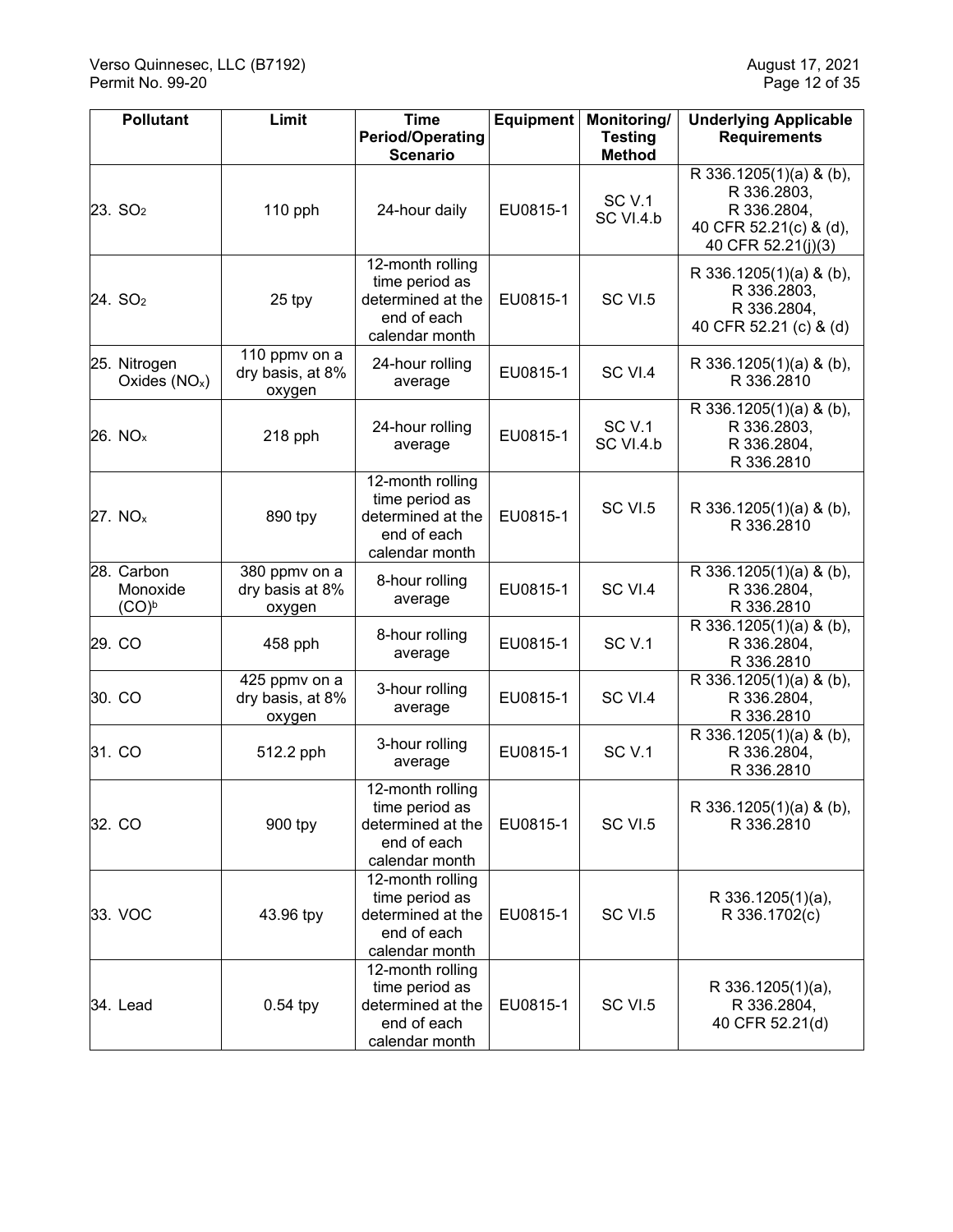|    | <b>Pollutant</b>                                                                                                                                                                              | Limit                                      | <b>Time</b><br><b>Period/Operating</b><br><b>Scenario</b>                                | <b>Equipment</b> | Monitoring/<br><b>Testing</b><br><b>Method</b> | <b>Underlying Applicable</b><br><b>Requirements</b>             |  |
|----|-----------------------------------------------------------------------------------------------------------------------------------------------------------------------------------------------|--------------------------------------------|------------------------------------------------------------------------------------------|------------------|------------------------------------------------|-----------------------------------------------------------------|--|
|    | 35. Total Gaseous<br>Nonmethane<br>Organics<br>(TGNMO)<br>measured as<br>total methane                                                                                                        | 50 ppmy on a dry<br>basis, at 8%<br>oxygen | 3-hour average                                                                           | EU0815-1         | <b>SC V.1</b>                                  | R 336.1702(c),<br>40 CFR 52.21(j)(3)                            |  |
|    | 36. TGNMO<br>measured as<br>total methane                                                                                                                                                     | 27.4 pph                                   | 3-hour average                                                                           | EU0815-1         | <b>SC V.1</b>                                  | R 336.1702(c),<br>40 CFR 52.21(j)(3)                            |  |
|    | $37.$ GHG as $CO2e$                                                                                                                                                                           | 210 lbs/MMBTU                              | 12-month rolling<br>time period as<br>determined at the<br>end of each<br>calendar month | EU0815-1         | <b>SC VI.5</b>                                 | R 336.1205(1)(a) & (b),<br>R 336.2810,<br>40 CFR 52.21(j)       |  |
|    | 38. GHG as $CO2e$                                                                                                                                                                             | 972,722 tpy                                | 12-month rolling<br>time period as<br>determined at the<br>end of each<br>calendar month | EU0815-1         | SC VI.5                                        | R 336.1205 $(1)(a)$ & $(b)$ ,<br>R 336.2810,<br>40 CFR 52.21(j) |  |
| a. | The total polychlorinated dibenzo-p-dioxins and dibenzofurans emissions as 2,3,7,8-TCDD toxic equivalents<br>are to be calculated using the USEPA Toxic Equivalent Factors (TEFs) in TEFs/89. |                                            |                                                                                          |                  |                                                |                                                                 |  |

## **II. MATERIAL LIMIT(S)**

- 1. The permittee shall not fire any fuels in EU0815-1 except for natural gas, virgin black liquor solids, salt cake or ESP hopper materials. **(R 336.1224, R 336.1225, R 336.1702(c))**
- 2. The natural gas fuel usage for EU0815-1 shall not exceed 793.55 million cubic feet per year based on a 12-month rolling time period. **(R 336.1205(1)(a) & (b), R 336.1224, R 336.1225, R 336.1702(c))**
- 3. The permittee shall not fire virgin black liquor solids, salt cake or ESP hopper materials greater than 4.68 million pounds per operating day and 823,440 tons per year, based on a 12-month rolling time period. **(R 336.1205(1)(a) & (b), R 336.1224, R 336.1225, R 336.1702(c))**

## **III. PROCESS/OPERATIONAL RESTRICTION(S)**

- 1. The steam load from EU0815-1 while incinerating dilute vent gases (DVG) shall not be less than 100,000 pounds of steam per hour, unless otherwise demonstrated by the permittee to the satisfaction of the AQD. **(R336.1225, R 336.1910)**
- 2. The permittee shall not generate DVGs during startup unless the DVGs can be accepted to either EU0815-1 or EU1121-1, which has maintained a minimum steam load under stable conditions. **(R 336.1225, R 336.1301(1)(c), R 336.1331(1)(c), R 336.1702(c))**
- 3. The permittee shall not operate EU0815-1 unless the smelt dissolving tank scrubber and mist eliminator are operating properly. Proper operation includes, but is not limited to, compliance with established operating parameters. **(R 336.1225, R 336.1301, R 336.1331(1)(c), R 336.1702(c), R 336.1910, 40 CFR Part 63 Subparts A and MM)**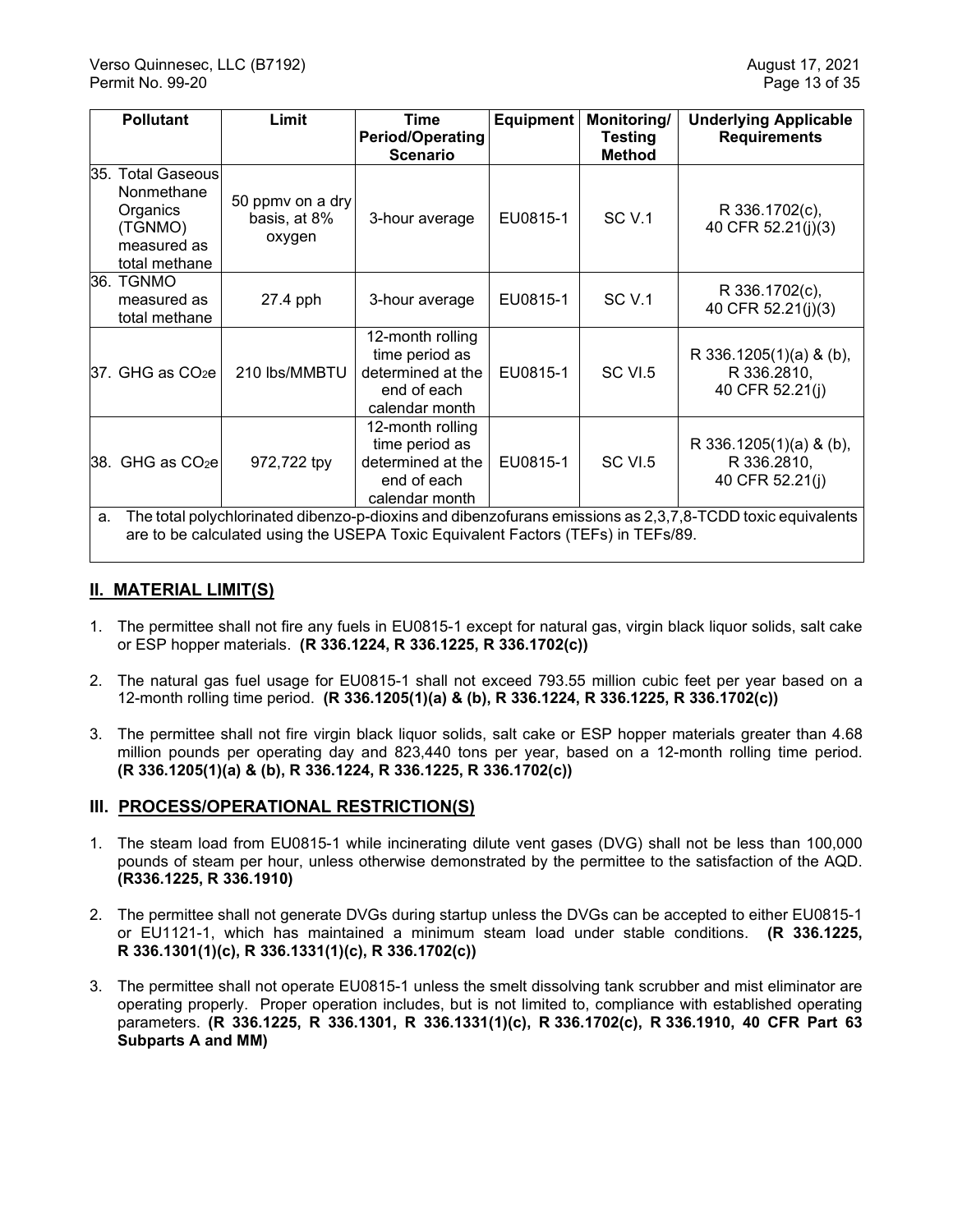- 4. The permittee shall not operate EU0815-1 on virgin black liquor solids, salt cake, and/or ESP hopper materials, including during startup and shutdown, unless the ESP is operating properly. **(R 336.1225, R 336.1301(1)(c), R 336.1331(1)(c), R 336.1910, 40 CFR 52.21, R 336.2810)**
- 5. The period of startup or shutdown is defined as the period when the permittee commences the process of continuously burning black liquor solids in EU0815-1 or begins the process of discontinuing the continuous burning of black liquor solids, respectively, and does not include any period when the permittee is combusting only natural gas in EU0815-1. The periods of startup or shutdown shall not exceed 12 hours per occurrence. **(R 336.1205, R 336.1225, R 336.1301(1)(c), R 336.1331(1)(c), R 336.1910, 40 CFR 52.21, R 336.2810)**
- 6. The permittee shall operate and maintain EU0815-1, air pollution control equipment, and monitoring equipment in a manner consistent with good air pollution control practices for minimizing emissions at all times including startup, shutdown, and malfunction. **(R 336.1205(1)(a) & (b), R 336.1225, R 336.1702(c), R 336.2803, R 336.2804, R 336.2810)**

## **IV. DESIGN/EQUIPMENT PARAMETER(S)**

1. The permittee shall not operate EU0815-1 unless the ESP is installed, maintained, and operated in a satisfactory manner acceptable to the AQD District Supervisor. **(R 336.1205(1)(a) & (b), R 336.1225, R 336.1301, R 336.1331, R 336.1910, R 336.2803, R 336.2804)**

## **V. TESTING/SAMPLING**

Records shall be maintained on file for a period of five years. **(R 336.1201(3))**

1. The permittee shall conduct performance testing for SO2, NOx, CO, HCl, PM, PM10, PM2.5, Sulfuric Acid, TRS, TCDD, and TGNMO for EU0815-1 by testing at owner's expense, in accordance with Department requirements, once every five years from the last test. Testing shall be performed using an approved USEPA Method listed in:

| <b>Pollutant</b>     | <b>Test Method Reference</b>                                                   |
|----------------------|--------------------------------------------------------------------------------|
| CO                   | 40 CFR Part 60, Appendix A                                                     |
| <b>NOx</b>           | 40 CFR Part 60, Appendix A                                                     |
| SO <sub>2</sub>      | 40 CFR Part 60, Appendix A                                                     |
| PM.                  | 40 CFR Part 60 Appendix A; Part 10 of the Michigan Air Pollution Control Rules |
| <b>PM10</b>          | 40 CFR Part 51, Appendix M                                                     |
| PM2.5                | 40 CFR Part 51, Appendix M                                                     |
| Hydrogen Chloride    | 40 CFR Part 60, Appendix A                                                     |
| Sulfuric Acid        | 40 CFR Part 60, Appendix A                                                     |
| <b>Total Reduced</b> | 40 CFR Part 60, Appendix A                                                     |
| Sulfurs (TRS)        |                                                                                |
| <b>TCDD</b>          | 40 CFR Part 60, Appendix A                                                     |
| <b>Total Gaseous</b> | 40 CFR Part 60, Appendix A                                                     |
| Nonmethane           |                                                                                |
| Organics             |                                                                                |
| (TGNMO)              |                                                                                |

An alternate method, or a modification to the approved USEPA Method, may be specified in an AQD-approved Test Protocol. No less than 30 days prior to testing, the permittee shall submit a complete test plan to the AQD Technical Programs Unit and District Office. The AQD must approve the final plan prior to testing, including any modifications to the method in the test protocol that are proposed after initial submittal. The permittee must submit a complete report of the test results to the AQD Technical Programs Unit and District Office within 60 days following the last date of the test. **(R 336.1225, R 336.1702(c), R 336.2001, R 336.2003, R 336.2004, 40 CFR 60, 40 CFR 52.21, R 336.2810)**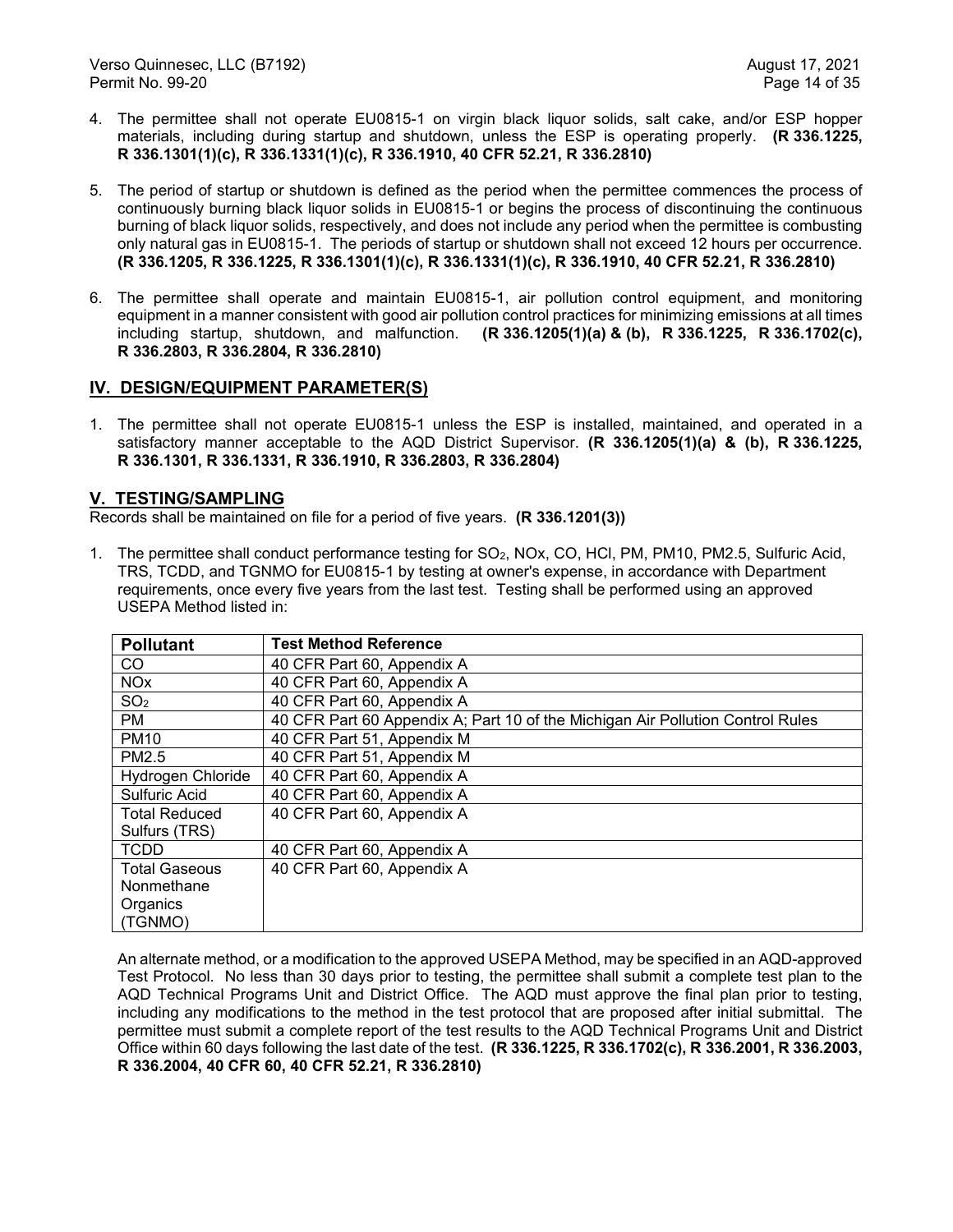2. The permittee shall conduct performance tests for particulate matter per the applicable performance test requirements and test methods specified in 40 CFR Part 63, Subpart A and MM. Subsequent periodic tests must be conducted within 5 years following the previous performance test. Notification of performance tests shall be submitted at least 60 days in advance to the Administrator along with a site-specific test plan if requested. Test results must be submitted within 60 days of test completion to the USEPA via CEDRI in a format generated through EPA's ERT (electronic reporting tool), or consistent with the XML schema listed on USEPA's ERT website. A notification of compliance status must be submitted within 60 days of performance test completion. **(40 CFR 63.7, 40 CFR 63.865, 40 CFR 63.867)**

## **VI. MONITORING/RECORDKEEPING**

Records shall be maintained on file for a period of five years. **(R 336.1201(3))**

- 1. Continuous Opacity Monitoring
	- a. The permittee shall utilize COM-recorded opacity as an indicator of the proper operation of the ESP. The indicator range of opacity defining proper function of the ESP is 20%. Six-minute average values shall be based on 36 or more equally spaced instantaneous opacity measurements per six-minute period. An excursion is a departure from the indicator range of 20% opacity. Opacity shall be determined at the exit of the main stack using a combiner equation acceptable to the AQD. **(R 336.1301, R 336.2810)**
	- b. The permittee shall install, calibrate, maintain, and operate a continuous opacity monitoring system to measure opacity in accordance with the procedures in 40 CFR 63.6(h) and 40 CFR 63.8. Opacity shall be determined at the exhaust of the recovery furnace to the main stack. **(40 CFR 63.6(h), 40 CFR 63.8)**
	- c. The permittee shall maintain opacity at or below 35% except for 2% of the time in any semiannual period. **(40 CFR Part 63, Subpart MM)**
	- d. The permittee shall implement corrective action when the average of ten consecutive 6-minute averages results in a measurement greater than 20% opacity. **(40 CFR 63.864(k)(2)(i))**
	- e. The permittee shall record opacity emissions on a continuous basis, with certified instrumentation meeting the requirements of 40 CFR 60 Appendix B Performance Specification 1 and the applicable standards. The permittee shall perform quality assurance procedures according to 40 CFR 60 Appendix F, Procedure 3. Alternate procedures may be approved by the AQD. The permittee shall maintain and submit at the request of the AQD a Quality Assurance Plan for the continuous opacity monitoring system. The results of all quality assurance procedures shall be reported to the AQD in a format of the data assessment report (DAR) along with the quarterly excess emission reports (EER) and summary reports. **(40 CFR Part 63 Subparts A and MM, 40 CFR Part 60, Subparts A & BB, and Appendix B and Appendix F to Part 60)**
	- f. Except for, as applicable, monitoring malfunctions, associated repairs, and required quality assurance or control activities (including, as applicable, calibration checks and required zero and span adjustments), the owner or operator shall conduct all monitoring in continuous operation (or shall collect data at all required intervals) at all times that the pollutant-specific emissions unit is operating. Data recorded during monitoring malfunctions, associated repairs, and required quality assurance or control activities shall not be used for purposes of this part, including data averages and calculations, or fulfilling a minimum data availability requirement, if applicable. The owner or operator shall use all the data collected during all other periods in assessing the operation of the control device and associated control system. A monitoring malfunction is any sudden, infrequent, not reasonably preventable failure of the monitoring to provide valid data. Monitoring failures that are caused in part by poor maintenance or careless operation are not malfunctions. **(R 336.1910)**
	- g. The permittee shall properly maintain the monitoring system, including keeping necessary parts for routine repair of the monitoring equipment. **(R 336.1910)**
	- h. The permittee shall maintain records of monitoring data, monitor performance data, corrective actions taken, any written quality improvement plan and any activities undertaken to implement a quality improvement plan, and other information such as data used to document the adequacy of monitoring, or records of monitoring maintenance or corrective actions. **(R 336.1910)**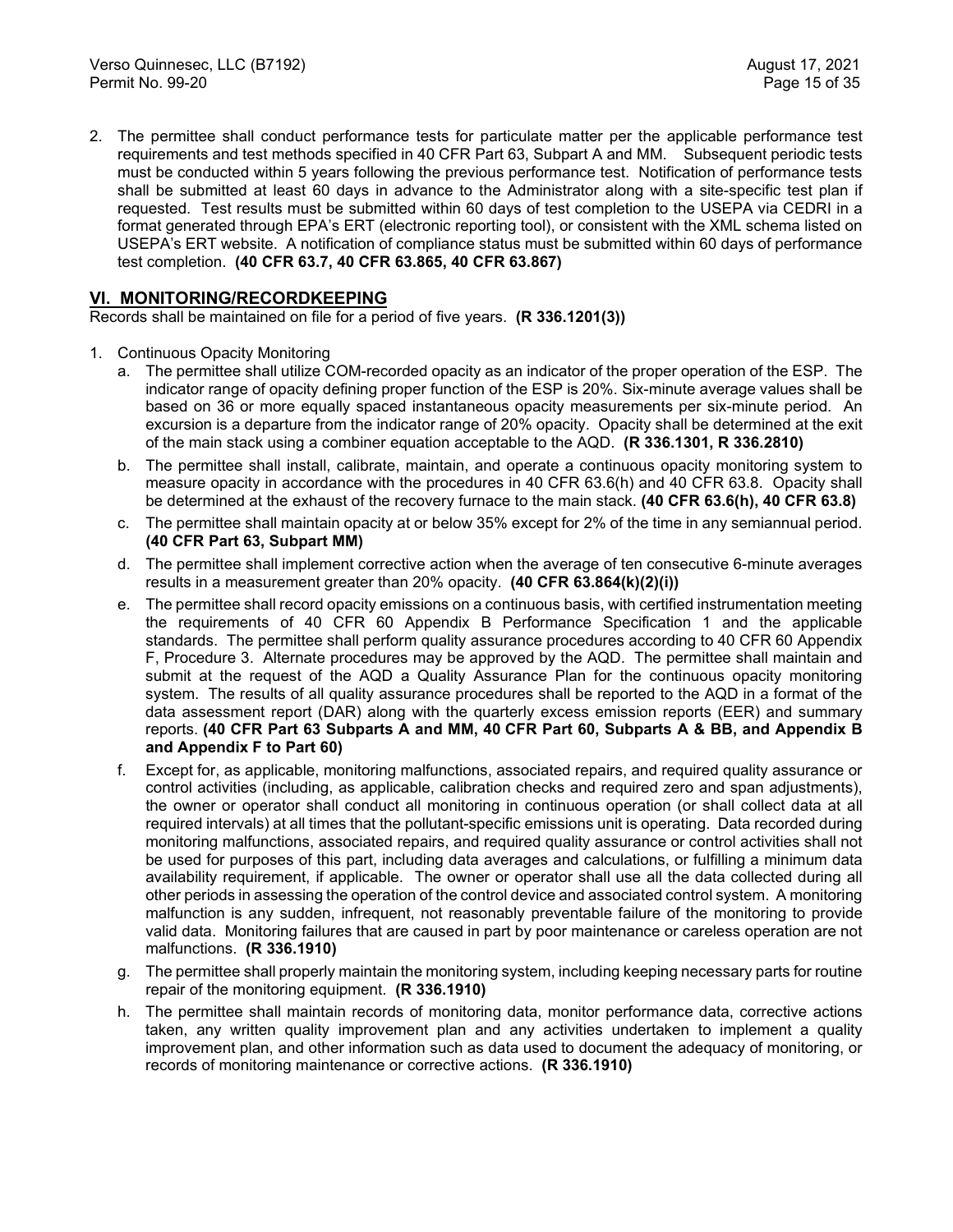- 2. Continuous Emission Monitoring (CEM) System and Recordkeeping.
	- a. The permittee shall calibrate, monitor and record gaseous emissions of TRS on a continuous basis, with certified instrumentation, and in a manner acceptable to 40 CFR Part 60, Appendix B, Performance Specification Nos. 1 & 5. **(40 CFR 60.13, 40 CFR 60 Appendix B, Performance Specifications Nos. 1 & 5, 40 CFR 60.284)**
	- b. The permittee shall perform and report Quality Assurance Procedures of the CEMS and submit it to the AQD in a format of the data assessment report (DAR) along with the quarterly excess emission reports (EER) and summary reports. **(40 CFR Part 60, Subparts A & BB, and Appendix F)**
- 3. Process Monitoring System and Recordkeeping.
	- a. The permittee shall comply with the monitoring system and recordkeeping as required by 40 CFR 60.284. **(40 CFR 60.284)**
- 4. Other Monitoring and/or Recordkeeping.
	- a. The permittee shall maintain records of Particulate Matter and TRS emissions. **(40 CFR Part 60, Subpart A; 40 CFR 60.284)**
	- b. Compliance with the concentration limits (ppmv) of SO<sub>2</sub>, NOx, CO, and TRS shall be determined using CEMS located downstream of the ESP and in accordance with the procedures described in 40 CFR Part 60, Subpart BB, Section 60.284 and 40 CFR Part 60, Appendix B and the applicable Performance Specifications (PS) 2 through 5. **(R 336.1205(1)(a) & (b), R 336.2810, 40 CFR 52.21, 40 CFR 60.284, 40 CFR 60.285)**
	- c. The permittee shall monitor and record, in a satisfactory manner, the amount of fuel combusted daily and monthly from EU0815-1 and calculate the annual capacity factor for natural gas as determined on a 12-month rolling average basis with a new annual capacity factor calculated at the end of each calendar month. **(R 336.1205(1)(a) & (b), 40 CFR 60.49b(d)(1))**
	- d. The permittee shall install, calibrate, maintain and operate, in a satisfactory manner, a device to monitor and record black liquor solid (BLS) usage rate from EU0815-1, on a daily basis. **(R 336.1205(1)(a) & (b), R 336.2810)**
- 5. The permittee shall keep, in a satisfactory manner, monthly and 12-month rolling time period H2SO4, TRS, H2S, PM2.5, PM10, PM, SO2, NOx, CO, VOC, lead, and CO2e emission calculation records for EU0815-1, as required by SC I.5, I.12, I.13, I.16, I.18, I.21, I.24, I.27, I.32, I.33, I.34, I.37, and I.38. The permittee shall keep all records on file at the facility and make them available to the Department upon request. **(R 336.1205(1)(a) & (b), R 336.2803, R 336.2804, R 336.2810)**
- 6. The permittee shall maintain a record of all fuels including natural gas, virgin black liquor solids, salt cake and ESP hopper materials fired in EU0815-1 on a monthly and 12-month rolling time period basis. The record shall be maintained on-site and made available to the Department upon request. **(R 336.1205(1)(a) & (b), R 336.1224, R 336.1225, R 336.1702(c))**
- 7. The permittee shall maintain records of the startup and shutdown periods for EU0815-1, including dates, starting time and ending time of such periods on file for a period of at least five years and made available to the AQD upon request. **(R 336.2803, R 336.2804)**
- 8. The permittee shall monitor and record the total hourly, daily and annual EU0815-1 feed rates of black liquor solids which includes the virgin black liquor solids, salt cake, and ESP hoppers materials; the hourly steam load and natural gas usage of EU0815-1; the voltage and amperage supplied to all the fields and chambers of EU0815-1's ESP; and the time periods of one chamber operation of the ESP on a continuous basis in a manner and with instrumentation acceptable to the AQD. **(R 336.1205, R 336.1224, R 336.1225, R 336.1301(1)(c), R 336.1331(1)(c), R 336.1910, 40 CFR 52.21, R 336.2810)**
- 9. The permittee shall keep records, as applicable, specified in 40 CFR 63.866(b)-(d) in addition to the applicable recordkeeping requirements of 40 CFR 63.10. **(40 CFR 63.866(b)-(d), 40 CFR 63.10)**

## **VII. REPORTING**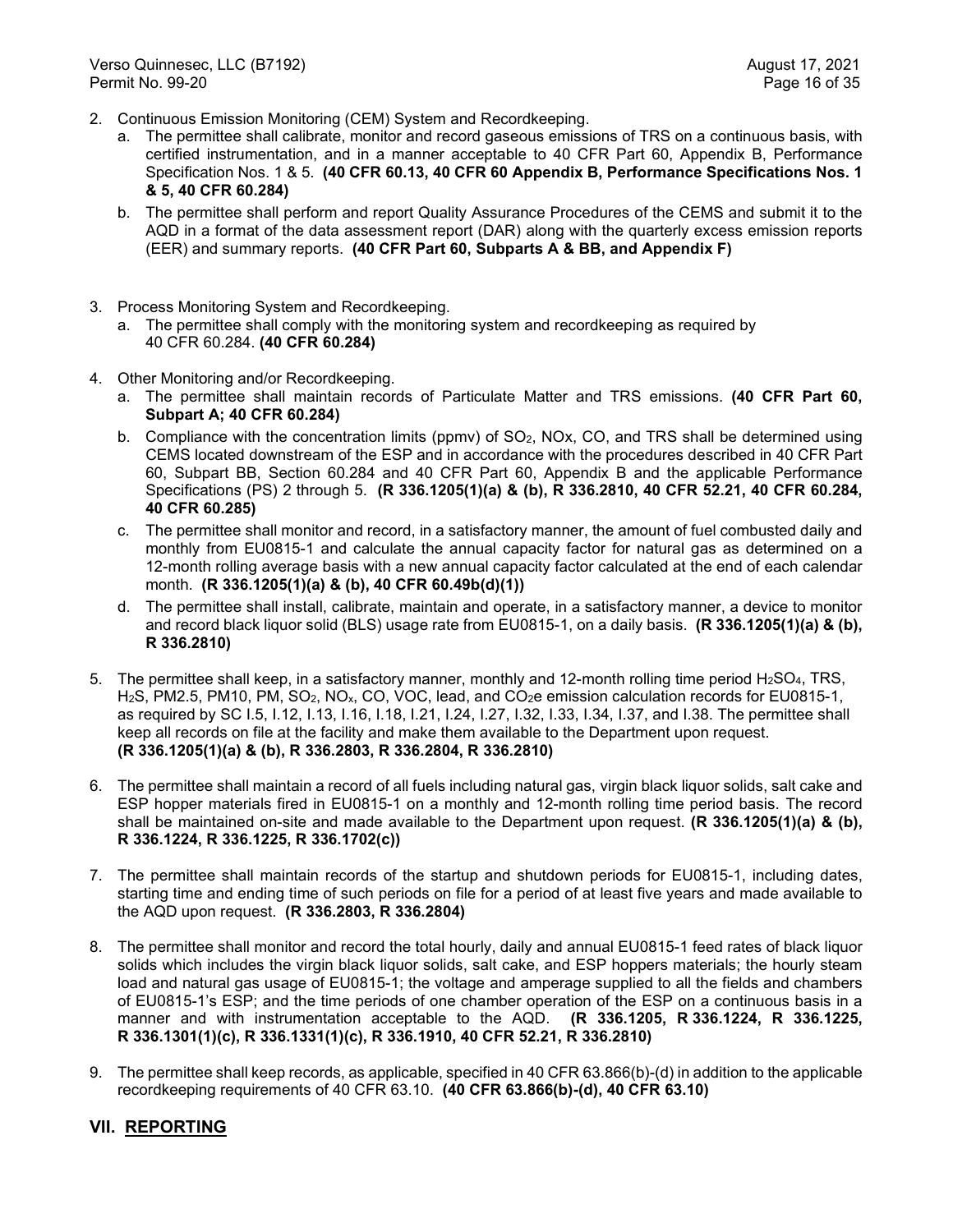- 1. The permittee shall submit any performance test reports, including RATA reports, to the AQD Technical Programs Unit and District Office, in a format approved by the AQD. **(R 336.2001(5))**
- 2. The permittee shall submit the notifications and reports as specified in the applicable sections of 40 CFR Part 63, Subpart MM and A. Semiannual excess emissions reports must be submitted electronically via CEDRI if forms are available. If CEDRI forms are not available, electronic reports must be submitted within one year of availability. **(40 CRR 63.867, 40 CFR 63.9, 40 CFR 63.10)**

## **VIII. STACK/VENT RESTRICTION(S)**

The exhaust gases from the stacks listed in the table below shall be discharged unobstructed vertically upwards to the ambient air unless otherwise noted:

| <b>Stack &amp; Vent ID</b> | <b>Maximum Exhaust</b><br>Diameter / Dimensions<br>(inches) | <b>Minimum Height</b><br><b>Above Ground</b><br>(feet) | <b>Underlying Applicable</b><br><b>Requirements</b> |
|----------------------------|-------------------------------------------------------------|--------------------------------------------------------|-----------------------------------------------------|
| SV08-ST-004-001            | 168                                                         | 299                                                    | R 336.1225, R 336.2803<br>R 336,2804                |

## **IX. OTHER REQUIREMENT(S)**

- 1. The permittee shall comply with the applicable requirements of 40 CFR Part 63, Subpart MM: National Emission Standards for Hazardous Air Pollutants for Chemical Recovery Combustion Sources at Kraft, Soda, Sulfite, and Stand-Alone Semi chemical Pulp Mills. **(40 CFR Part 63, Subpart MM)**
- 2. The permittee shall comply with the applicable requirements of 40 CFR Part 60, Subpart BB, New Source Performance Standards for Kraft Pulp Mills. **(40 CFR Part 60, Subpart BB)**
- 3. The permittee shall comply with the applicable requirements of 40 CFR Part 60, Subpart Db: New Source Performance Standards for Industrial, Commercial, Institutional Steam Generating Units. **(40 CFR Part 60, Subpart DB)**

## **Footnotes:**

<sup>1</sup> This condition is state only enforceable and was established pursuant to Rule  $201(1)$ (b).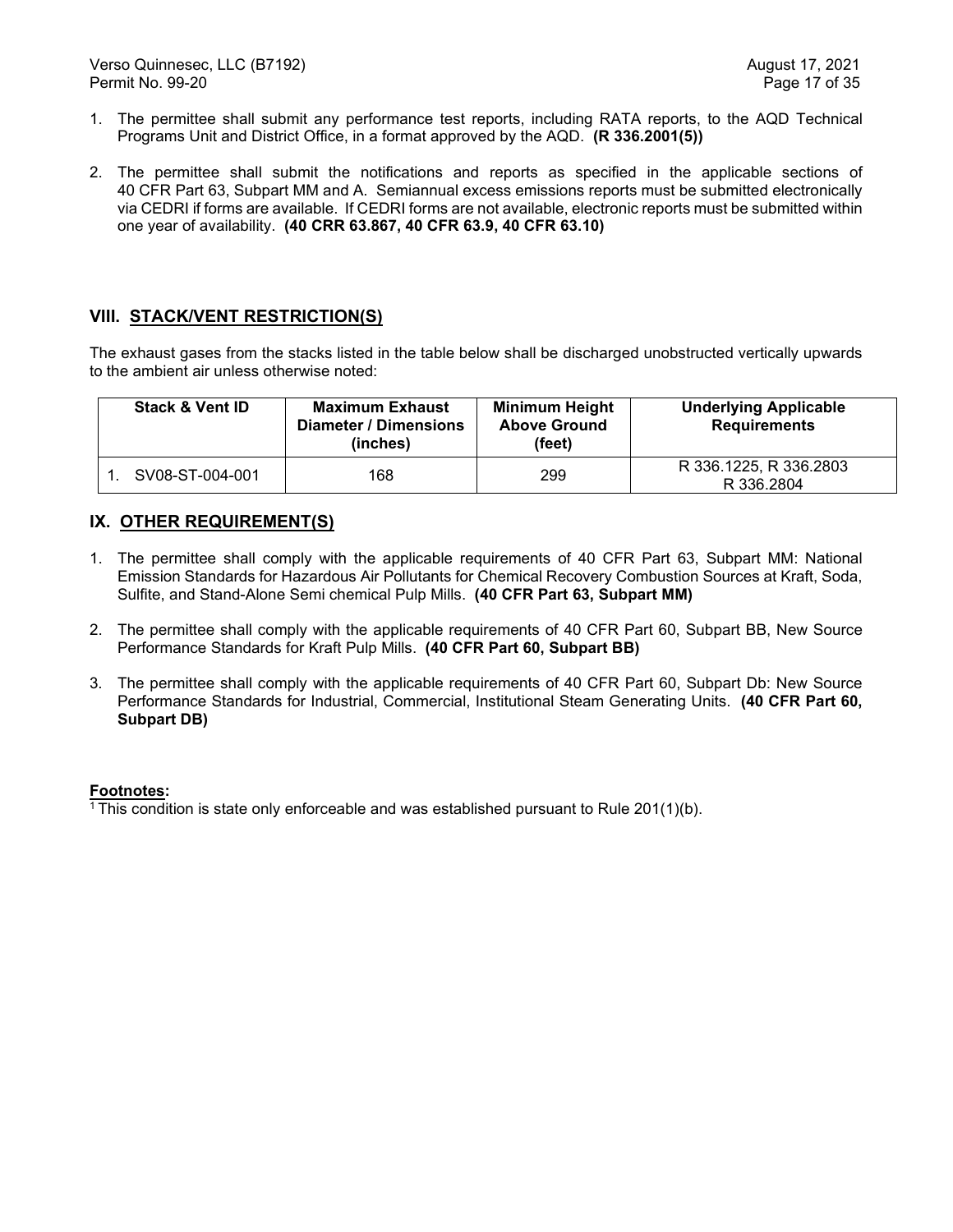# **EU0816-1 SMELT DISSOLVING TANK EMISSION UNIT CONDITIONS**

## <span id="page-18-0"></span>**DESCRIPTION**

SMELT DISSOLVING TANK – Inorganics from the chemical recovery furnace and precipitator are mixed with weak wash to form green liquor.

## **Flexible Group ID:** NA

#### **POLLUTION CONTROL EQUIPMENT**

Dynamic scrubber to control total reduced sulfur (TRS), hydrogen sulfide, and total gaseous nonmethane organics (TGNMO) emissions.

## **I. EMISSION LIMIT(S)**

|    | <b>Pollutant</b>    | Limit                                                 | <b>Time Period/</b>                                                                      | <b>Equipment</b> | Monitoring/                     | <b>Underlying Applicable</b>                      |
|----|---------------------|-------------------------------------------------------|------------------------------------------------------------------------------------------|------------------|---------------------------------|---------------------------------------------------|
|    |                     |                                                       | Operating<br><b>Scenario</b>                                                             |                  | <b>Testing</b><br><b>Method</b> | <b>Requirements</b>                               |
| 1. | H <sub>2</sub> S    | $0.83$ pph                                            | 3-hour average                                                                           | EU0816-1         | SC <sub>V.1</sub>               | 40 CFR 52.21(j)(3)                                |
| 2. | $H_2S$              | $3.63$ tpy                                            | 12-month rolling<br>time period as<br>determined at the<br>end of each<br>calendar month | EU0816-1         | SC VI.7                         | R 336.1205(1)(a) & (b)                            |
| 3. | TRS <sup>**</sup>   | 0.015 lb/ton BLS<br>on a dry weight<br>as fired basis | Hourly                                                                                   | EU0816-1         | SC <sub>V.1</sub>               | 40 CFR 52.21(j)(3),<br>40 CFR 60.283(a)(4)        |
| 4. | TRS $\overline{**}$ | 1.19 pph                                              | Hourly                                                                                   | EU0816-1         | SC <sub>V.1</sub>               | 40 CFR 52.21(j)(3)                                |
| 5. | <b>TRS</b>          | 0.033 lb /ton<br>BLS as H <sub>2</sub> S              | 3-hour average                                                                           | EU0816-1         | SC <sub>V.1</sub>               | 40 CFR 60.283(a)(4)                               |
| 6. | <b>TRS</b>          | 5.21 tpy                                              | 12-month rolling<br>time period as<br>determined at the<br>end of each<br>calendar month | EU0816-1         | SC VI.7                         | R 336.1205(1)(a) & (b)                            |
| 7. | <b>PM</b> **        | 0.107 lb/ton BLS<br>on a dry weight<br>as fired basis | Hourly                                                                                   | EU0816-1         | SC <sub>V.1</sub><br>SC VI.3    | 40 CFR 52.21(j)(3)                                |
| 8. | <b>PM</b> **        | 8.5 pph                                               | Hourly                                                                                   | EU0816-1         | $\overline{SC}$ V.1<br>SC VI.3  | 40 CFR 52.21(j)(3)                                |
| 9. | <b>PM</b>           | 0.2 lb/ton BLS<br>(dry weight)                        | 3-hour average                                                                           | EU0816-1         | SC <sub>V.2</sub>               | 40 CFR 63.862(a)(1)(i)(B),<br>40 CFR 60.282(a)(2) |
|    | 10. PM              | 28.16 tpy                                             | 12-month rolling<br>time period as<br>determined at the<br>end of each<br>calendar month | EU0816-1         | SC VI.7                         | R 336.1205(1)(a) & (b)                            |
|    | 11. PM10 **         | 0.107 lb/ton BLS<br>on a dry weight<br>as fired basis | Hourly                                                                                   | EU0816-1         | <b>SC V.1</b><br>SC VI.3        | 40 CFR 52.21(j)(3)                                |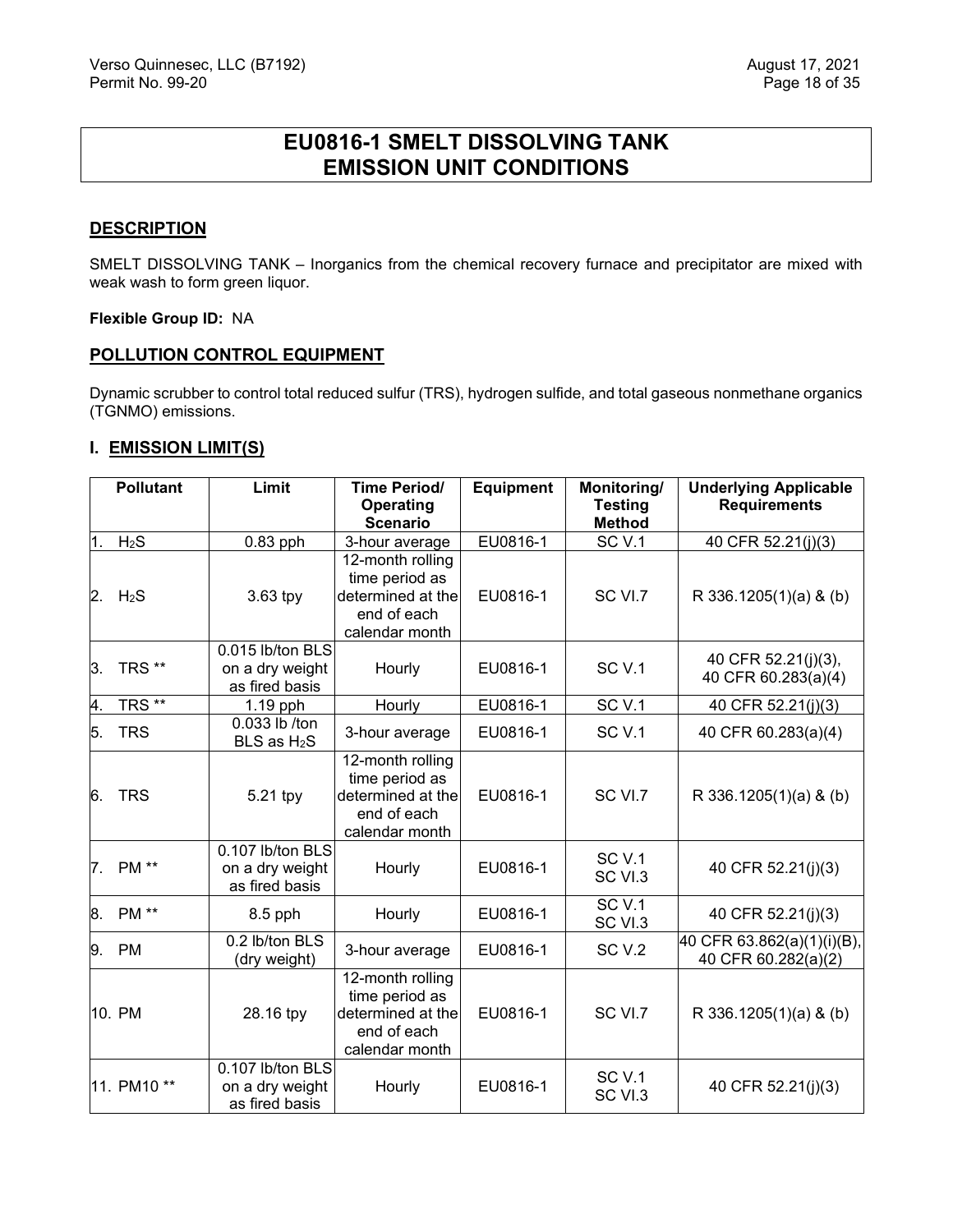| <b>Pollutant</b>                    | Limit                                                 | <b>Time Period/</b><br><b>Operating</b><br><b>Scenario</b>                               | <b>Equipment</b> | Monitoring/<br><b>Testing</b><br><b>Method</b> | <b>Underlying Applicable</b><br><b>Requirements</b>                             |
|-------------------------------------|-------------------------------------------------------|------------------------------------------------------------------------------------------|------------------|------------------------------------------------|---------------------------------------------------------------------------------|
| 12. PM10 **                         | 8.5 pph                                               | Hourly                                                                                   | EU0816-1         | <b>SC V.1</b><br>SC VI.3                       | R 336.2803,<br>R 336.2804,<br>40 CFR 52.21 (c) & (d),<br>40 CFR 52.21(j)(3)     |
| 13. PM10                            | 26.31 tpy                                             | 12-month rolling<br>time period as<br>determined at the<br>end of each<br>calendar month | EU0816-1         | SC VI.7                                        | R 336.1205(1)(a) & (b),<br>R 336.2803,<br>R 336.2804,<br>40 CFR 52.21 (c) & (d) |
| 14. PM2.5                           | 22.5 tpy                                              | 12-month rolling<br>time period as<br>determined at the<br>end of each<br>calendar month | EU0816-1         | SC VI.7                                        | R 336.1205(1)(a) & (b),<br>R 336.2803,<br>R 336.2804,<br>40 CFR 52.21 (c) & (d) |
| 15. SO <sub>2</sub> **              | 0.016 lb/ton BLS<br>on a dry weight<br>as fired basis | Hourly                                                                                   | EU0816-1         | <b>SC V.1</b><br>SC VI.2                       | R 336.2803,<br>R 336.2804,<br>40 CFR 52.21 (c) & (d)                            |
| 16. SO <sub>2</sub> **              | $1.27$ pph                                            | Hourly                                                                                   | EU0816-1         | SC <sub>V.1</sub><br>SC VI.2                   | R 336.2803,<br>R 336.2804,<br>40 CFR 52.21 (c) & (d)                            |
| 17. $SO2$                           | 5.56 tpy                                              | 12-month rolling<br>time period as<br>determined at the<br>end of each<br>calendar month | EU0816-1         | SC VI.7                                        | R 336.1205(1)(a) & (b),<br>R 336.2803,<br>R 336.2804,<br>40 CFR 52.21 (c) & (d) |
| 18. VOC                             | 14.61 tpy                                             | 12-month rolling<br>time period as<br>determined at the<br>end of each<br>calendar month | EU0815-1         | SC VI.7                                        | R 336.1205(1)(a) & (b)                                                          |
| 19. CO                              | 5.29 tpy                                              | 12-month rolling<br>time period as<br>determined at the<br>end of each<br>calendar month | EU0816-1         | SC VI.7                                        | R 336.1205(1)(a) & (b),<br>R 336.2804,<br>40 CFR 52.21(d)                       |
| 20. NQ <sub>x</sub>                 | 11.29 tpy                                             | 12-month rolling<br>time period as<br>determined at the<br>end of each<br>calendar month | EU0816-1         | SC VI.7                                        | R 336.1205(1)(a) & (b),<br>R 336.2803,<br>R 336.2804,<br>40 CFR 52.21 (c) & (d) |
| 21. TGNMO<br>measured<br>as methane | 200 ppmv of<br>exhaust gases,<br>on a dry basis       | 3-hour average                                                                           | EU0816-1         | SC <sub>V.1</sub>                              | R 336.1702(a),<br>40 CFR 52.21(j)(3)                                            |
| 22. TGNMO<br>measured<br>as methane | $6.5$ pph                                             | 3-hour average                                                                           | EU0816-1         | SC <sub>V.1</sub>                              | R 336.1702(a),<br>40 CFR 52.21(j)(3)                                            |

BLS = Black liquor solids

\*\*Limit is based on a maximum of 4.68 MM lbs per day of virgin black liquor solids, salt cake and/or ESP hoppers materials.

## **II. MATERIAL LIMIT(S)**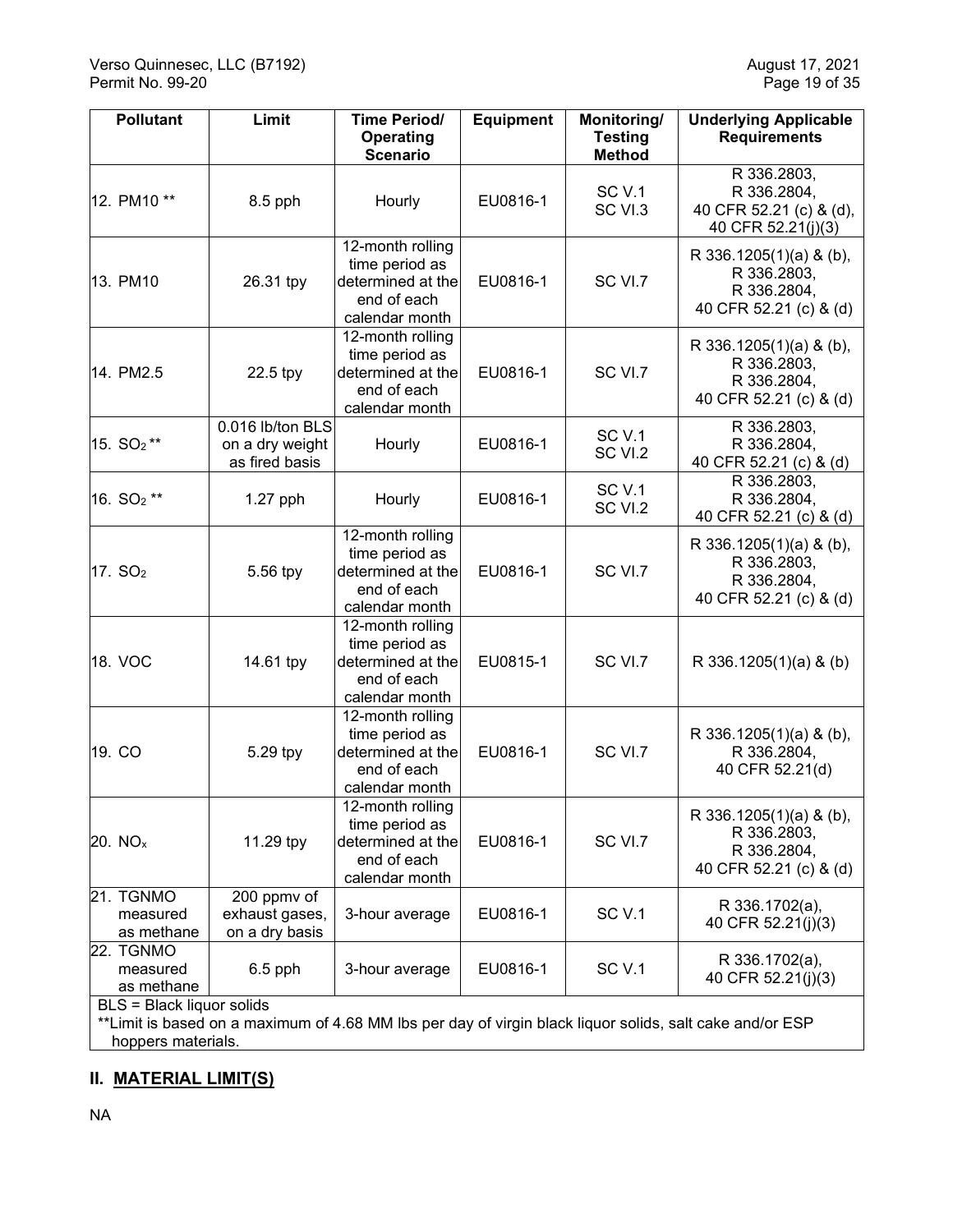#### **III. PROCESS/OPERATIONAL RESTRICTION(S)**

#### NA

## **IV. DESIGN/EQUIPMENT PARAMETER(S**)

1. The permittee shall not operate EU0816-1 unless the scrubber is installed, maintained, and operated in a satisfactory manner acceptable to the AQD District Supervisor. **(R 336.1205(1)(a) & (b), R 336.1224, R 336.1225, R 336.1301, R 336.1331, R 336.2810, R 336.2803, R 336.2804)** 

## **V. TESTING/SAMPLING**

Records shall be maintained on file for a period of five years. **(R 336.1201(3))**

1. The permittee shall verify H2S, TRS, PM, PM10, SO2, and TGNMO emission rates from EU0816-1, by testing at owner's expense, in accordance with the Department requirements, once every five years from the last test. Testing shall be performed using an approved EPA Method listed in:

| <b>Pollutant</b>     | <b>Test Method Reference</b>                                                    |
|----------------------|---------------------------------------------------------------------------------|
| <b>PM</b>            | 40 CFR Part 60, Appendix A; Part 10 of the Michigan Air Pollution Control Rules |
| <b>PM10</b>          | 40 CFR Part 51, Appendix M                                                      |
| SO <sub>2</sub>      | 40 CFR Part 60, Appendix A                                                      |
| $H_2S$               | 40 CFR Part 60, Appendix A                                                      |
| <b>Total Gaseous</b> | 40 CFR Part 60, Appendix A                                                      |
| Nonmethane           |                                                                                 |
| Organics (TGNMO)     |                                                                                 |
| <b>Total Reduced</b> | 40 CFR Part 60, Appendix A                                                      |
| Sulfurs (TRS)        |                                                                                 |

An alternate method, or a modification to the approved EPA Method, may be specified in an AQD-approved Test Protocol. No less than 30 days prior to testing, the permittee shall submit a complete test plan to the AQD Technical Programs Unit and District Office. The AQD must approve the final plan prior to testing, including any modifications to the method in the test protocol that are proposed after initial submittal. The permittee must submit a complete report of the test results to the AQD Technical Programs Unit and District Office within 60 days following the last date of the test. The TRS emission testing shall be conducted when incinerating DVGs in the chemical recovery furnace. **(R 336.2001, R 336.2003, R 336.2004, 40 CFR 60.7, 40 CFR 60.8 and Appendix A)**

2. The permittee shall conduct performance tests for particulate matter per the applicable performance test requirements and test methods specified in 40 CFR Part 63, Subpart A and MM. Subsequent periodic tests must be conducted within 5 years following the previous performance test. Notification of performance tests shall be submitted at least 60 days in advance to the Administrator along with a site-specific test plan if requested. Test results must be submitted within 60 days of test completion to the USEPA via CEDRI in a format generated through USEPA's ERT (electronic reporting tool), or consistent with the XML schema listed on USEPA's ERT website. A notification of compliance status must be submitted within 60 days of performance test completion. Beginning October 11, 2019, the notification of compliance status must be submitted to the USEPA via CEDRI. **(40 CFR 63.7, 40 CFR 63.865, 40 CFR 63.867)**

#### **VI. MONITORING/RECORDKEEPING**

Records shall be maintained on file for a period of five years. **(R 336.1201(3))**

- 1. The permittee shall install, calibrate, maintain and operate a continuous monitoring system to measure fan amperage and the scrubbing liquid flow rate at least once every successive 15-minute period using the procedures in 40 CFR 63.8. **(40 CFR 63.864(e)(10), 40 CFR 60.13(A), 40 CFR 63.8(b)(1))**
- 2. The permittee shall establish scrubber operating ranges for fan amperage and scrubbing liquid flow rate as specified in 40 CFR 63.864(j) and 40 CFR 63.865. The minimum scrubbing liquid flow rate is the rate established during the most recent performance test for particulate matter. **(40 CFR 63.864(j))**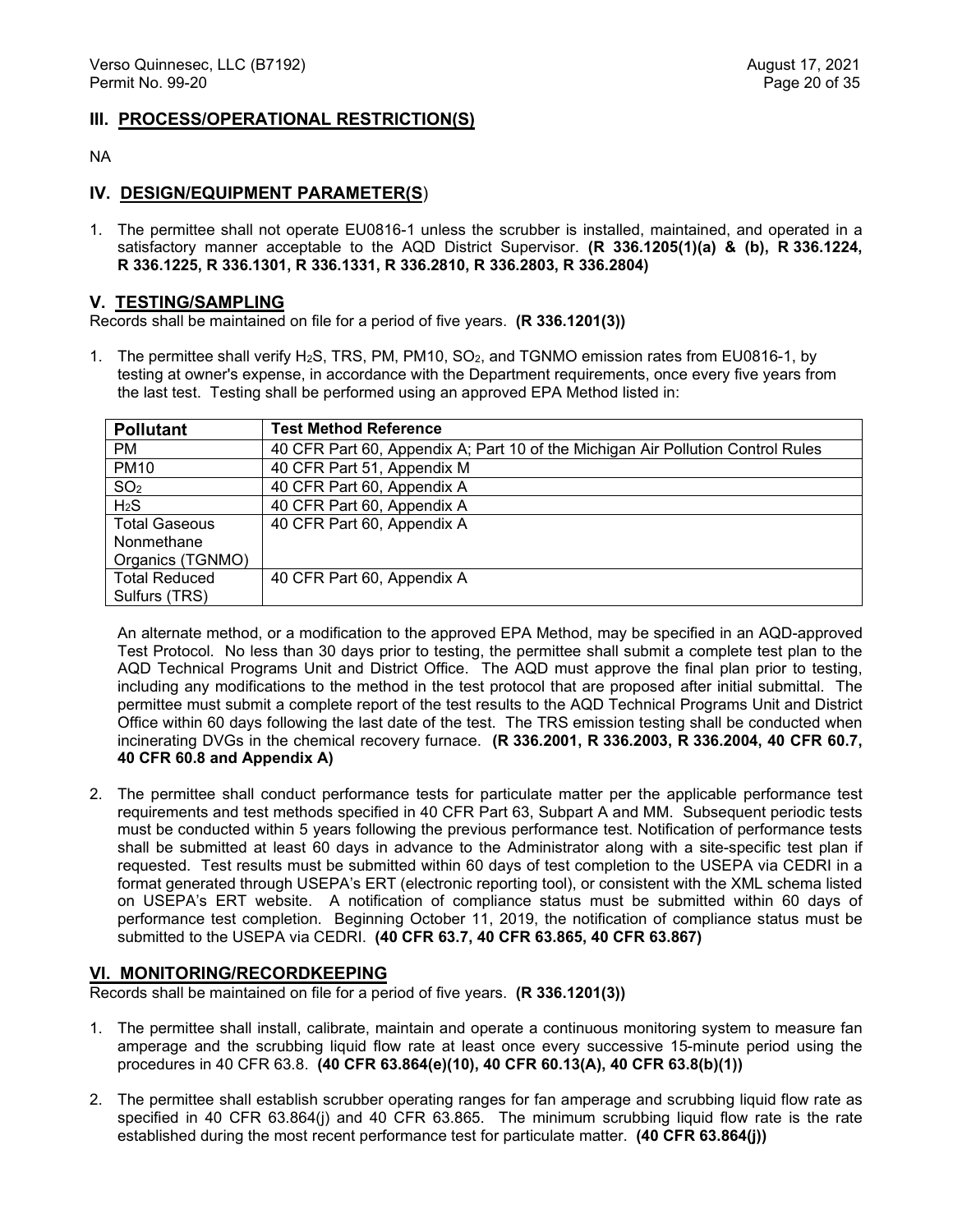- 3. The permittee shall maintain operating parameters within the range established according to 40 CFR 63.864(j) except for up to five 3-hour average periods in a semi-annual period. No more than one exceedance will be attributed to any 24-hour period. **(40 CFR 63.864(k)(2)(iv) and 40 CFR 63.864(k)(3))**
- 4. An excursion is when any 3-hour average parameter value is outside the minimum scrubber liquid flow rate established during the most recent performance test for particulate matter as provided in 40 CFR 63.864(j). The permittee shall implement corrective action upon detection of an excursion. **(40 CFR 63.864(k)(1)(ii)))**
- 5. The permittee shall conduct CMS inspections, evaluations and quality control. **(40 CFR 63.864(f) and 40 CFR 63.8(d)-(e))**
- 6. The permittee shall maintain the records, as applicable, specified in 40 CFR 63.866(b)-(d) in addition to the applicable record-keeping requirements of 40 CFR 63.10. **(40 CFR 63.866(b)-(d), 40 CFR 63.10)**
- 7. The permittee shall keep, in a satisfactory manner, monthly and 12-month rolling time period H2S, TRS, PM, PM10, PM2.5, SO<sub>2</sub>, VOC, CO and NO<sub>x</sub> emission calculation records for EU0816-1, as required by SC I.2, I.6, I.10, I.13, I.14, I.17, I.18, I.19, and I.20. The permittee shall keep all records on file at the facility and make them available to the Department upon request. **(R 336.1205(1)(a) & (b))**
- 8. Except for, as applicable, monitoring malfunctions, associated repairs, and required quality assurance or control activities (including, as applicable, calibration checks and required zero and span adjustments), the owner or operator shall conduct all monitoring in continuous operation (or shall collect data at all required intervals) at all times that the pollutant-specific emissions unit is operating. Data recorded during monitoring malfunctions, associated repairs, and required quality assurance or control activities shall not be used for purposes of this part, including data averages and calculations, or fulfilling a minimum data availability requirement, if applicable. The owner or operator shall use all the data collected during all other periods in assessing the operation of the control device and associated control system. A monitoring malfunction is any sudden, infrequent, not reasonably preventable failure of the monitoring to provide valid data. Monitoring failures that are caused in part by poor maintenance or careless operation are not malfunctions. **(R 336.1910, R 336.1912)**
- 9. The permittee shall properly maintain the monitoring system, including keeping necessary parts for routine repair of the monitoring equipment. **(R 336.1910)**
- 10. The permittee shall maintain records of monitoring data, monitor performance data, corrective actions taken, any written quality improvement plan and any activities undertaken to implement a quality improvement plan, and other information such as data used to document the adequacy of monitoring, or records of monitoring maintenance or corrective actions. **(R 336.1910, R 336.1912)**
- 11. The permittee shall monitor and record the time(s) when the collector bypass is opened and closed.<sup>1</sup> **(R 336.1901)**

## **VII. REPORTING**

- 1. The permittee shall submit the notifications and reports as specified in the applicable sections of 40 CFR 63 Subparts MM and A. Beginning October 11, 2019, semiannual excess emissions reports must be submitted electronically via CEDRI if forms are available. If CEDRI forms are not available, electronic reports must be submitted within one year of availability. **(40 CFR 63.867, 40 CFR 63.9, 40 CFR 63.10)**
- 2. The permittee shall submit any performance test reports, including RATA reports, to the AQD Technical Programs Unit and District Office, in a format approved by the AQD. **(R 336.2001(5))**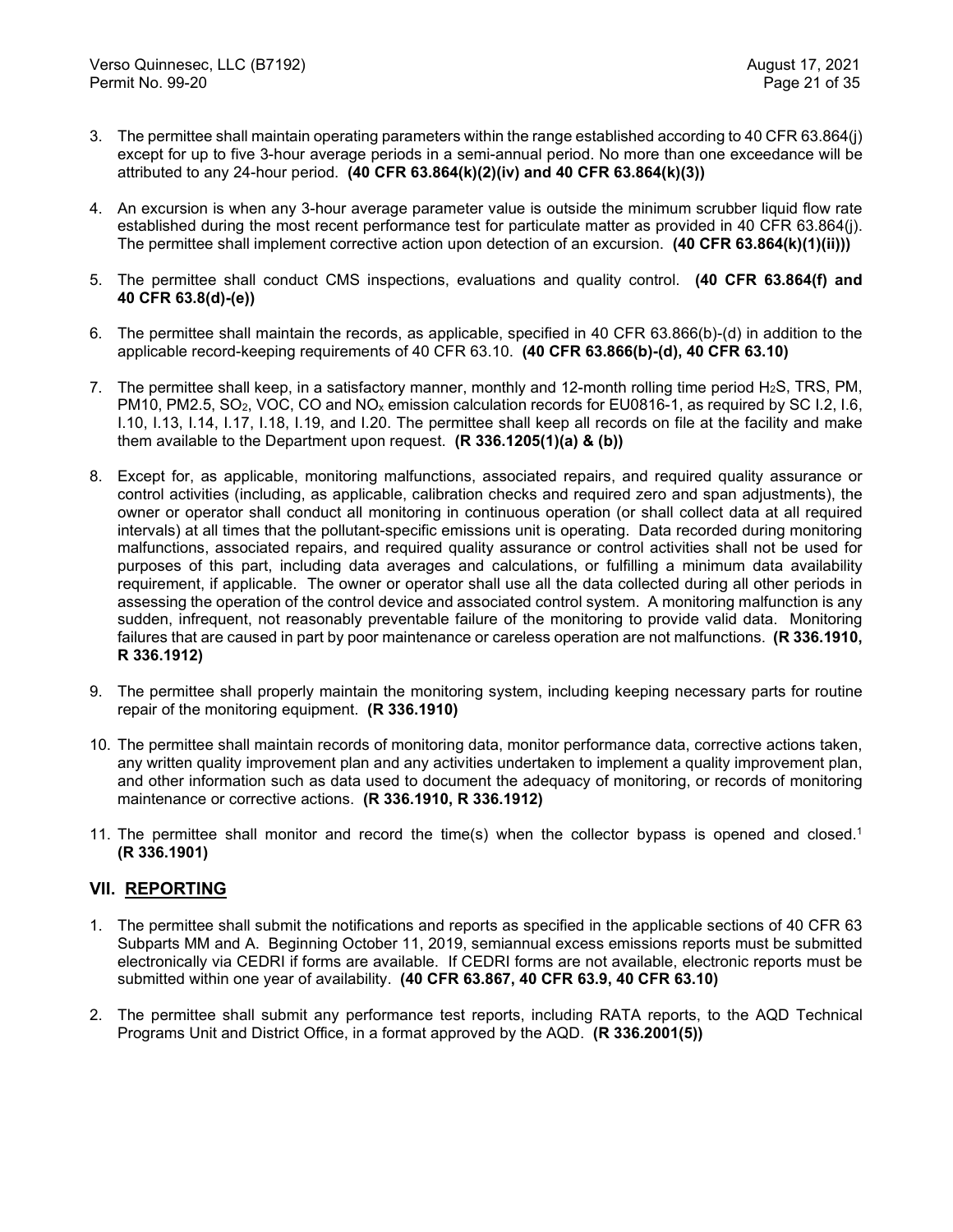## **VIII. STACK/VENT RESTRICTION(S)**

The exhaust gases from the stacks listed in the table below shall be discharged unobstructed vertically upwards to the ambient air unless otherwise noted:

| <b>Stack &amp; Vent ID</b> | <b>Maximum Exhaust</b><br>Diameter / Dimensions<br>(inches) | <b>Minimum Height</b><br><b>Above Ground</b><br>(feet) | <b>Underlying Applicable</b><br><b>Requirements</b> |
|----------------------------|-------------------------------------------------------------|--------------------------------------------------------|-----------------------------------------------------|
| SV08-ST-005-001            | 48                                                          | 186                                                    | R 336.1225.<br>R 336, 2803.<br>R336.2804            |

## **IX. OTHER REQUIREMENT(S)**

- 1. The permittee shall comply with the applicable requirements of 40 CFR Part 63, Subpart MM: National Emission Standards for Hazardous Air Pollutants for Chemical Recovery Combustion Sources at Kraft, Soda, Sulfite, and Stand-Alone Semi chemical Pulp Mills. **(40 CFR Part 63, Subpart MM)**
- 2. The permittee shall comply with the applicable requirements of 40 CFR Part 60, Subpart BB: New Source Performance Standards for Kraft Pulp Mills. **(40 CFR Part 60, Subpart BB)**

#### **Footnotes:**

 $\overline{1}$ This condition is state only enforceable and was established pursuant to Rule 201(1)(b).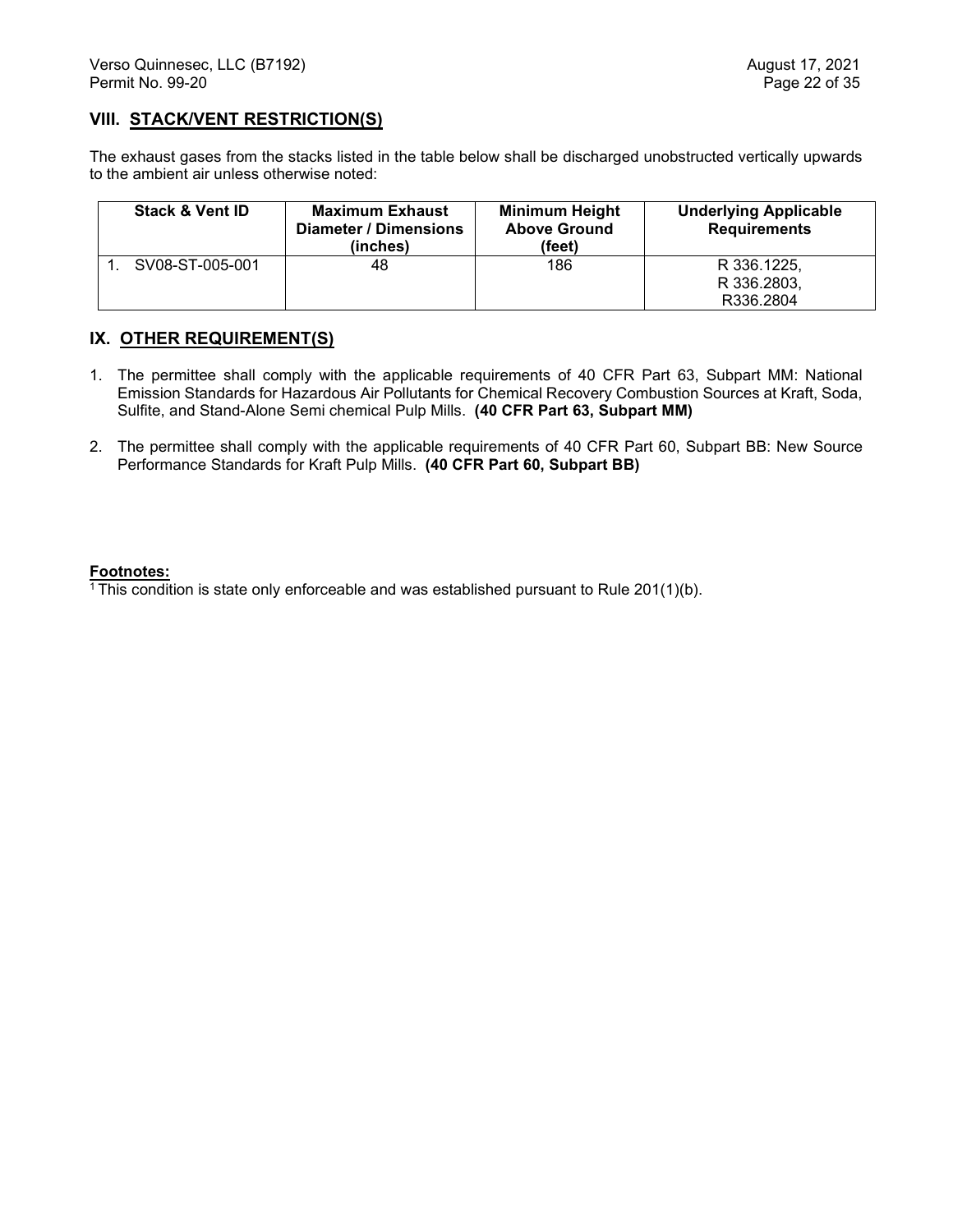# **EU0917-1 LIME KILN EMISSION UNIT CONDITIONS**

#### <span id="page-23-0"></span>**DESCRIPTION**

LIME KILN – Lime mud from the causticizing system is converted to lime in a rotary kiln.

**Flexible Group ID:** NA

#### **POLLUTION CONTROL EQUIPMENT**

Venturi wet scrubber to control particulate, total reduced sulfur (TRS), hydrogen sulfide, methanol, and total gaseous nonmethane organics (TGNMO) emissions.

Low NOx burner to control NOx emissions.

#### **I. EMISSION LIMIT(S)**

|                | <b>Pollutant</b>                                                 | Limit                                                                               | Time Period/<br>Operating<br><b>Scenario</b> | <b>Equipment</b> | Monitoring/<br><b>Testing</b><br><b>Method</b> | <b>Underlying Applicable</b><br><b>Requirements</b>             |
|----------------|------------------------------------------------------------------|-------------------------------------------------------------------------------------|----------------------------------------------|------------------|------------------------------------------------|-----------------------------------------------------------------|
| 1.             | Methanol                                                         | 8.0 mg/dscm <sup>1</sup>                                                            | 3-hour average                               | EU0917-1         | <b>SC V.1</b>                                  | R 336.1224,<br>R 336.1225                                       |
| $\mathbf{2}$ . | Methanol                                                         | $0.89$ pph <sup>1</sup>                                                             | 3-hour average                               | EU0917-1         | SC <sub>V.1</sub>                              | R 336.1224,<br>R 336.1225                                       |
| 3.             | Total<br>Reduced<br>Sulfur (TRS)<br>based on<br>H <sub>2</sub> S | 7.5 ppmv on a dry<br>basis, at 10%<br>oxygen                                        | 24-hour daily                                | EU0917-1         | SC VI.1                                        | R 336.1224,<br>R 336.1225,<br>R 336.1901,<br>40 CFR 52.21(j)(3) |
| 4.             | TRS based<br>on $H_2S$                                           | 1.16 pph                                                                            | 24-hour daily                                | EU0917-1         | SC V.1,<br>SC VI.1                             | R 336.1224,<br>R 336.1225,<br>R 336.1901,<br>40 CFR 52.21(j)(3) |
| 15.            | <b>TRS</b> based<br>on $H_2S$                                    | 10.0 ppmv on a<br>dry basis, at 10%<br>oxygen                                       | 1-hour                                       | EU0917-1         | SC VI.1                                        | R 336.1224,<br>R 336.1225,<br>R 336.1901,<br>40 CFR 52.21(j)(3) |
| 6.             | <b>TRS based</b><br>on $H_2S$                                    | $1.56$ pph                                                                          | 1-hour                                       | EU0917-1         | SC V.1,<br>SC VI.1                             | R 336.1224,<br>R 336.1225,<br>R 336.1901,<br>40 CFR 52.21(j)(3) |
| 7.             | <b>TRS</b> based<br>on $H_2S$                                    | 8.0 ppmv on a dry<br>basis, at 10%<br>oxygen                                        | 12-hour                                      | EU0917-1         | SC VI.1                                        | 40 CFR 60.283(a)(5)                                             |
| 8.             | <b>TRS based</b><br>on $H_2S$                                    | $1.26$ pph                                                                          | 12-hour                                      | EU0917-1         | SC V.1,<br>SC VI.1                             | R 336.1224,<br>R 336.1225,<br>R 336.1901,<br>40 CFR 52.21(j)(3) |
| 9.             | Carbon<br>Monoxide<br>(CO)                                       | 0.36 lb/MM BTU<br>heat input when<br>firing natural gas<br>and/or No. 6 fuel<br>oil | 8-hour average                               | EU0917-1         | <b>SC V.1</b>                                  | R 336.2804,<br>40 CFR 52.21(d)                                  |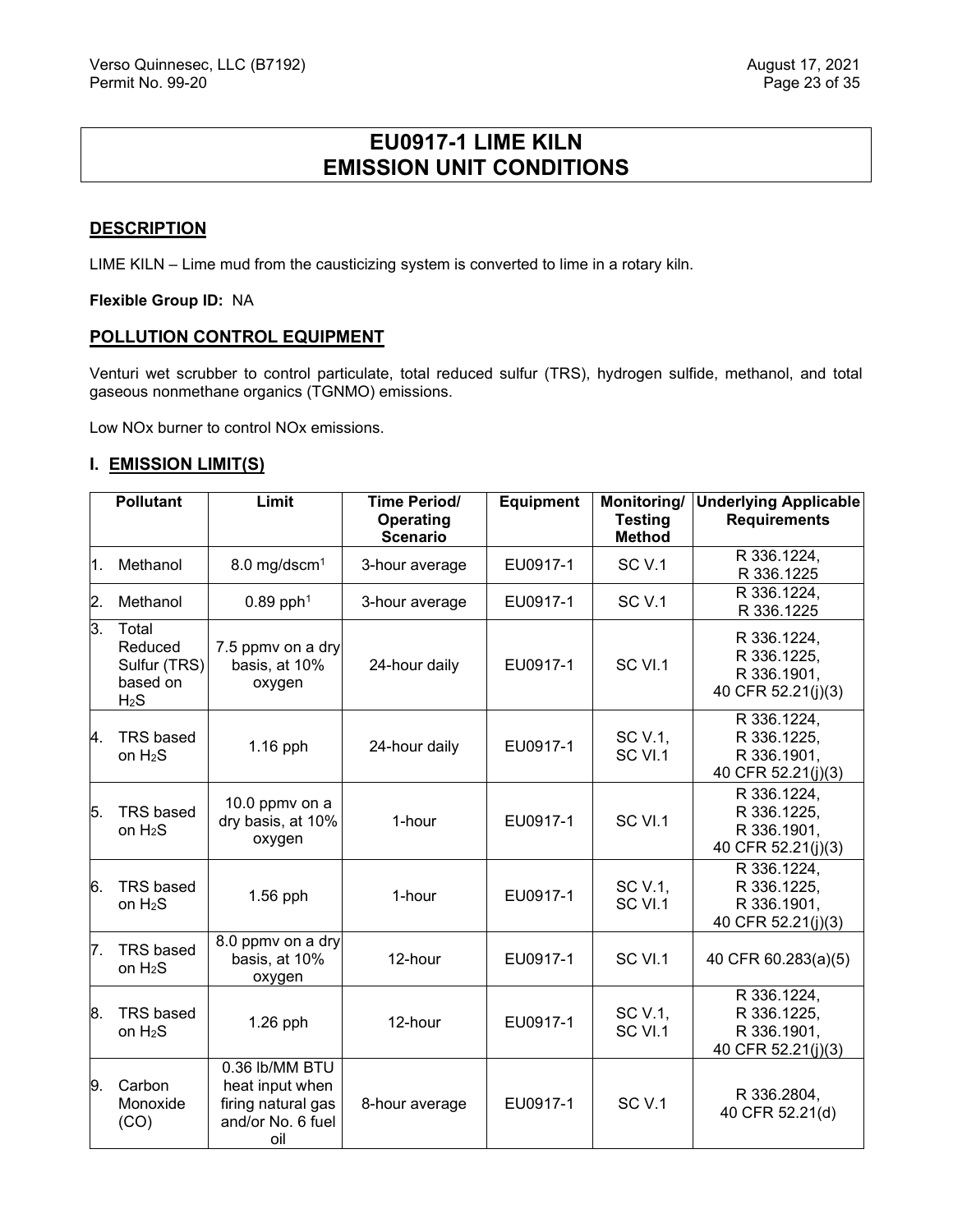| <b>Pollutant</b>                                                                             | Limit                                                                               | <b>Time Period/</b><br><b>Operating</b><br><b>Scenario</b>                                  | <b>Equipment</b> | Monitoring/<br><b>Testing</b><br><b>Method</b> | <b>Underlying Applicable</b><br><b>Requirements</b>                      |
|----------------------------------------------------------------------------------------------|-------------------------------------------------------------------------------------|---------------------------------------------------------------------------------------------|------------------|------------------------------------------------|--------------------------------------------------------------------------|
| 10. Nitrogen<br>Oxides<br>(NOx)                                                              | 0.30 lb/MM BTU<br>heat input when<br>firing natural gas<br>and/or No. 6 fuel<br>oil | 24-hour daily                                                                               | EU0917-1         | SC <sub>V.1</sub>                              | R 336.2803,<br>R 336.2804,<br>40 CFR 52.21(c)&(d)                        |
| 11. NOx                                                                                      | 29 pph                                                                              | 24-hour daily                                                                               | EU0917-1         | SC <sub>V.1</sub>                              | R 336.2803,<br>R 336.2804,<br>40 CFR 52.21(c)&(d)                        |
| 12. PM                                                                                       | 0.064 gr/dscf at<br>10% oxygen                                                      | Hourly                                                                                      | EU0917-1         | SC V.3,<br>SC VI.2                             | 40 CFR 60.282(a)(3)(i)<br>40 CFR 63.862(a)(1)(i)                         |
| 13. PM                                                                                       | 16.9 pph                                                                            | Hourly                                                                                      | EU0917-1         | SC V.1,<br>SC VI.2                             | 40 CFR 52.21(j)(3)                                                       |
| 14. PM                                                                                       | 9.4 pph                                                                             | 3-hour average                                                                              | EU0917-1         | SC V.1,<br>SC VI.2                             | R 336.2803,<br>R 336.2804                                                |
| 15. PM                                                                                       | 41.1 tpy                                                                            | $12$ -month rolling<br>time period as<br>determined at the<br>end of each<br>calendar month | EU0917-1         | SC VI.7                                        | R 336.1205(1)(a) & (b)                                                   |
| 16. PM10                                                                                     | 9.7 pph                                                                             | 3-hour average                                                                              | EU0917-1         | SC V.1,<br>SC VI.2                             | R 336.2803,<br>R 336.2804                                                |
| 17. PM10                                                                                     | 42.3 tpy                                                                            | 12-month rolling<br>time period as<br>determined at the<br>end of each<br>calendar month    | EU0917-1         | SC VI.7                                        | R 336.1205(1)(a) & (b)                                                   |
| 18. PM2.5                                                                                    | 9.7 pph                                                                             | 3-hour average                                                                              | EU0917-1         | SC V.1,<br>SC VI.2                             | R 336.2803,<br>R 336.2804                                                |
| 19. PM2.5                                                                                    | 42.3 tpy                                                                            | 12-month rolling<br>time period as<br>determined at the<br>end of each<br>calendar month    | EU0917-1         | SC VI.7                                        | R 336.1205(1)(a) & (b)                                                   |
| 20. Sulfur<br>Dioxide<br>(SO <sub>2</sub> )                                                  | 120 pph                                                                             | Hourly                                                                                      | EU0917-1         | SC V.1,<br>SC <sub>V.2</sub>                   | R 336.2803,<br>R 336.2804,<br>40 CFR 52.21(c)&(d),<br>40 CFR 52.21(j)(3) |
| 21. SO <sub>2</sub>                                                                          | 1.7 lbs/MM BTUs<br>of heat input                                                    | 24-hour daily                                                                               | EU0917-1         | SC V.1,<br>SC <sub>V.2</sub>                   | R 336.1402,<br>R 336.2803,<br>R 336.2804,<br>40 CFR 52.21(c)&(d)         |
| 22. Total<br>Gaseous<br>Nonmethane<br>Organics<br>(TGNMO)<br>measured<br>as total<br>methane | 68 ppmv on a dry<br>basis, at 10%<br>oxygen                                         | 24-hour daily                                                                               | EU0917-1         | SC <sub>V.1</sub>                              | R 336.1702(a)                                                            |
| 23. TGNMO<br>measured<br>as total<br>methane                                                 | 5.0 pph                                                                             | Hourly                                                                                      | EU0917-1         | SC <sub>V.1</sub>                              | R 336.1702(a)                                                            |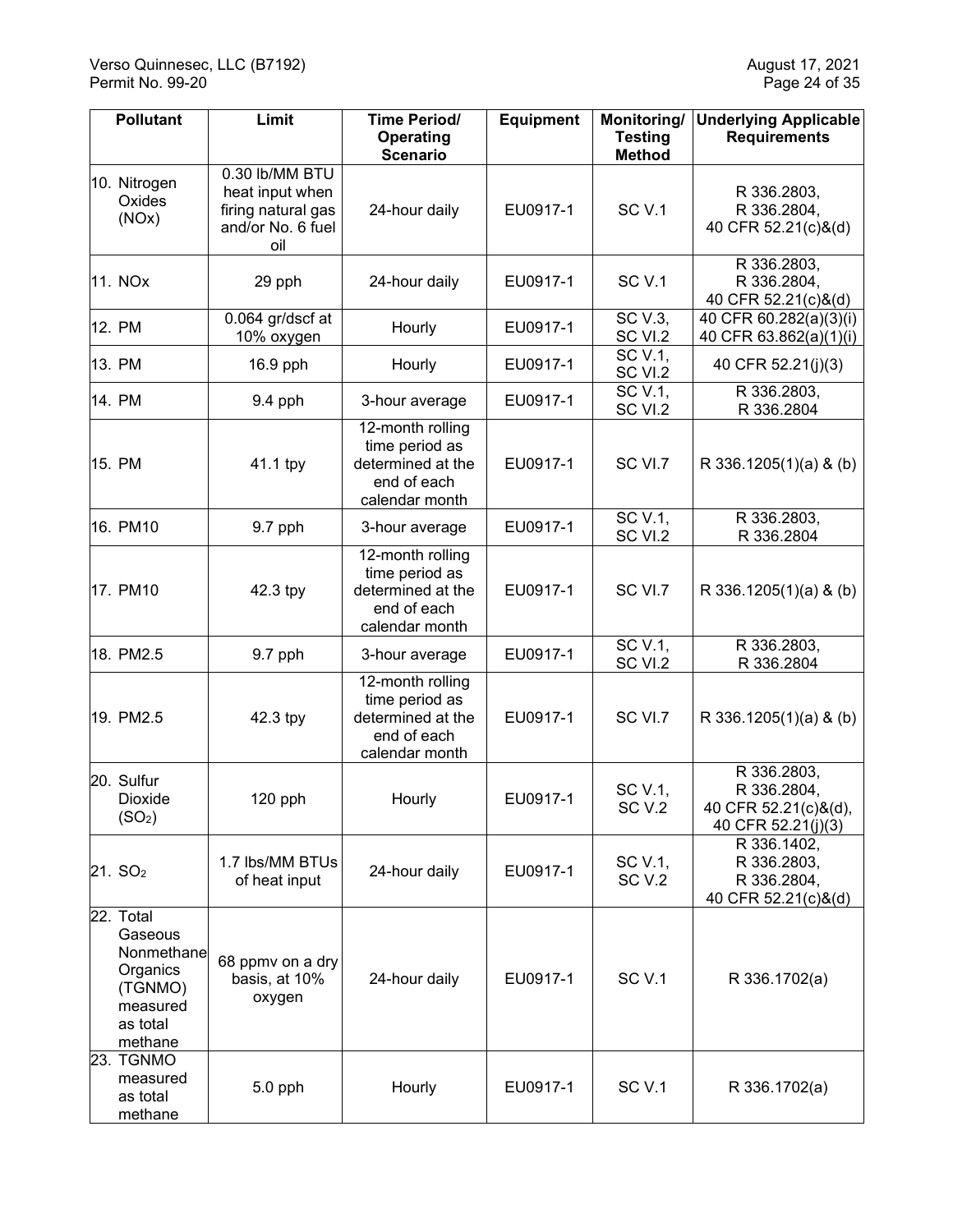## **II. MATERIAL LIMIT(S)**

NA

## **III. PROCESS/OPERATIONAL RESTRICTION(S)**

1. The permittee shall maintain operating parameters within the range established according to 40 CFR 63.864(j) except for up to five 3-hour average periods in a semiannual period, with the exception of pressure drop during periods of startup and shutdown. The permittee shall implement a corrective action when any 3-hour average parameter value is outside the range of values established as provided in 40 CFR 63.864(j). No more than one exceedance will be attributed to any 24-hour period. **(40 CFR 63.864(k)(1)(ii), 40 CFR 63.864(k)(2), 40 CFR 63.864(k)(3))** 

## **IV. DESIGN/EQUIPMENT PARAMETER(S)**

1. The permittee shall not operate EU0917-1 unless the wet scrubber is installed, maintained, and operated in a satisfactory manner acceptable to the AQD District Supervisor. **(R 336.1205(1)(a) & (b), R 336.1224, R 336.1225, R 336.1301, R 336.1331, R 336.1910, 40 CFR 52.21(j)(3), R 336.2803, R 336.2804)** 

#### **V. TESTING/SAMPLING**

Records shall be maintained on file for a period of five years. **(R 336.1201(3))**

1. The permittee shall verify Methanol, CO, NOx, TRS, PM, PM10, PM2.5, SO2, and TGNMO emission rates from EU0917-1, by testing at owner's expense, in accordance with the Department requirements, once every five years from the last test. Testing shall be performed using an approved EPA Method listed in:

| <b>Pollutant</b>      | <b>Test Method Reference</b>                                                    |
|-----------------------|---------------------------------------------------------------------------------|
| CO.                   | 40 CFR Part 60, Appendix A                                                      |
| <b>NO<sub>x</sub></b> | 40 CFR Part 60, Appendix A                                                      |
| <b>PM</b>             | 40 CFR Part 60, Appendix A; Part 10 of the Michigan Air Pollution Control Rules |
| <b>PM10</b>           | 40 CFR Part 51, Appendix M                                                      |
| PM2.5                 | 40 CFR Part 51, Appendix M                                                      |
| SO <sub>2</sub>       | 40 CFR Part 60, Appendix A                                                      |
| <b>Total Gaseous</b>  | 40 CFR Part 60, Appendix A                                                      |
| Nonmethane            |                                                                                 |
| Organics              |                                                                                 |
| (TGNMO)               |                                                                                 |
| Methanol              | 40 CFR Part 60, Appendix A                                                      |
| <b>Total Reduced</b>  | 40 CFR Part 60, Appendix A                                                      |
| Sulfurs (TRS)         |                                                                                 |

An alternate method, or a modification to the approved EPA Method, may be specified in an AQD-approved Test Protocol. No less than 30 days prior to testing, the permittee shall submit a complete test plan to the AQD Technical Programs Unit and District Office. The AQD must approve the final plan prior to testing, including any modifications to the method in the test protocol that are proposed after initial submittal. The permittee must submit a complete report of the test results to the AQD Technical Programs Unit and District Office within 60 days following the last date of the test. The TRS emission testing shall be conducted when incinerating DVGs in the chemical recovery furnace. **(R 336.2001, R 336.2003, R 336.2004, 40 CFR 60.7, 40 CFR 60.8 and Appendix A)**

2. The permittee shall maintain a complete record of fuel oil specifications and/or fuel analysis for each delivery, or storage tank, of fuel oil. **(R 336.1402)**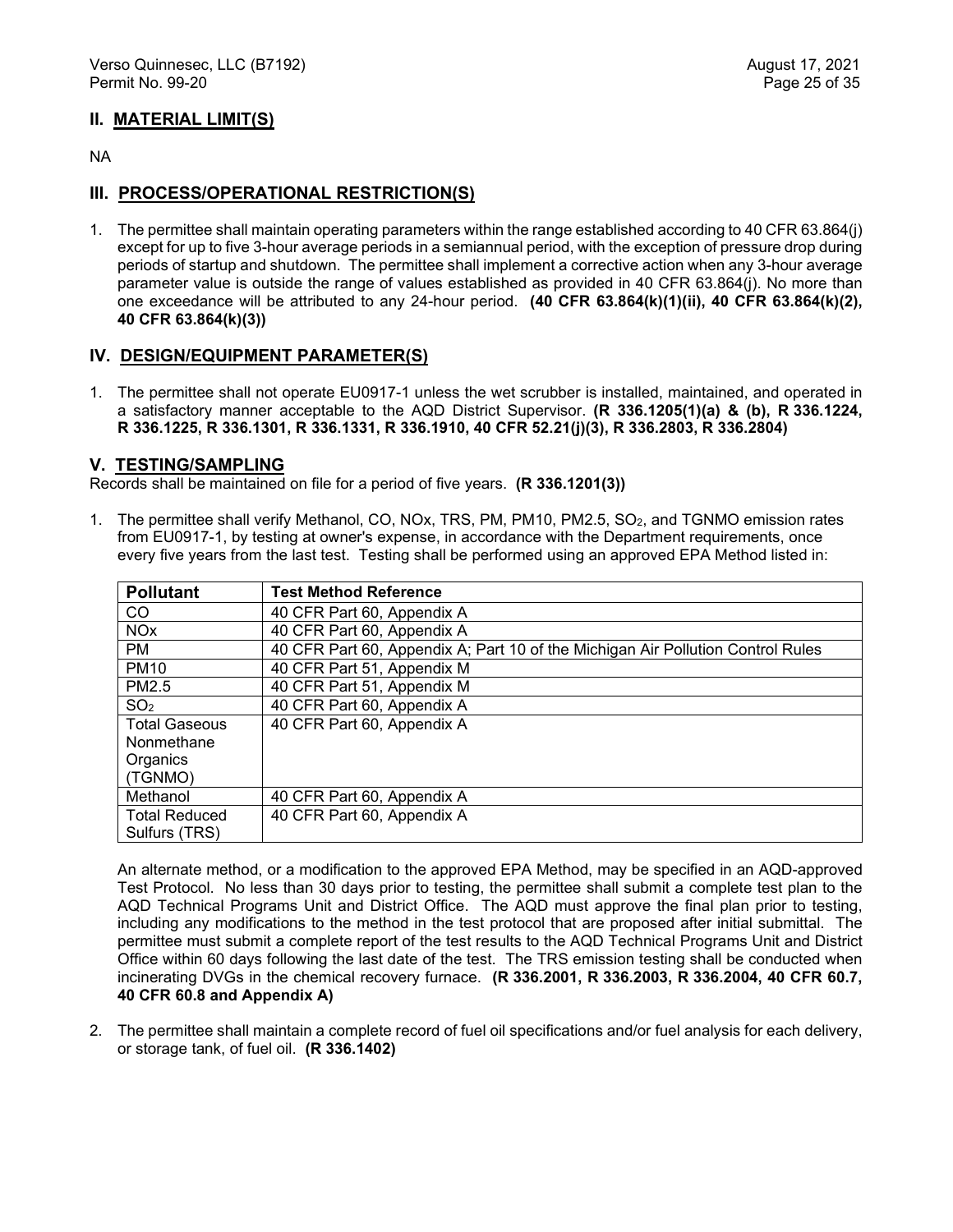3. The permittee shall conduct performance tests for particulate matter per the applicable performance test requirements and test methods specified in 40 CFR Part 63, Subpart A and MM. Subsequent periodic tests must be conducted within 5 years following the previous performance test. Test results must be submitted within 60 days of test completion to the USEPA via CEDRI in a format generated through USEPA's ERT (electronic reporting tool), or consistent with the XML schema listed on USEPA's ERT website. A notification of compliance status must be submitted within 60 days of performance test completion. Beginning October 11, 2019, the notification of compliance status must be submitted to the USEPA via CEDRI. **(40 CFR 63.7, 40 CFR 63.865, 40 CFR 63.867)**

## **VI. MONITORING/RECORDKEEPING**

Records shall be maintained on file for a period of five years. **(R 336.1201(3))**

- 1. The TRS concentration limit shall be determined using a CEMS located downstream of the scrubber and in accordance with the procedures specified in 40 CFR 60.284, 40 CFR Part 60, Appendix F and Performance Specifications 5 & 3. **(40 CFR 60.284, 40 CFR 60 Appendix F and Appendix B PS 5 & 3)**
- 2. The permittee shall install, calibrate, maintain, monitor and operate a continuous monitoring system to measure and record pressure drop across the scrubber and scrubber liquid flow rate at least once every successive 15-minute period using the procedure in (40 CFR 63.864 (e)(10), 40 CFR 60.13(a). **(40 CFR 63.8, 40 CFR 63.864 (e)(10))**
- 3. The permittee shall maintain operating parameters within the range established according to 40 CFR 63.864(j) except for up to five 3-hour average periods in a semi-annual period. No more than one exceedance will be attributed to any 24-hour period. **(40 CFR 63.864(k)(2)(iv), 40 CFR 63.864(k)(3))**
- 4. The permittee shall maintain and implement CMS data quality assurance procedures consistent with the requirements in 40 CFR 63.8(d)(1) and (2). **(40 CFR 63.864(f), 40 CFR 63.8(d)(1)-(2))**
- 5. The permittee shall maintain records, as applicable, specified in 40CFR 63.866(b) (d) in addition to the applicable record keeping requirements of 40 CFR 63.10. **(40 CFR 63.866(b)-(d), 40 CFR 63.10)**
- 6. The permittee shall maintain purchase records for ASTM specification fuel oil, specifications or analyses provided by the vendor at the time of delivery, analytical results from laboratory testing or any other records adequate to demonstrate compliance with the emission limit of 1.7 pounds  $SO<sub>2</sub>$  per million BTU's. **(R 336.1402, R 336.2803, R 336.2804, 40 CFR 52.21(c)&(d))**
- 7. The permittee shall keep, in a satisfactory manner, monthly and 12-month rolling time period PM2.5, PM10, and PM emission calculation records for EU0917-1, as required by SC I.15, I.17, and I.19. The permittee shall keep all records on file at the facility and make them available to the Department upon request.**(R 336.2803, R 336.2804)**
- 8. The permittee shall maintain records of monitoring data, monitor performance data, corrective actions taken, any written quality improvement plan and any activities undertaken to implement a quality improvement plan, and other information such as data used to document the adequacy of monitoring, or records of monitoring maintenance or corrective actions. **(R 336.1910, R 336.1912)**

## **VII. REPORTING**

- 1. The permittee shall submit NESHAP semiannual excess emissions reports as specified in 40 CFR Part 63, Subparts MM and A. Beginning October 11, 2019, semiannual reports must be submitted electronically via CEDRI if forms are available. If CEDRI forms are not available, electronic reports must be submitted within one year of availability. **(40 CFR 63.867(c), 40 CFR 63.10(e)(3)(v))**
- 2. The permittee shall submit the applicable notifications and reports specified in 40 CFR 63.9 and 40 CFR 63.10. **(40 CFR 63.867(a), 40 CFR 63.10(d))**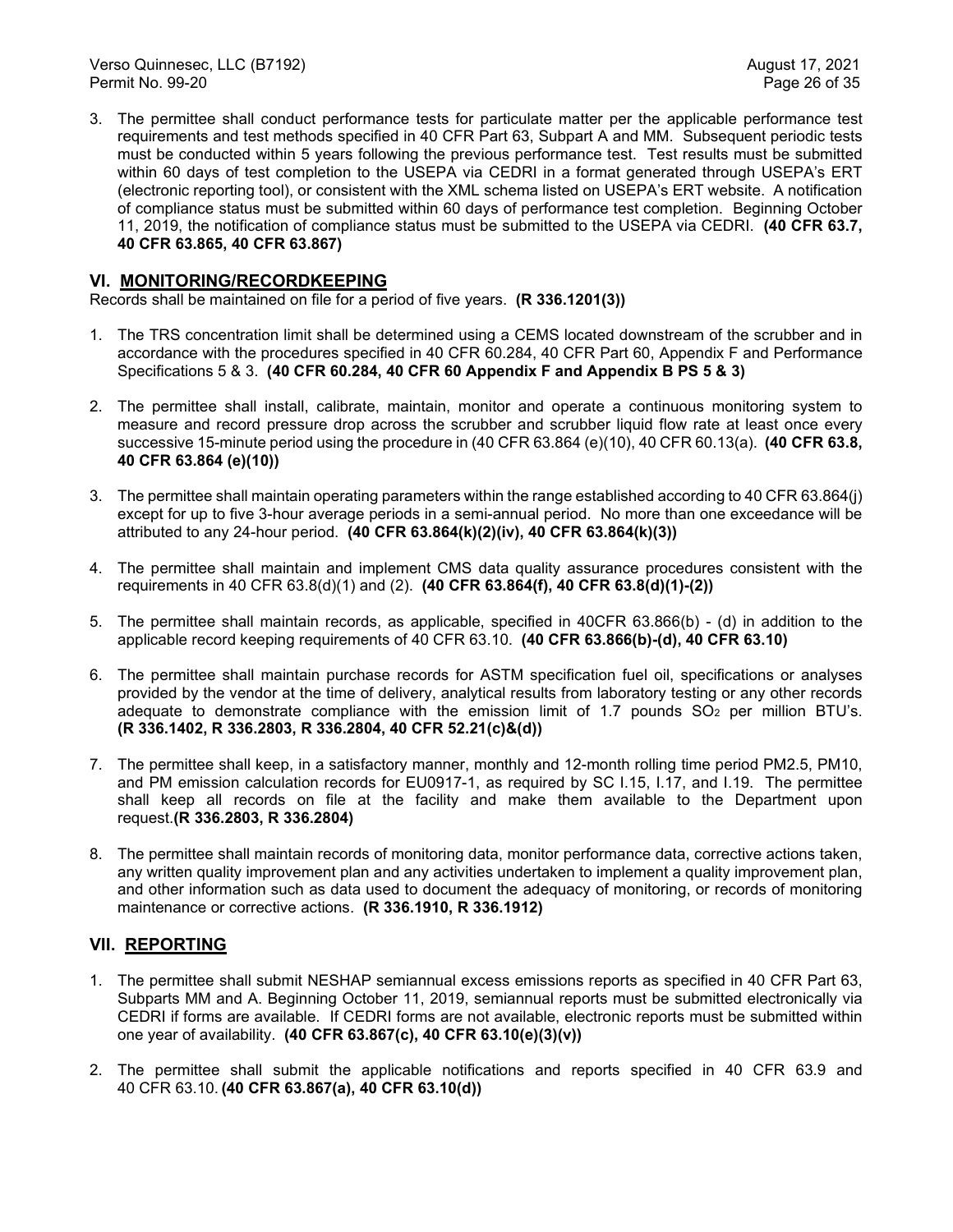3. The permittee shall submit any performance test reports {including RATA reports} to the AQD Technical Programs Unit and District Office, in a format approved by the AQD. **(R 336.2001(5))**

## **VIII. STACK/VENT RESTRICTION(S)**

The exhaust gases from the stacks listed in the table below shall be discharged unobstructed vertically upwards to the ambient air unless otherwise noted:

| <b>Stack &amp; Vent ID</b> | <b>Maximum Exhaust</b><br><b>Diameter / Dimensions</b><br>(inches) | <b>Minimum Height</b><br><b>Above Ground</b><br>(feet) | <b>Underlying Applicable</b><br><b>Requirements</b> |
|----------------------------|--------------------------------------------------------------------|--------------------------------------------------------|-----------------------------------------------------|
| SV09-ST-005-001            | 60                                                                 | 185                                                    | R 336.1225.<br>R 336.2803, R 336.2804               |

## **IX. OTHER REQUIREMENT(S)**

- 1. The permittee shall comply with the applicable requirements of 40 CFR Part 63, Subpart MM National Emission Standards for Hazardous Air Pollutants for Chemical Recovery Combustion Sources at Kraft, Soda, Sulfite, and Stand–Alone Semi-chemical Pulp Mills. **(40 CFR Part 63, Subpart MM)**
- 2. The permittee shall comply with the applicable requirements of 40 CFR Part 60, Subpart BB: New Source Performance Standards for Kraft Pulp Mills. **(40 CFR Part 60, Subpart BB)**

#### **Footnotes:**

<sup>1</sup> This condition is state only enforceable and was established pursuant to Rule  $201(1)(b)$ .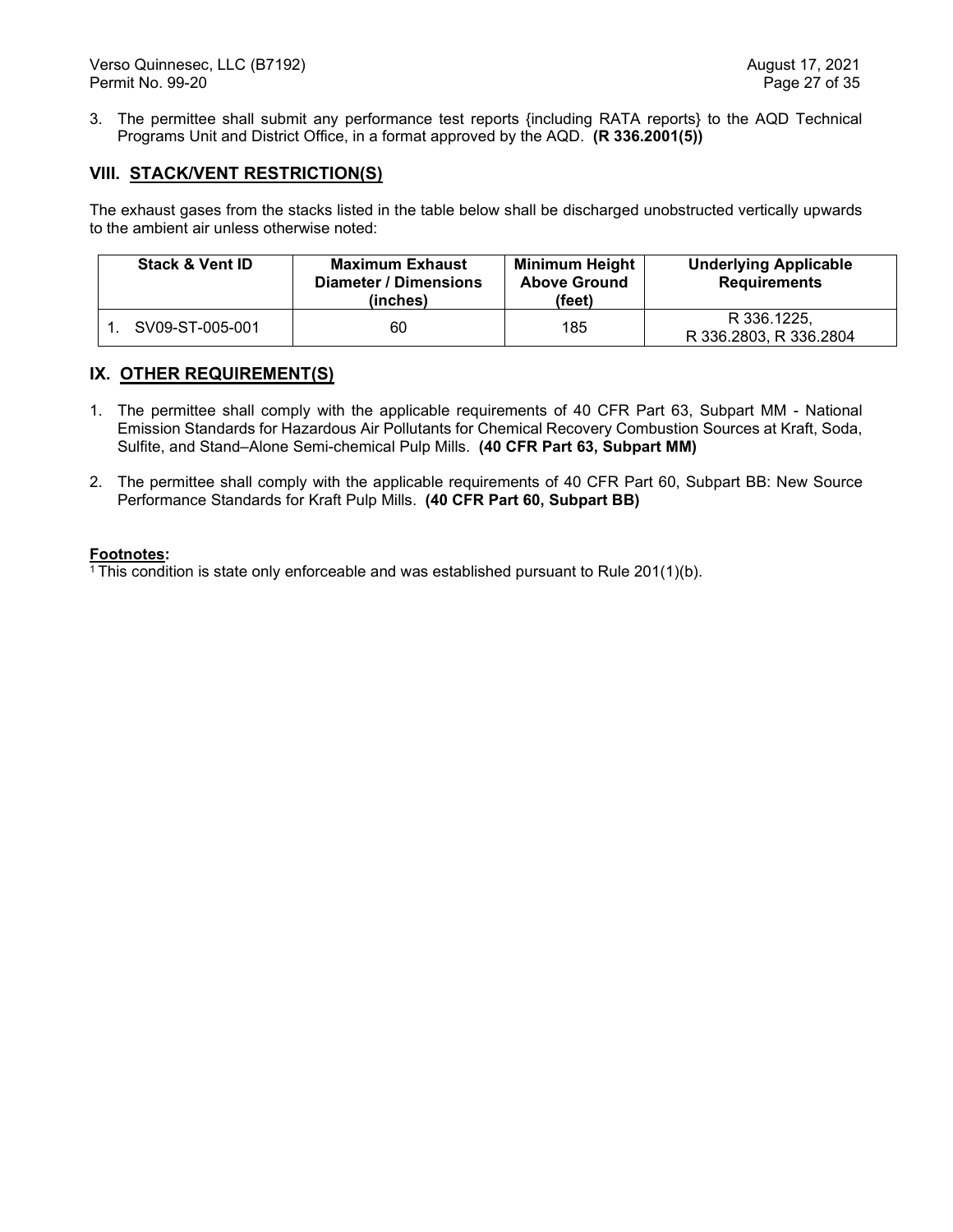# **EU1882-1 Q40 PULP DRYER EMISSION UNIT CONDITIONS**

## <span id="page-28-0"></span>**DESCRIPTION**

Q40 PULP DRYER – Pulp produced onsite is dewatered, pressed, dried, and cut into bales for transport and sale.

**Flexible Group ID:** NA

## **POLLUTION CONTROL EQUIPMENT**

NA

## **I. EMISSION LIMIT(S)**

| <b>Pollutant</b> | Limit          | Time Period/<br><b>Operating</b><br><b>Scenario</b>                                      | <b>Equipment</b> | Monitoring/<br><b>Testing Method</b>  | <b>Underlying Applicable</b><br><b>Requirements</b> |
|------------------|----------------|------------------------------------------------------------------------------------------|------------------|---------------------------------------|-----------------------------------------------------|
| <b>VOC</b>       | 24.1 tpy       | 12-month rolling<br>time period as<br>determined at the<br>end of each<br>calendar month | EU1882-1         | SC V.1,<br><b>SC VI.1,</b><br>SC VI.3 | R 336.1205(1)(a) & (b),<br>R 336.1702(a)            |
| 2.<br><b>PM</b>  | $3.25$ tpy $*$ | 12-month rolling<br>time period as<br>determined at the<br>end of each<br>calendar month | EU1882-1         | SC VI.1,<br>SC VI.2                   | R 336.1205(1)(a) & (b)                              |

\* Based on an emission factor of 0.0022 lb/ton pulp.

## **II. MATERIAL LIMIT(S)**

1. The permittee shall not dry more than dry more than 325,000 tons per year, based on a 12-month rolling time period. **(R 336.1205(1)(a) & (b), R 336.1225, R 336.1702(a))**

## **III. PROCESS/OPERATIONAL RESTRICTION(S)**

NA

## **IV. DESIGN/EQUIPMENT PARAMETER(S)**

NA

## **V. TESTING/SAMPLING**

1. The permittee shall determine the methanol concentration in the EU1882-1 white water weekly, at minimum, during weeks of Pulp Dryer operation. Methanol concentration shall be determined by NCASI Method DI/MEOH-91.03 or an alternative method approved by the AQD District Supervisor. Weekly white water sample methanol results will be averaged and used to calculate a monthly VOC emission factor. Monthly VOC tons will be calculated using Pulp Dryer production rates and the VOC emission factor. Monthly VOC emissions will be used to verify compliance with the 12-month rolling VOC tons per year limit. If at any time the 12-month rolling VOC emissions exceed 24.1 tons, the permittee shall increase the white water sampling and analysis frequency to a minimum of 3 samples per week (during weeks of pulp dryer operation) and shall review the operating conditions of the bleaching system along with keeping records of corrective actions taken. Once the VOC tons are maintained below the compliance limit for one month, the permittee may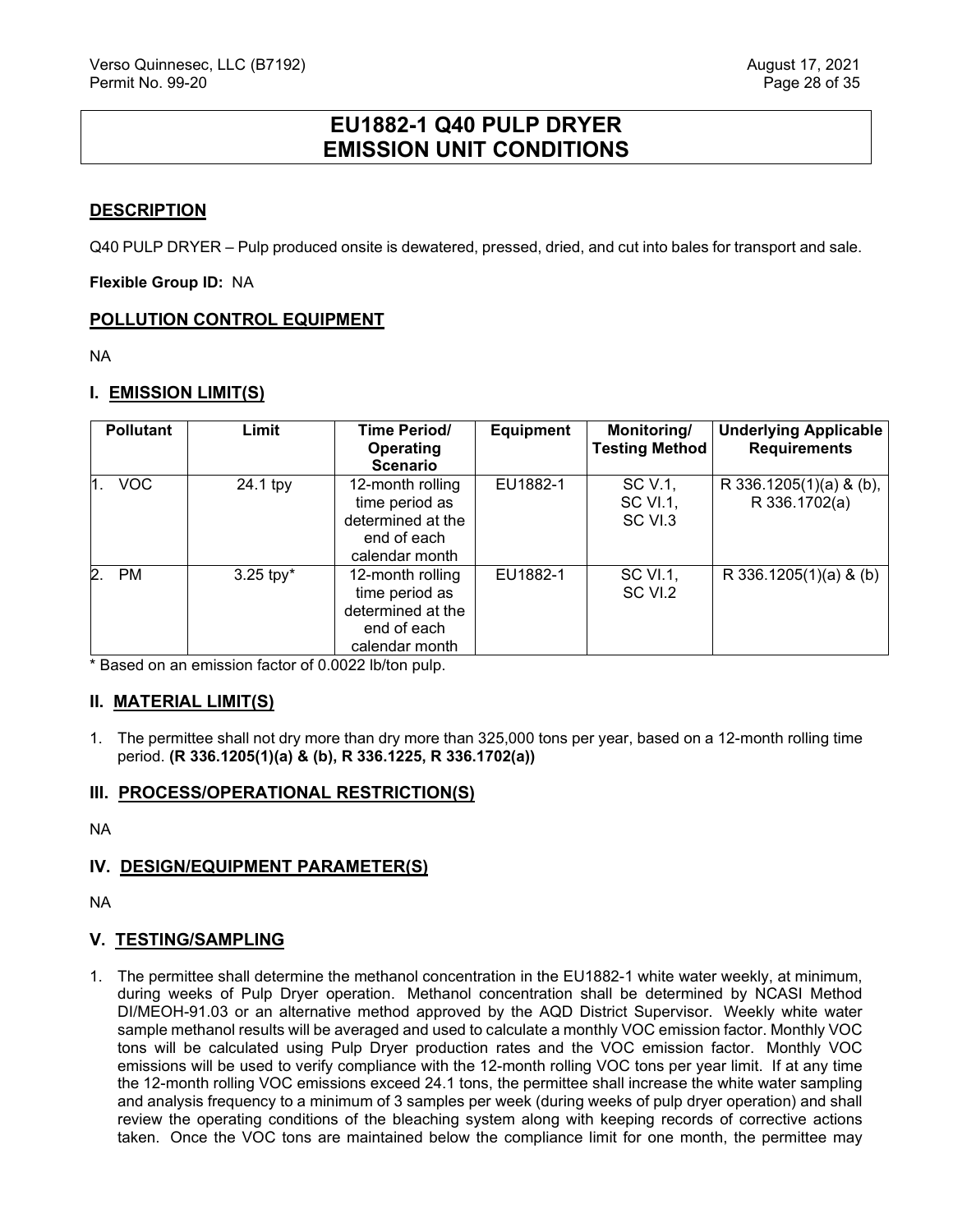resume weekly monitoring and recordkeeping. The permittee shall keep all records on file at the facility and make them available to the Department upon request. **(R 336.1205, R 336.1224, R 336.1225, R 336.1702(a))**

#### **VI. MONITORING/RECORDKEEPING**

Records shall be maintained on file for a period of five years. **(R 336.1201(3))**

- 1. The permittee shall monitor and record the daily and monthly tons of pulp dried from EU1882-1. **(R 336.1205(1)(a) & (b))**
- 2. The permittee shall calculate and record, in a satisfactory manner, monthly and 12-month rolling time period PM emissions, using industry emission factors and monthly production from EU1882-1. The permittee shall keep all records on file at the facility and make them available to the Department upon request. **(R 336.2803, R 336.2804)**
- 3. The permittee shall calculate and record, in a satisfactory manner, monthly and 12-month rolling time period VOC emissions for EU1882-1. The calculations shall utilize, at a minimum, weekly white water sampling data collected in SC V.1 and the monthly production from the pulp dryer. All records shall be kept on file at the facility and make them available to the Department upon request. **(R 336.1205(1)(a) & (b), R 336.1225, R 336.1702(a))**

#### **VII. REPORTING**

NA

#### **VIII. STACK/VENT RESTRICTION(S)**

The exhaust gases from the stacks listed in the table below shall be discharged unobstructed vertically upwards to the ambient air unless otherwise noted:

| <b>Stack &amp; Vent ID</b>     | <b>Maximum Exhaust</b><br>Diameter / Dimensions<br>(inches) | <b>Minimum Height</b><br><b>Above Ground</b><br>(feet) | <b>Underlying Applicable</b><br><b>Requirements</b> |
|--------------------------------|-------------------------------------------------------------|--------------------------------------------------------|-----------------------------------------------------|
| 1. SV18-ST-019-001             | 48                                                          | 88                                                     | R 336.1225,<br>R 336.2803, R 336.2804               |
| SV18-ST-019-003<br>$2^{\circ}$ | 48                                                          | 88                                                     | R 336.1225,<br>R 336.2803, R 336.2804               |
| 3. SV18-ST-017-001             | 30                                                          | 83                                                     | R 336.1225,<br>R 336.2803, R 336.2804               |
| 4. SV18-ST-004-001             | 36                                                          | 90                                                     | R 336.1225,<br>R 336.2803, R 336.2804               |
| 5. SV18-ST-011-001             | 48                                                          | 91                                                     | R 336.1225,<br>R 336.2803, R 336.2804               |

## **IX. OTHER REQUIREMENT(S)**

NA

#### **Footnotes:**

<sup>1</sup> This condition is state only enforceable and was established pursuant to Rule  $201(1)(b)$ .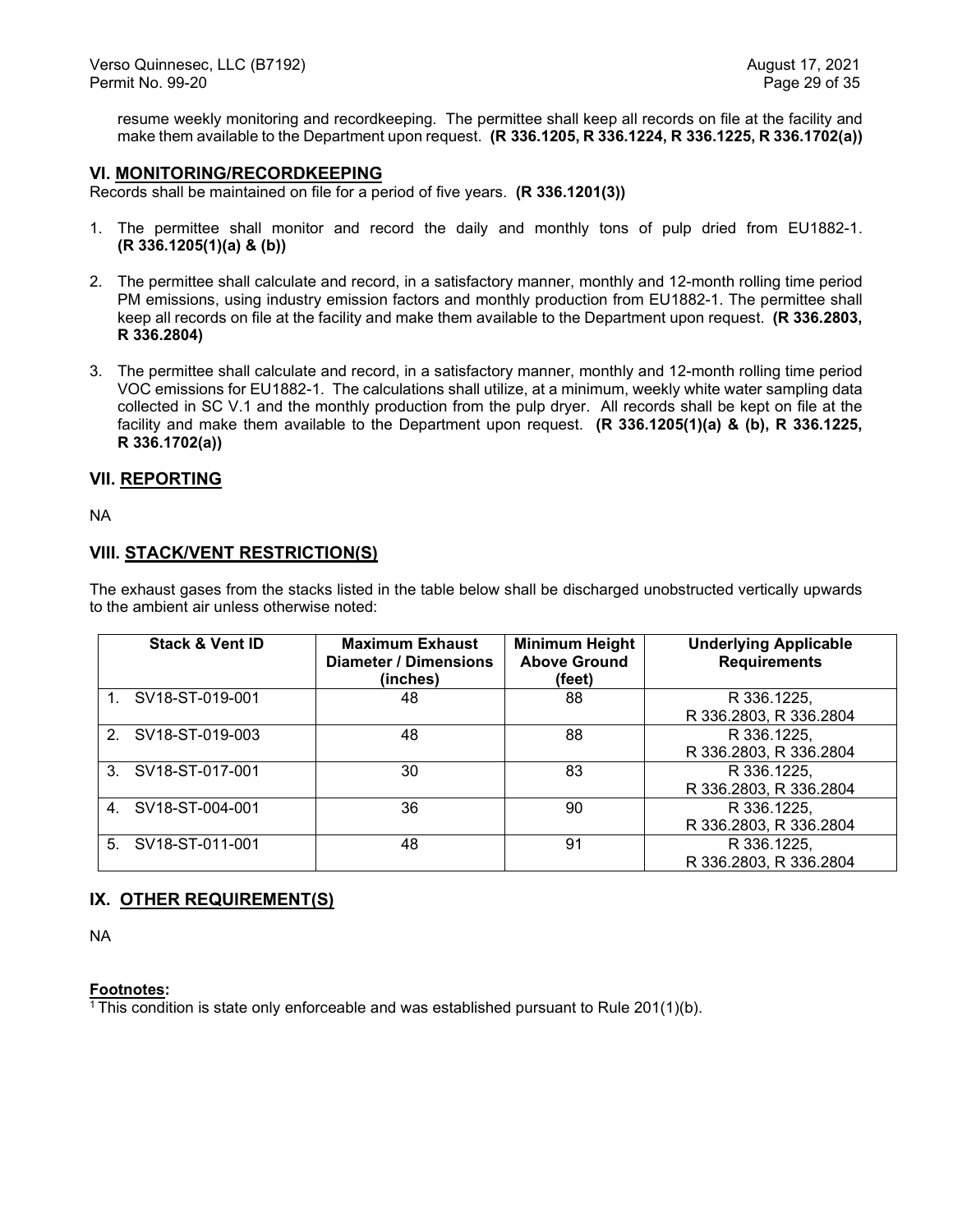# **FLEXIBLE GROUP SPECIAL CONDITIONS**

## **FLEXIBLE GROUP SUMMARY TABLE**

<span id="page-30-1"></span><span id="page-30-0"></span>The descriptions provided below are for informational purposes and do not constitute enforceable conditions.

| <b>Flexible Group ID</b> | <b>Flexible Group Description</b>                                                                                                                                             | <b>Associated</b><br><b>Emission Unit IDs</b>                                    |  |
|--------------------------|-------------------------------------------------------------------------------------------------------------------------------------------------------------------------------|----------------------------------------------------------------------------------|--|
| FGBBKRAFT-1              | KRAFT MILL SUBPART BB SYSTEMS flexible<br>group regulated under CFR 40 Part 60, Subpart BB<br>(40 CFR Part 60, Subpart BB - Standards of<br>Performance for Kraft Pulp Mills) | EU0203-1<br>EU0204-1<br>EU0205-1<br>EU0368-1<br>EU0765-1<br>EU0766-1<br>EU0767-1 |  |
| FGPULPINGMOD-1           | Modification to increase pulping and black liquor<br>solids firing rates.                                                                                                     | EU0815-1<br>EU0816-1<br>EU0917-1<br>EU1121-1                                     |  |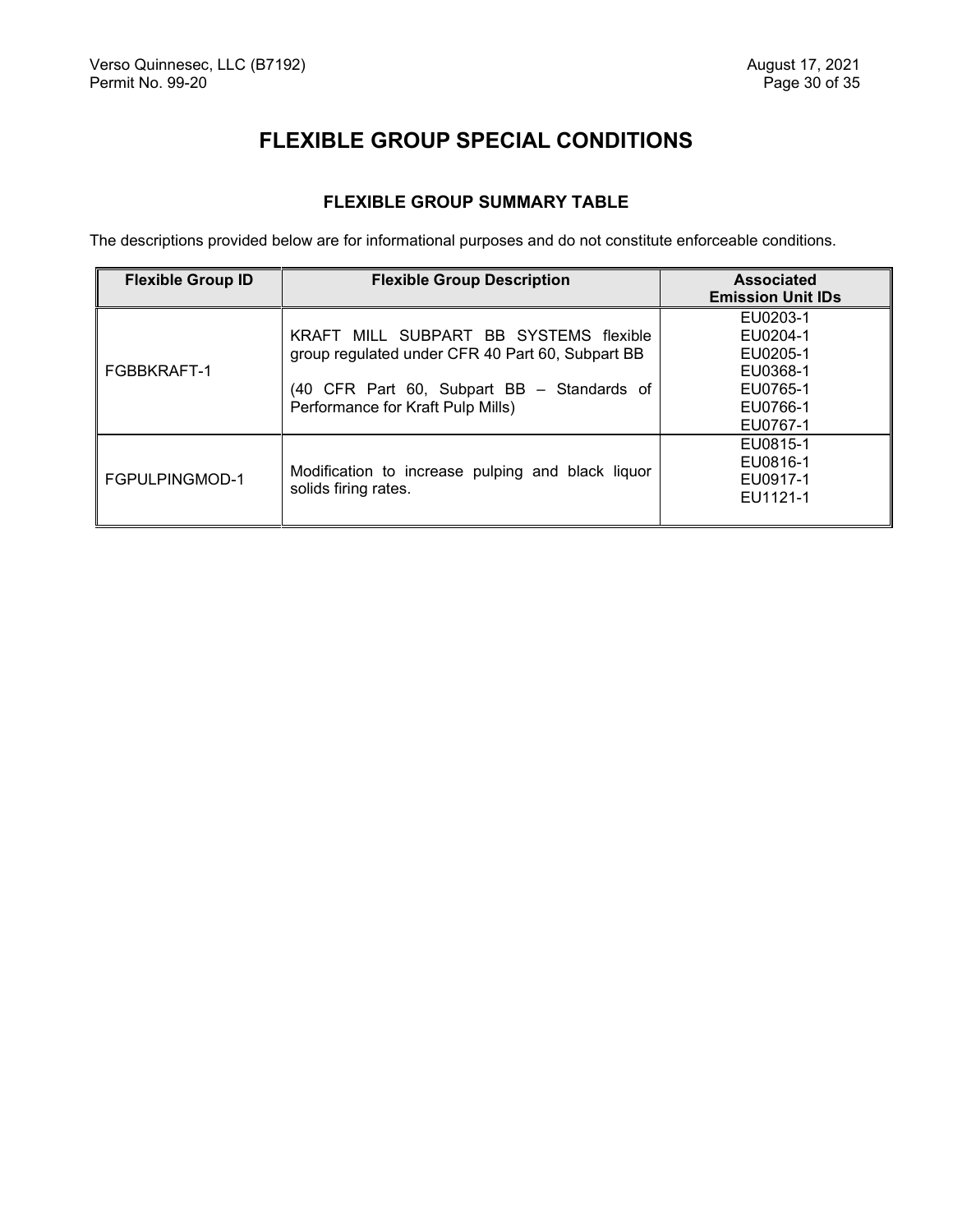# **FGBBKRAFT-1 KRAFT MILL SUBPART BB SYSTEMS FLEXIBLE GROUP CONDITIONS**

## <span id="page-31-0"></span>**DESCRIPTION**

KRAFT MILL SUBPART BB SYSTEMS flexible group regulated under CFR 40 Part 60, Subpart BB, applicable to the following associated emission units:

#### **Emission Units:**

- EU0203-1 (Chip Bin) The Chip Bin serves as the feed point for the Digester System
- EU0204-1 (Digester System) Chips that have been conveyed to the chip bin are metered into the digester. In the digester, chips and cooking additives are combined with steam to produce pulp
- EU0205-1 (Digester Blow Tank) Pulp from the digester process is transferred to this tank prior to processing in the brown stock washing system
- EU0368-1 (Brown Stock Washers) Pulp from the digester system is transferred to the brown stock washers where the pulp is screened and cleaned using a water solution
- EU0765-1 (Evaporator System) Liquor from the digester and pulp washer systems are processed in the evaporator system to increase solids content of the liquor
- EU0766-1 (Hotwell) This unit is part of the evaporator and receives condensate from the evaporator surface condenser
- EU0767-1 (Condensate Stripper) Condensate from the evaporator system is steam–stripped to remove organics

## **POLLUTION CONTROL EQUIPMENT**

Vent gasses from EU0204-1, EU0765-1, EU0766-1 and EU0767-1 are collected in the CVG System (FG2334-1) and incinerated in the Lime Kiln or Waste Fuel Boiler. Vent gasses from the EU0203-1, EU0205-1 and EU0368-1 are collected in the DVG System (FG2335-1) and incinerated in the Waste Fuel Boiler or Recovery Furnace.

## **I. EMISSION LIMIT(S)**

| <b>Pollutant</b>                                                                                                                                           | Limit                                          | Time Period/<br>Operating<br><b>Scenario</b> | <b>Equipment</b>                                                     | Monitoring/<br><b>Testing Method</b>       | <b>Underlying</b><br>Applicable<br><b>Requirements</b>   |
|------------------------------------------------------------------------------------------------------------------------------------------------------------|------------------------------------------------|----------------------------------------------|----------------------------------------------------------------------|--------------------------------------------|----------------------------------------------------------|
| Total<br>Reduced                                                                                                                                           | 5 ppmv on a dry<br>basis, at 10%<br>oxygen (a) | Hourly                                       | EU0203-1<br>EU0204-1<br>EU0205-1<br>EU0765-1<br>EU0766-1<br>EU0767-1 | See FG2334-1<br>$SC$ VI.3a – VI.3c         | R 336.1901<br>40 CFR 60.283<br>$(a)(1)(i)$ & $(iii)$     |
| Sulfur (TRS)                                                                                                                                               |                                                |                                              | EU 0368-1                                                            | See FG 2335-1<br>SC VI.1, VI.2a -<br>V1.2f | R 336.1201(3)<br>40 CFR 60.283<br>$(a)(1)(ii)$ & $(iii)$ |
| (a) This limit applies unless the gases are combusted in either the Lime Kiln (EU0917-1), Waste Fuel Boiler<br>(EU1121-1), or Recovery Furnace (EU1121-1). |                                                |                                              |                                                                      |                                            |                                                          |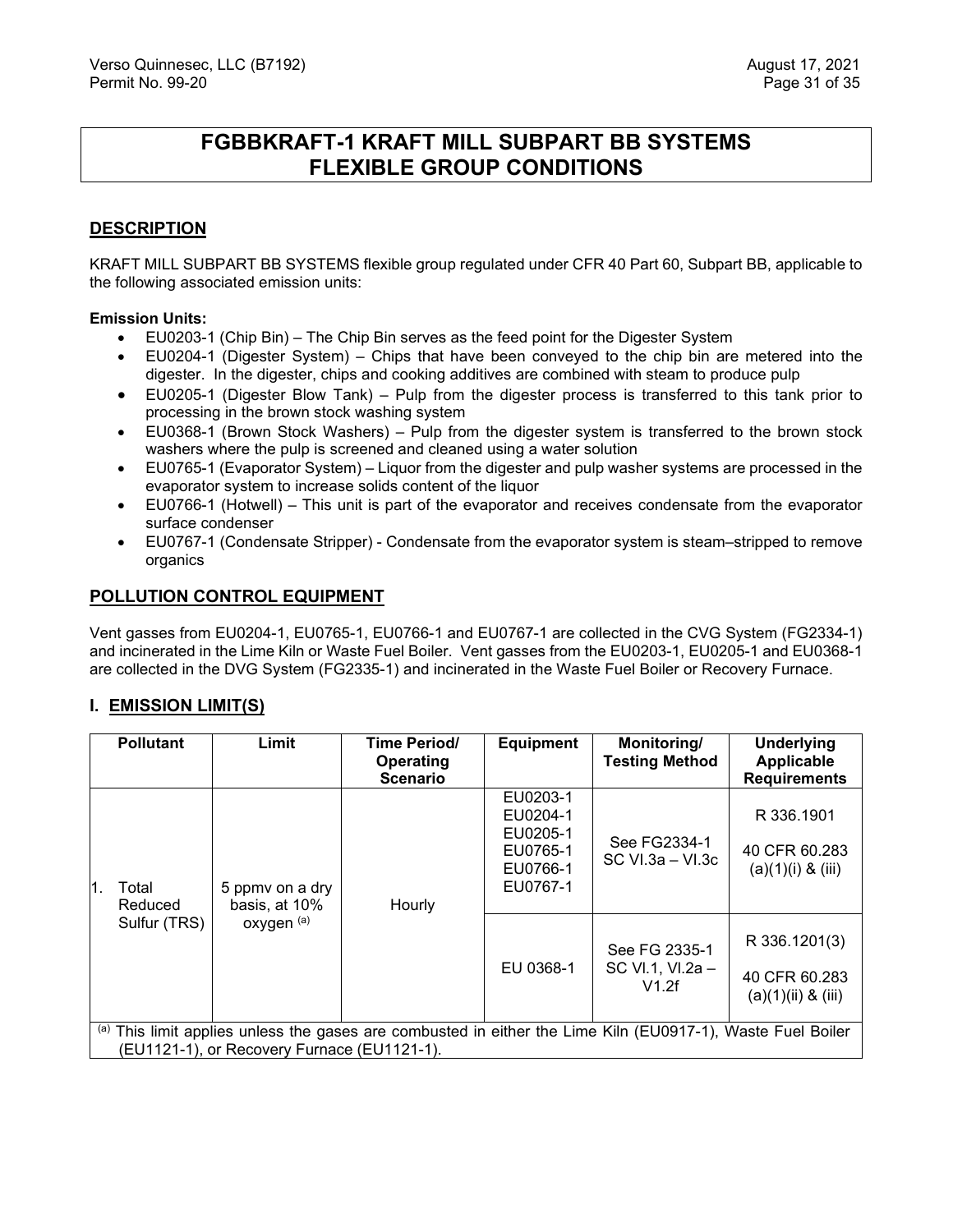## **II. MATERIAL LIMIT(S)**

| <b>Material</b> | Limit       | Time<br><b>Period/Operating</b><br><b>Scenario</b>                                    | <b>Equipment</b> | Monitoring/<br><b>Testing Method</b> | <b>Underlying Applicable</b><br><b>Requirements</b>  |
|-----------------|-------------|---------------------------------------------------------------------------------------|------------------|--------------------------------------|------------------------------------------------------|
| Pulp            | 1786 tons   | Per day                                                                               | EU0204-1         | SC VI.1                              | R 336.1205(1)(a) & (b),<br>R 336.2803,<br>R 336,2804 |
| 2. Pulp         | 638,970 tpy | 12-month rolling time<br>period as determined<br>at the end of each<br>calendar month | EU0204-1         | SC VI.1                              | R 336.1205(1)(a) & (b),<br>R 336.2803,<br>R 336.2804 |

## **III. PROCESS/OPERATIONAL RESTRICTION(S)**

- 1. The permittee shall route the exhaust gases from the Condensate Stripper, the Digester System, Digester Blow Tank, and Evaporator System to either the Lime Kiln, Waste Fuel Boiler, or Recovery Furnace for incineration. **(R 336.1224, R 336.1225, R 336.1901, R 336.1910, 40 CFR 52.21(j)(3), 40 CFR 60.284, 40 CFR 60.283(a)(1)(i), (ii) & (iii))**
- 2. The permittee shall not vent the digester low pressure feeder except to the chip bin. **(R 336.1910)**

## **IV. DESIGN/EQUIPMENT PARAMETER(S)**

NA

## **V. TESTING/SAMPLING**

NA

## **VI. MONITORING/RECORDKEEPING**

Records shall be maintained on file for a period of five years. **(R 336.1201(3))**

1. The permittee shall keep records, on a daily basis and on a 12-month rolling time period basis, of the tons of pulp produced in EU0204-1. **(R 336.1205(1)(a) & (b), R 336.2803, R 336.2804)**

## **VII. REPORTING**

NA

## **VIII. STACK/VENT RESTRICTION(S)**

NA

## **IX. OTHER REQUIREMENT(S)**

1. The permittee shall comply with the applicable requirements of 40 CFR Part 60, Subpart BB – Standards of Performance for New Stationary Sources: Kraft Pulp Mills. **(40 CFR Part 60, Subpart BB)**

#### **Footnotes:**

 $1$ <sup>1</sup> This condition is state only enforceable and was established pursuant to Rule 201(1)(b).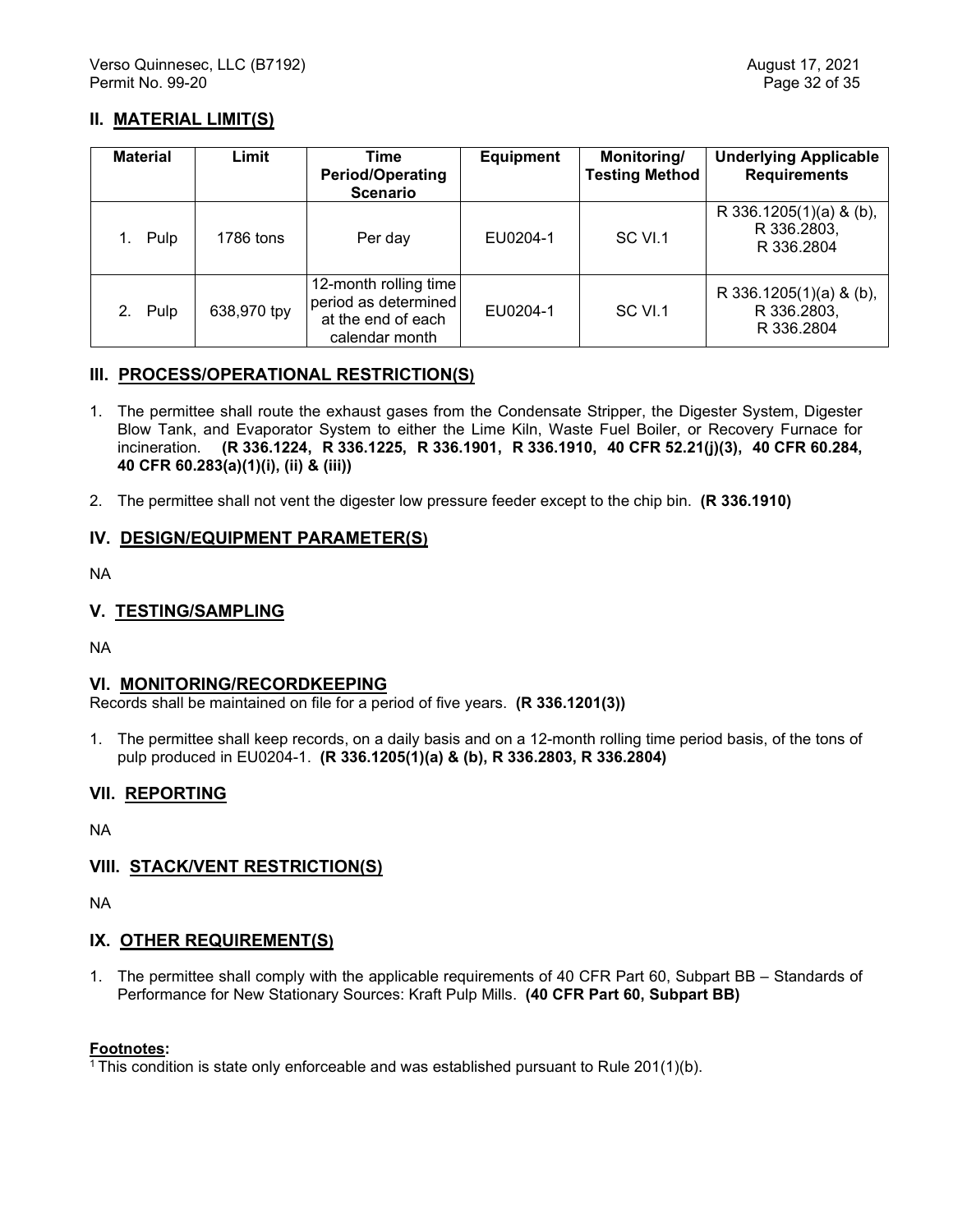# **FGPULPINGMOD-1 FLEXIBLE GROUP CONDITIONS**

## <span id="page-33-0"></span>**DESCRIPTION**

Emission units affected by the NSR reform rules for using baseline actual emissions and future projected actual emissions to provide a determination of project-related emissions increases for the modified and affected emission units.

#### **Emission Units:**

- EU0815-1 Chemical Recovery Furnace
- EU0816-1 Smelt Dissolving Tank
- EU0917-1 Lime Kiln
- EU1121-1 Waste Fuel Boiler

## **POLLUTION CONTROL EQUIPMENT**

EU0815-1 control equipment includes an ESP. EU0816-1 control equipment includes a wet scrubber. EU 0917-1 control equipment includes a wet scrubber. EU1121-1 control equipment includes a multicyclone collector, ESO, and OFA system.

## **I. EMISSION LIMIT(S)**

NA

## **II. MATERIAL LIMIT(S)**

NA

## **III. PROCESS/OPERATIONAL RESTRICTION(S)**

NA

## **IV. DESIGN/EQUIPMENT PARAMETER(S)**

NA

## **V. TESTING/SAMPLING**

Records shall be maintained on file for a period of five years. **(R 336.1201(3))**

NA

## **VI. MONITORING/RECORDKEEPING**

Records shall be maintained on file for a period of five years. **(R 336.1201(3))**

1. The permittee shall calculate and keep records of the annual emissions of  $SO<sub>2</sub>$  described in Appendix 1, in tons per calendar year. Calculations and record keeping shall begin the month in which regular operations of EU0815-1 commence and shall continue for ten (10) years. **(R 336.2818)**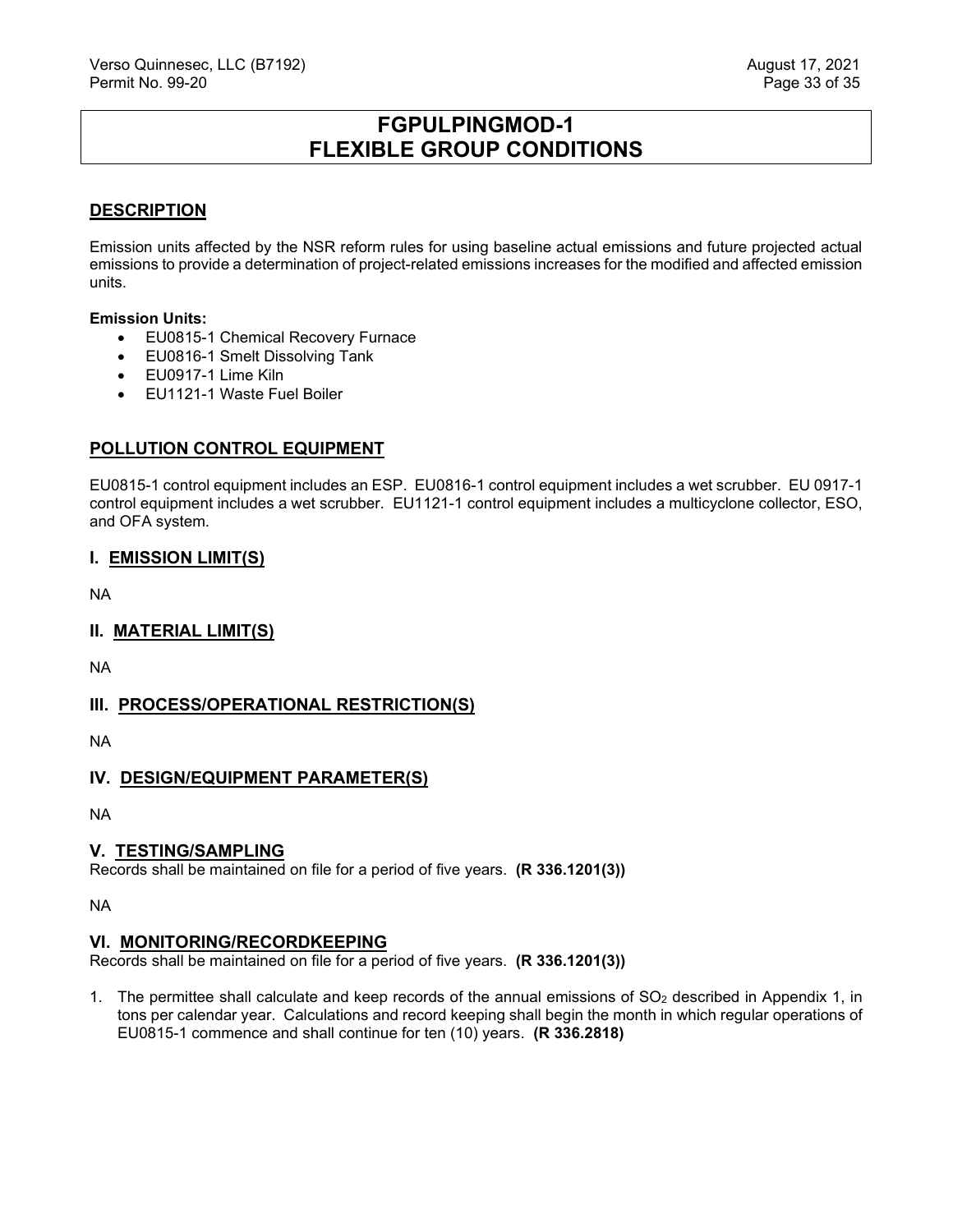## **VII. REPORTING**

- 1. The permittee shall submit records of the annual emissions of  $SO<sub>2</sub>$  from FGPULPINGMOD-1 described in Appendix 1, in tons per calendar year, to the AQD Permit Section Supervisor within 60 days following the end of each reporting year if both the following occur:
	- a. The calendar year actual emission of any pollutant exceeding the baseline actual emissions (BAE) by a significant amount, and
	- b. The calendar year actual emissions differ from the pre-construction projection.

The report shall contain the name, address, and telephone number of the facility (major stationary source); the annual emissions as calculated pursuant to SC VI.1, and any other information the owner or operator wishes to include (i.e., an explanation why emissions differ from the pre-construction projection). **(R 336.2818, 40 CFR 52.21(r)(6)(c)(iii))**

#### **VIII. STACK/VENT RESTRICTION(S)**

NA

## **IX. OTHER REQUIREMENT(S)**

NA

#### **Footnotes:**

1This condition is state only enforceable and was established pursuant to Rule 201(1)(b).